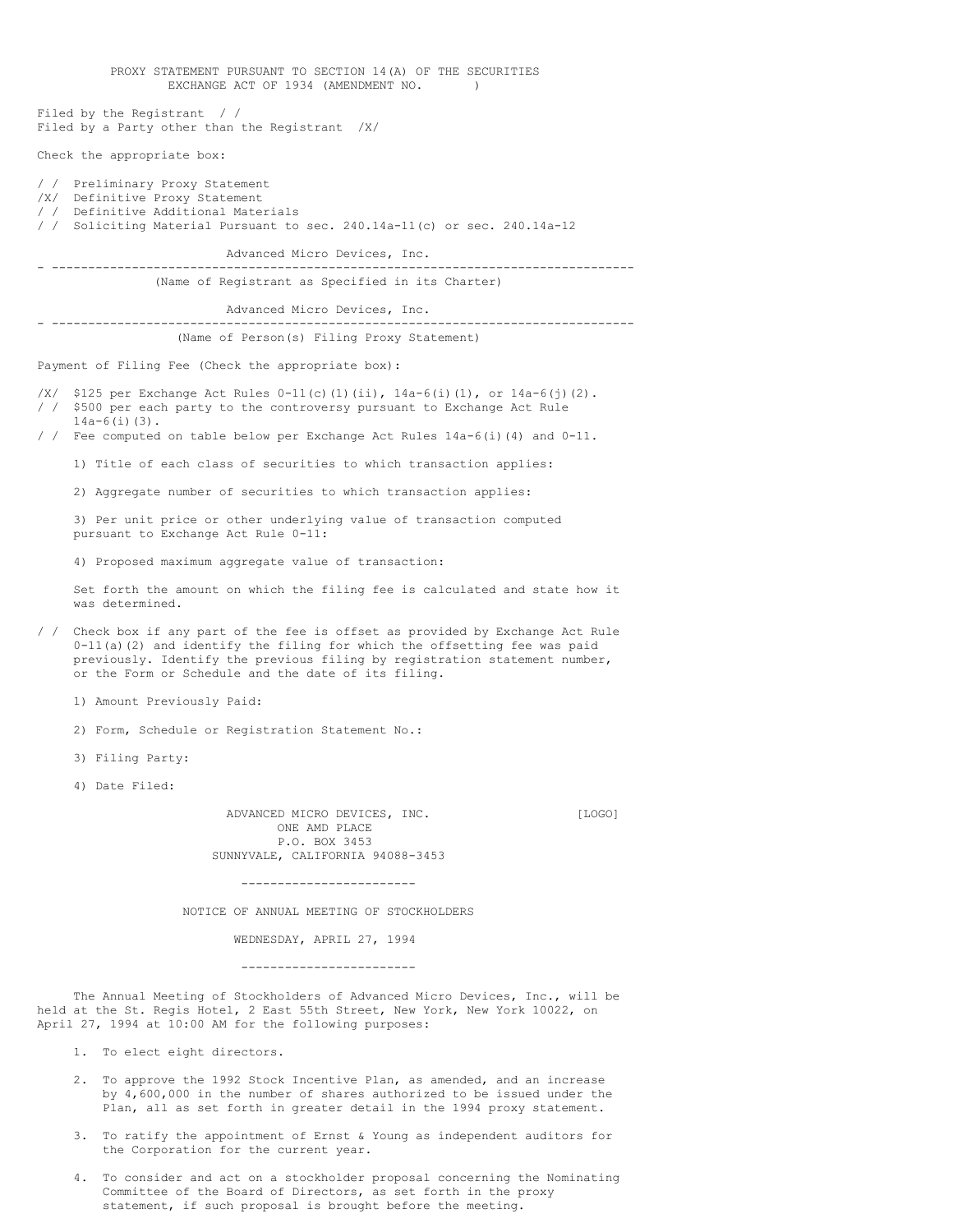- 5. To consider and act on a stockholder proposal concerning the composition of the Board of Directors, as set forth in the proxy statement, if such proposal is brought before the meeting.
- 6. To consider and act on a stockholder proposal requesting the Board of Directors redeem the preferred stock purchase rights issued in 1990 under the Corporation's Stockholder Rights Plan unless such Plan is approved by the stockholders, as set forth in the proxy statement, if such proposal is brought before the meeting.
- 7. To transact such other business as may properly come before the meeting.

 Only stockholders of record at the close of business on February 28, 1994, are entitled to vote at this meeting and any adjournment or postponement thereof. A list of such stockholders is kept at the offices of the Corporation's transfer agent, The First National Bank of Boston, BancBoston Trust Company of New York, One Exchange Plaza, 55 Broadway, 3rd Floor, New York, New York. The meeting will be open to stockholders of record, proxyholders, and others by invitation only. Beneficial owners of shares held by a broker or nominee must present proof of such ownership to attend the meeting.

By Order of the Board of Directors,

 MARVIN D. BURKETT Secretary

Sunnyvale, California March 25, 1994

 PLEASE USE THE ENCLOSED STAMPED ENVELOPE TO RETURN YOUR PROXY. RETURNING YOUR PROXY WILL NOT PREVENT YOU FROM VOTING IN PERSON AT THE ANNUAL MEETING. YOUR PROMPT RESPONSE WILL HELP YOUR COMPANY ASSURE A QUORUM AND AVOID ADDITIONAL EXPENSE FOR PROXY SOLICITATION.

> ADVANCED MICRO DEVICES, INC. ONE AMD PLACE P.O. BOX 3453 SUNNYVALE, CALIFORNIA 94088-3453

> > ------------------------

PROXY STATEMENT

------------------------

ANNUAL MEETING OF STOCKHOLDERS

APRIL 27, 1994

 The enclosed proxy is solicited on behalf of the Board of Directors of Advanced Micro Devices, Inc. (the "Corporation" or "AMD"), a Delaware corporation, for use at the Annual Meeting of Stockholders to be held at 10:00 AM at the St. Regis Hotel, 2 East 55th Street, New York, New York 10022, on April 27, 1994, and at any adjournment or postponement thereof. Only holders of the Corporation's Common Stock of record on February 28, 1994, will be entitled to vote. Holders of Common Stock are entitled to one vote for each share held. There is no cumulative voting. At the close of business on the record date, there were approximately 92,627,503 shares of the Corporation's Common Stock outstanding.

 The presence in person or by proxy of a majority of the shares entitled to vote is necessary to constitute a quorum at the Annual Meeting of Stockholders. Abstentions and broker non-votes will be counted for purposes of determining the presence or absence of a quorum. "Broker non-votes" are shares held by brokers or nominees which are present in person or represented by proxy, but which are not voted on a particular matter. (Broker non-votes occur when a broker votes on some matters, but does not vote on other matters, because under applicable rules of the New York Stock Exchange, the broker cannot vote on the matter in the absence of instructions from the beneficial owner.) In the absence of instructions from beneficial owners, brokers do not have discretionary authority to vote on the three stockholder proposals included in this proxy statement and which are properly presented for action at the Annual Meeting. The effect of abstentions and broker non-votes on the calculation of the required vote on specific proposals to be brought before the Annual Meeting of Stockholders is discussed under each proposal, where applicable.

 Any person giving a proxy in the form accompanying this Proxy Statement has the power to revoke it prior to its exercise. A proxy may be revoked by filing an instrument revoking it or a duly executed proxy bearing a later date with the Office of the Secretary of the Corporation prior to the meeting, or by attending the meeting and electing to vote in person.

The shares represented by a duly executed and unrevoked proxy in the form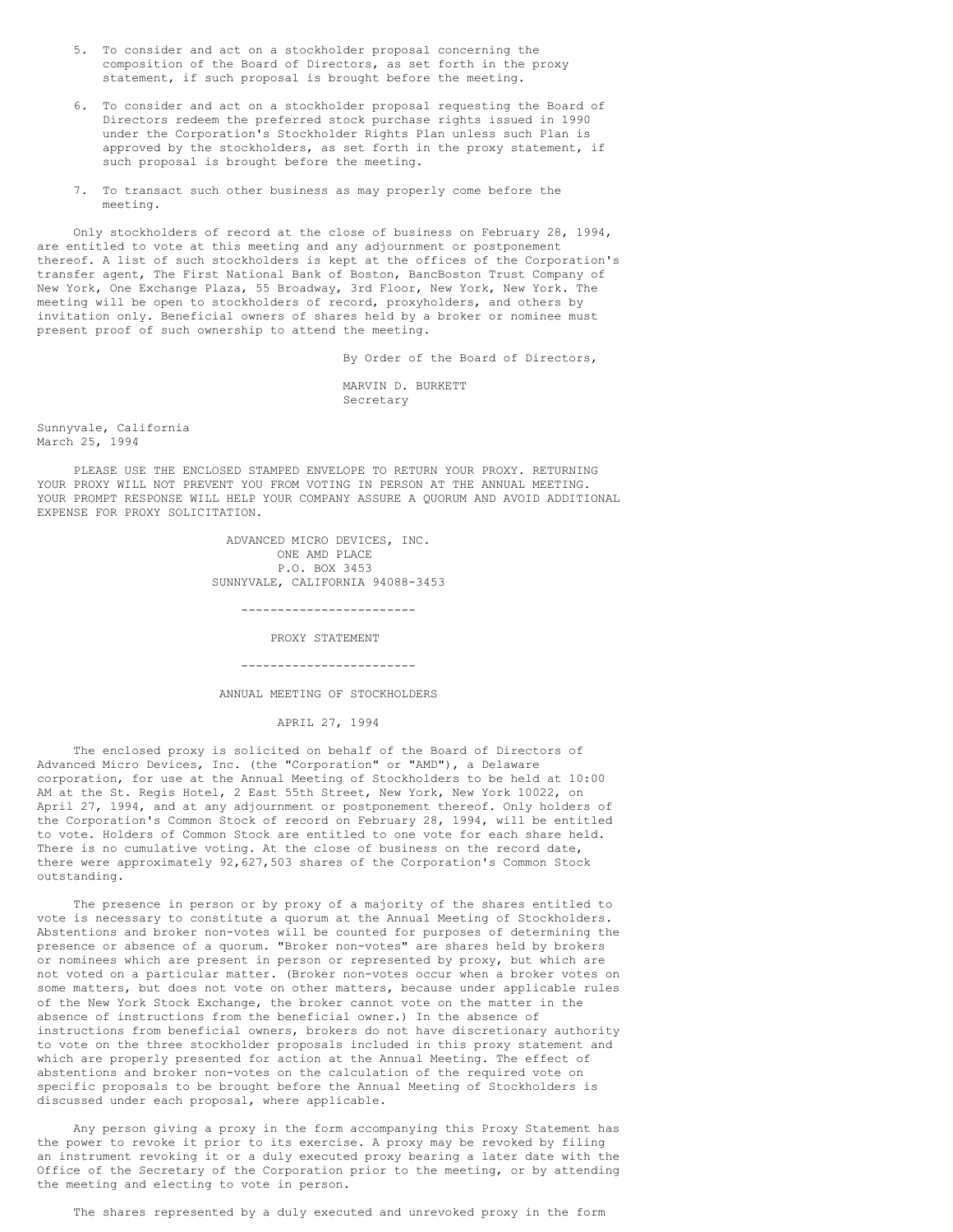accompanying this Proxy Statement will be voted in accordance with the specifications contained therein, and in the absence of specifications will be voted FOR the nominees for director named herein, FOR the 1992 Stock Incentive Plan as amended, FOR the ratification of auditors, AGAINST any of the stockholder proposals set forth in the Notice of Annual Meeting of Stockholders which are properly presented by the proponent or the proponent's qualified representative for action at the meeting, and according to the discretion of the proxy holders on any other matters that properly come before the meeting.

 This Proxy Statement and the accompanying proxy were first sent to stockholders on approximately March 25, 1994. The cost of this solicitation is being borne by the Corporation. The Corporation may reimburse brokerage firms and other persons representing beneficial owners of shares for their expenses in forwarding solicitation material to such beneficial owners. Proxies may also be solicited personally or by telephone, facsimile or telegram, by certain of the Corporation's directors, officers and regular employees, without additional compensation. The Corporation has retained Georgeson & Company, Inc., professional proxy solicitors, to assist in the soliciting of proxies. Employees of the soliciting firm may solicit proxies

personally, by telephone, facsimile and telegram, and by any other means of communication. The Corporation expects to pay the solicitor a fee of \$7,000 plus normal out-of-pocket expenses for its assistance in preparing soliciting material and soliciting proxies, for an anticipated total cost of approximately \$25,000.

## PRINCIPAL STOCKHOLDERS

1

The following table shows the name, address, number of shares held, and percentage of shares held as of February 18, 1994 by each person or entity known to the Corporation to be the beneficial owner of more than five percent (5%) of the Corporation's Common Stock.

#### $<$ TABLE> <CAPTION>

| NAME AND ADDRESS                 | AMOUNT AND NATURE OF OWNERSHIP        | PERCENT OF CLASS |
|----------------------------------|---------------------------------------|------------------|
| $<$ S $>$                        | <<                                    | <<               |
| The Capital Group                | 11,607,020 sole dispositive power     | 12.53%           |
| 333 South Hope St.               | (of which $4,207,100$ are held by the |                  |
| Los Angeles, CA 90071            | Capital Group with sole voting power) |                  |
| FMR Corp. (Fidelity Investments) | 5,842,218 sole dispositive power      | 6.31%            |
| 82 Devonshire Street             | (of which 94,598 shares are held by   |                  |
| Boston, MA 02109                 | FMR Corp. with sole voting power)     |                  |
| *Vanquard/Windsor Fund, Inc.     | 7,826,000 shared dispositive power    | 8.45%            |
| P.O. Box 2600                    | (of which $7,826,000$ are held by     |                  |
| Valley Forge, PA 19482           | Vanquard/Windsor with shared voting   |                  |
|                                  | power)                                |                  |
| *Wellington Management Company   | 9,936,950 shared dispositive power    | 10.73%           |
| 75 State Street                  | (of which 1,019,500 shares are held   |                  |
| Boston, MA 02109                 | by Wellington with shared voting      |                  |
|                                  | power)                                |                  |

 $\langle$ /TABLE>

- ---------------

\* Shares held by Vanguard/Windsor are included among shares held by Wellington Management.

#### PROPOSAL NO. 1 -- ELECTION OF DIRECTORS

 As set by the Board of Directors pursuant to the Bylaws of the Corporation, the authorized number of directors to be elected is eight, increased from six, the number of directors elected last year. Directors will hold office from the time of their election until the next Annual Meeting of Stockholders and until successors are elected and qualified. The eight nominees receiving the highest number of affirmative votes of the shares present in person or represented by proxy and entitled to vote for them, shall be elected as directors. Only votes cast for a nominee will be counted in determining whether that nominee has been elected as director. Stockholders may withhold authority to vote for the entire slate as nominated or, by writing the name of an individual nominee in the space provided on the proxy card, withhold the authority to vote for any individual nominee. Abstentions, broker non-votes, and instructions on the accompanying proxy card to withhold authority to vote for one or more of the nominees will result in such nominees receiving fewer votes, but will not otherwise affect the outcome of the vote.

 The following eight persons have been selected by the Nominating Committee of the Board of Directors and have been accepted by the Board as nominees for election to the Board: W. J. Sanders III, Dr. Friedrich Baur, Charles M. Blalack, Dr. R. Gene Brown, Anthony B. Holbrook, Richard Previte, Joe L. Roby, and Dr. Leonard Silverman. All of the nominees except for Drs. Baur and Silverman are incumbent directors. If any of the nominees should decline or be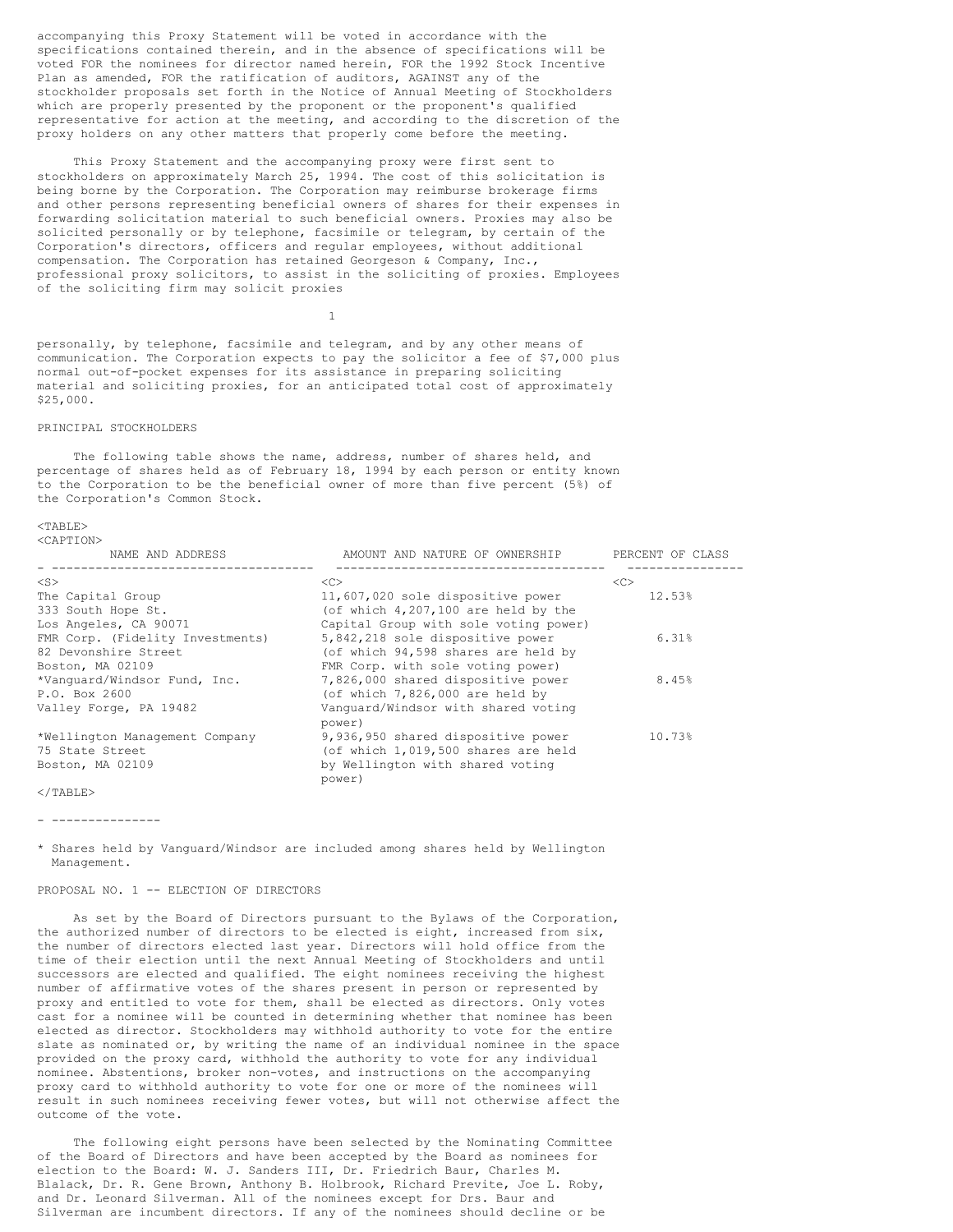unable to act as a Director, the shares may be voted for such substitute nominees as the persons appointed in the proxy may in their discretion determine. Shares represented by the enclosed proxy will be voted "FOR" the election of these nominees, unless authority to vote for one or more nominees is withheld.

The experience and background of each of the nominees are set forth below.

W. J. SANDERS III -- Mr. Sanders is Chairman of the Board and Chief Executive Officer of Advanced Micro Devices, Inc. Mr. Sanders co-founded the Corporation in 1969. He is also an Advisory Director of Donaldson, Lufkin & Jenrette, Inc.

2

 DR. FRIEDRICH BAUR -- Dr. Baur has been President and Managing Partner of MST Beteiligungs und Unternehmensberatungs GmbH, a German consulting firm since 1990. Beginning in 1953, Dr. Baur held a variety of positions of increasing responsibility with Siemens, AG, retiring in 1982 as Executive Vice President and a Managing Director. He also represented Siemens on the Board of Directors of Advanced Micro Devices from 1978 until 1982. From 1982 to 1990, Dr. Baur was Chairman of the Board of Zahnradfabrik Friedrichshafen AG, a publicly traded German company.

 CHARLES M. BLALACK -- Mr. Blalack is Chairman of the Board and Chief Executive Officer of Blalack and Company, an investment banking firm and a member of the NASD. From 1970 until 1991, Mr. Blalack was Chief Executive Officer of Blalack-Loop, Inc., also an investment banking firm and member of the NASD. Prior to that, he was founder, chairman and chief executive officer of BW & Associates, an investment banking firm and member of the NYSE. Mr. Blalack had been a member of the Board of Directors of Monolithic Memories, Inc. ("MMI") until it was acquired by the Corporation in 1987. Mr. Blalack is currently a member of the Board of Directors of GrandCare, Inc.

DR. R. GENE BROWN -- Dr. Brown is a private investor and management consultant. From 1961 to 1968, Dr. Brown was a full-time professor in the graduate schools of business at Harvard, then Stanford University. From 1968 to 1974, Dr. Brown was Vice President of Corporate Development for Syntex Corporation, and from 1974 to 1976, President of Berkeley BioEngineering. He serves on the Board of Directors of other companies, including the economic consulting firm of Putnam, Hayes & Bartlett, where he is an outside director and member of the executive committee.

 ANTHONY B. HOLBROOK -- Mr. Holbrook is Vice Chairman of the Board of Directors and Chief Technical Officer of Advanced Micro Devices, Inc. Prior to his election as Vice Chairman in 1990, Mr. Holbrook was President from 1986 to 1990 and Chief Operating Officer from 1986 to 1989. Mr. Holbrook was Executive Vice President and Chief Operating Officer from 1982 to 1986.

 RICHARD PREVITE -- Mr. Previte is currently President and Chief Operating Officer of Advanced Micro Devices, Inc. Prior to his election as President in 1990, Mr. Previte served as Executive Vice President and Chief Operating Officer from 1989 to 1990, had been Chief Financial Officer and Treasurer of the Corporation from shortly after its founding in 1969 until 1989, and had been Chief Administrative Officer and Secretary of the Corporation from 1986 to 1989.

 JOE L. ROBY -- Mr. Roby is currently Chairman of the Investment Banking Group of Donaldson, Lufkin & Jenrette, Inc. Mr. Roby is also a member of the Board of Directors of Donaldson, Lufkin & Jenrette, Inc. and Sybron Corporation. Donaldson, Lufkin & Jenrette, Inc. is a securities brokerage and investment banking firm, and is a wholly-owned subsidiary of the Equitable Life Assurance Society of the United States ("The Equitable"). The Equitable is a financial institution providing insurance and other financial services.

 DR. LEONARD SILVERMAN -- Dr. Silverman is Dean of the School of Engineering of the University of Southern California (USC), and has held that position since 1984. He was elected to the National Academy of Engineering in 1988, and is a Fellow of the Institute of Electrical and Electronic Engineers (IEEE). Dr. Silverman also served on the Board of Directors of Tandon Corporation from 1988 to 1993.

STOCK OWNERSHIP TABLE

3

 The table below indicates the number of shares of the Corporation's Common Stock beneficially owned as of February 18, 1994 by current directors, the nominees recommended by the Nominating Committee and nominated by the Board of Directors for election as directors, by each of the executive officers listed in the Summary Compensation Table, and by all directors and executive officers as a group. Except as otherwise indicated, each person has sole investment and voting powers with respect to the shares shown as beneficially owned. Ownership information is based upon information furnished by the respective individuals.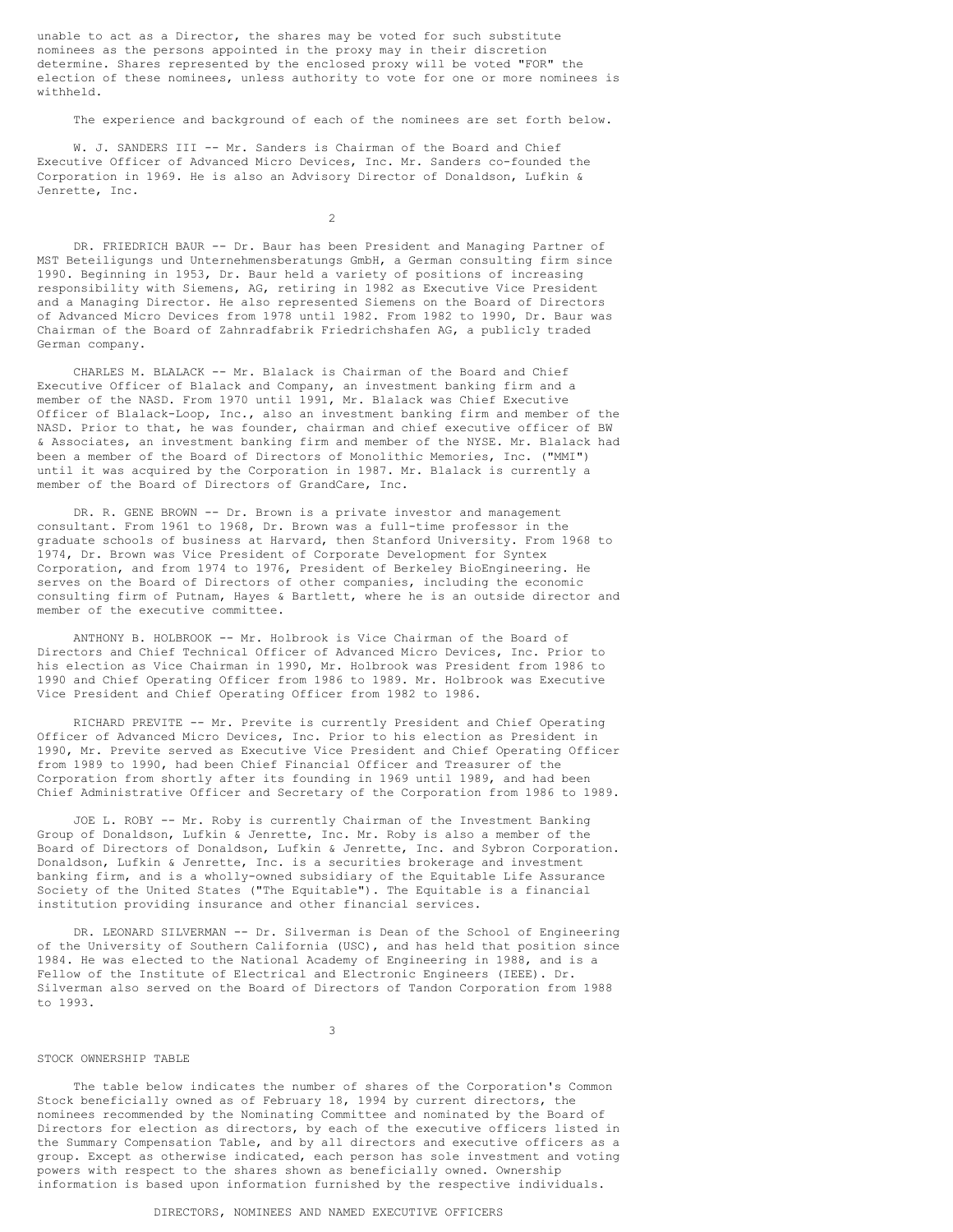|                                                                 |     | <b>DIRECTOR</b> | COMMON STOCK<br><b>BENEFICIALLY</b><br>OWNED AS OF | PERCENT  |
|-----------------------------------------------------------------|-----|-----------------|----------------------------------------------------|----------|
| NAME                                                            | AGE | SINCE           | FEBRUARY 18, 1994                                  | OF CLASS |
| $<$ S $>$                                                       | <<  | <<              | <<                                                 | <<       |
| W. J. Sanders III                                               | 57  | 1969            | 957,708(1)                                         | $1\%$    |
| Dr. Friedrich Baur                                              | 67  | $--$<br>(2)     | $--(2)$                                            | N/A      |
| Charles M. Blalack                                              | 67  | 1989            | 8,400(3)                                           | $\star$  |
| Dr. R. Gene Brown                                               | 61  | 1969            | 53,647(4)                                          | $\star$  |
| Anthony B. Holbrook                                             | 54  | 1987            | 448,609(5)                                         | $\star$  |
| Richard Previte                                                 | 59  | 1990            | 198,093(6)                                         | $\star$  |
| Joe L. Roby                                                     | 54  | 1991            | 21,200(7)                                          | $\star$  |
| Dr. Leonard Silverman                                           | 54  |                 |                                                    | N/A      |
| Stephen J. Zelencik(8)                                          | 59  | N/A             | 122, 102(9)                                        | $\star$  |
| Eugene D. Conner $(10)$<br>All directors and executive officers | 50  | N/A             | 219, 199(11)                                       | $\star$  |
| as a group                                                      |     |                 | 2,427,370(12)                                      | 3%       |
| $\langle$ /TABLE>                                               |     |                 |                                                    |          |

- ---------------
- \* Less than one percent (1%)
- (1) Includes 600,496 shares subject to options that are exercisable on February 18, 1994, or become exercisable within sixty (60) days thereafter. Excludes any shares which may be owned by Mr. Sanders' wife, as to which Mr. Sanders disclaims beneficial ownership.
- (2) Dr. Baur was previously a member of the Board of Directors, from 1978 until 1984.
- (3) Includes 8,400 shares subject to options that are exercisable on February 18, 1994, or become exercisable within sixty (60) days thereafter.
- (4) Includes 8,400 shares subject to options that are exercisable on February 18, 1994, or become exercisable within sixty (60) days thereafter, and 23,847 shares issuable on conversion of Depositary Convertible Exchangeable Preferred Shares. Dr. Brown holds 12,000 shares of the Corporation's Depositary Convertible Exchangeable Preferred Shares, amounting to less than one percent (1%) of the total number of such shares outstanding.
- (5) Includes 372,862 shares subject to options that are exercisable on February 18, 1994, or become exercisable within sixty (60) days thereafter.
- (6) Includes 134,300 shares subject to options that are exercisable on February 18, 1994, or become exercisable within sixty (60) days thereafter.
- (7) Includes 8,400 shares subject to options that are exercisable on February 18, 1994 or become exercisable within sixty (60) days thereafter.
- (8) Mr. Zelencik is Senior Vice President and Chief Marketing Executive of Advanced Micro Devices, Inc.
- (9) Includes 84,625 shares subject to options that are exercisable on February 18, 1994 or become exercisable within sixty (60) days thereafter.

(10) Mr. Conner is Senior Vice President, Operations, of Advanced Micro Devices, Inc.

4

- (11) Includes 209,264 shares subject to options that are exercisable on February 18, 1994 or become exercisable within sixty (60) days thereafter.
- (12) Includes 1,818,928 shares subject to options that are exercisable on February 18, 1994, or become exercisable within sixty (60) days thereafter, and 23,847 shares issuable on conversion of Depositary Convertible Exchangeable Preferred Shares. All directors and executive officers as a group hold 12,000 Depositary Convertible Exchangeable Preferred Shares, amounting to less than one percent (1%) of the total number of such shares outstanding.

# COMMITTEES AND MEETINGS OF THE BOARD OF DIRECTORS

 The Board of Directors held four regularly scheduled or special meetings during the fiscal year ended December 26, 1993 (the "Fiscal Year"). Each current member of the Board of Directors nominated for election attended at least 75% of the aggregate of the total number of meetings of the Board of Directors and of the committees on which he served during the Fiscal Year. The Corporation has standing Audit, Nominating and Compensation Committees of the Board of Directors.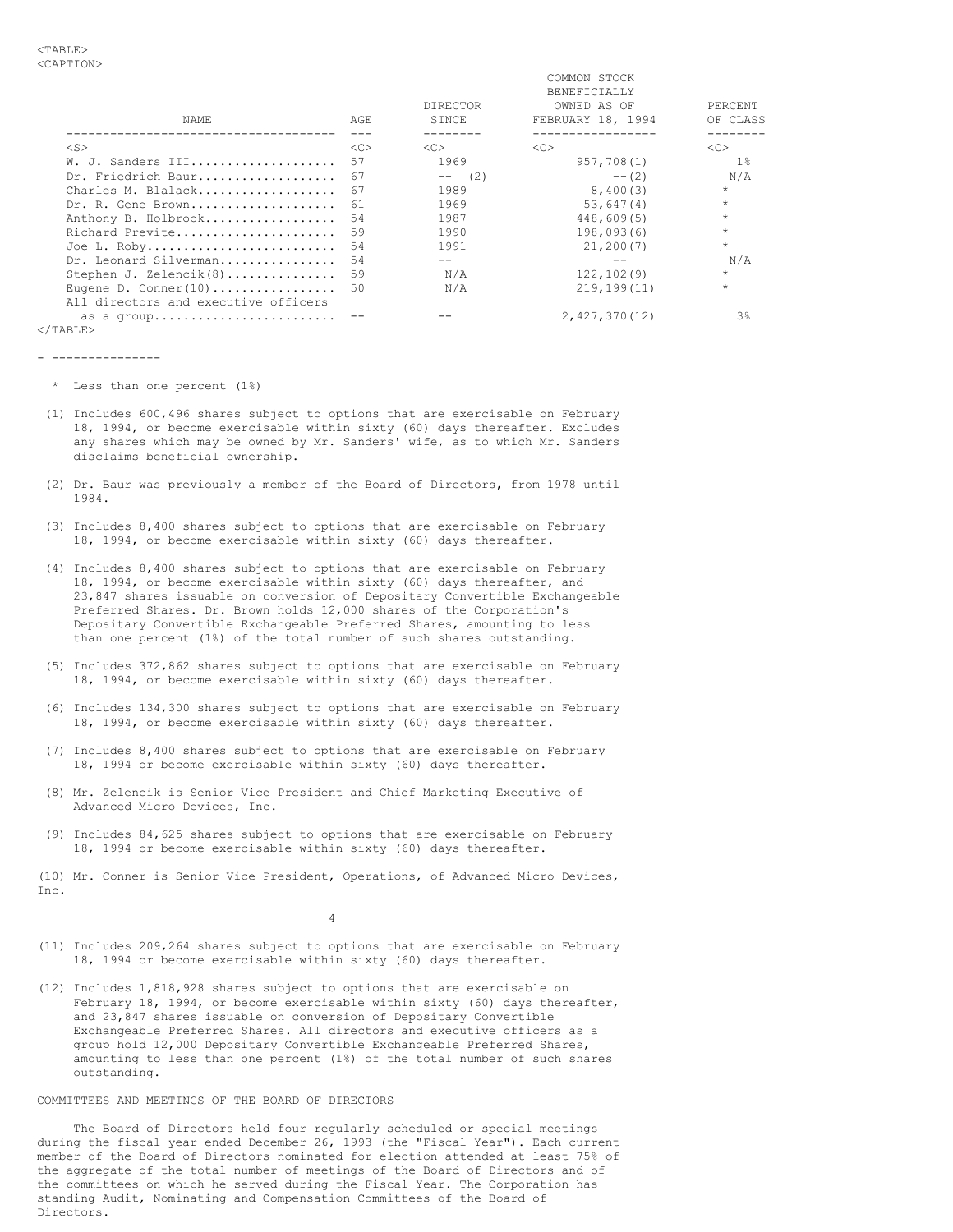# Audit Committee

 The Audit Committee, which during the Fiscal Year consisted of Dr. R. Gene Brown as Chairman, Mr. Joe L. Roby and Mr. Charles M. Blalack, all non-employee directors, held three meetings during the Fiscal Year. Members are appointed annually by the full Board. The functions of the Audit Committee include review of internal controls of the Corporation, legal and accounting compliance generally, and the sufficiency of the Corporation's financial reporting. In connection with these reviews it meets alone with appropriate Corporation financial and legal personnel and with the independent auditors, who have free access to the Committee at any time. The Corporation's Internal Control Department, whose director reports directly to the Chairman of the Audit Committee, serves a staff function for the Committee. The Committee recommends to the Board for its approval and for ratification by the stockholders the engagement of the independent auditors to serve the following year in examining the accounts of the Corporation. The Committee also annually reviews the independence of the independent auditors as a factor in these recommendations.

### Nominating Committee

 The Nominating Committee is currently comprised of Mr. W. J. Sanders III, as Chairman, Mr. Joe L. Roby, Mr. Charles M. Blalack, and Dr. R. Gene Brown. This Committee met once during 1993 to consider nominees for the 1993 Annual Meeting. Stockholders who wish to submit names of prospective nominees for consideration by the Nominating Committee should do so in writing to the Office of the Secretary of the Corporation in accordance with the Bylaws of the Corporation.

#### Compensation Committees

 The Compensation Committee is currently comprised of Mr. Charles M. Blalack as Chairman, Dr. R. Gene Brown and Mr. Joe L. Roby. Members are appointed annually by the full Board. This Committee reviews and from time to time recommends to the full Board adjustments in the compensation of any officer of the Corporation who is also a member of the Board, and performs periodic reviews with management of existing and proposed compensation plans, programs and arrangements both for officers of the Corporation and for certain non-officer employees. During 1993, the Compensation Committee met four times and was comprised of Mr. Charles M. Blalack as Chairman, Dr. R. Gene Brown, and Mr. Joe L. Roby during most of the year. Mr. W. J. Sanders III was a member of the Compensation Committee until February 17, 1993, when he resigned from the Committee and was replaced by Mr. Roby. Mr. Sanders participated in one committee meeting prior to his resignation. Mr. Sanders, acting on his own as Chief Executive Officer, has the authority to set salaries and declare bonuses for other executive officers and to allocate bonuses under the Executive Bonus Plan.

 $5<sub>5</sub>$ 

 The Board has also established an Officer Stock Committee, which from time to time meets to consider and to act upon recommendations of management to grant stock options, grant stock appreciation rights, and award restricted stock to key employees, including officers and members of the Board who are employees of the Corporation. The Officer Stock Committee, comprised of Mr. Blalack as Chairman, Mr. Roby and Dr. Brown, met twice during the Fiscal Year. Members are appointed annually by the full Board. Effective February 18, 1994 the Officer Stock Committee was dissolved, and its duties were assumed by the Compensation Committee. The Board has delegated to Mr. Sanders, acting as the Employee Stock Committee of the Board, authority to grant stock options and stock appreciation rights and award restricted stock in amounts up to 25,000 shares per employee per year and otherwise administer the plans with respect to employees who are not also members of the Board or officers. The Employee Stock Committee took action 20 times during the Fiscal Year.

#### Directors' Fees and Expenses

 Directors who are not employees of the Corporation individually receive an annual fee of \$20,000, a fee of \$1,000 for attendance at each regular or special nontelephonic meeting of the Board, and a fee of \$500 for attendance at each nontelephonic meeting of each committee (other than the Nominating Committee) on which they serve. In addition, the Chairman of the Audit Committee receives an annual fee of \$20,000 for services in that capacity, and the Chairman of the Compensation Committee receives an annual fee of \$4,000 for services in that capacity. No additional amounts are paid for special assignments. The Corporation also reimburses reasonable out-of-pocket expenses incurred by Directors performing services for the Corporation, including travel expenses of their spouses.

 Pursuant to a nondiscretionary formula set forth in the 1992 Stock Incentive Plan, non-employee Directors also receive stock options covering 12,000 shares on their initial election to the Board (the "First Option"), and automatically receive supplemental options covering 3,000 shares on each subsequent re-election (the "Annual Option"). The First Option vests in increments of 4,800, 3,600, 2,400 and 1,200 on July 15 of the first, second,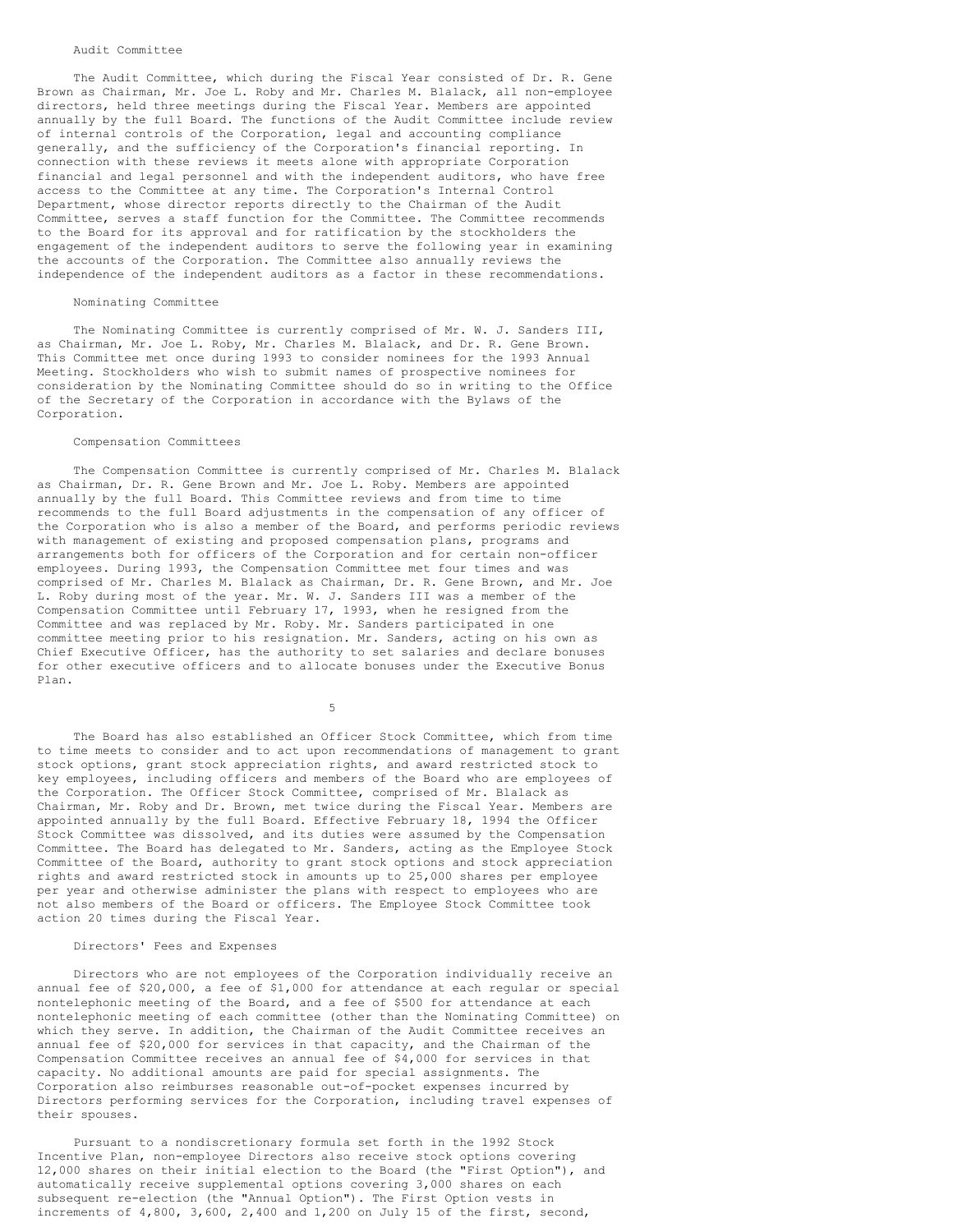third and fourth calendar years following election. Each Annual Option vests in increments of 1,000 shares each on July 15 of the second, third and fourth calendar years following re-election. Each such option is granted with an exercise price at fair market value on the date of grant. These options expire on the earlier of ten years from the grant date or twelve months following termination of the director's tenure on the Board.

 Any non-employee Director may elect to defer receipt of all or a portion of his annual fees and meeting fees, but not less than \$5,000. Deferred amounts plus interest are payable in a lump sum cash payment or in installments over a period of years, as elected by the Director. Except in the case of the Director's death or disability, payments commence upon the latest of the Director's tenth anniversary of his first deferral, age 55, or upon retirement from the Board, but in no event later than age 70. The aggregate amount of retirement payments equals the Director's deferred fees plus the accumulation of interest. In the event of the Director's death, his beneficiary will receive the value of his account plus, in certain cases, a supplemental death benefit of up to ten times the average annual amount of his deferred fees. During 1993, Dr. Brown deferred fees in the amount of \$20,000 pursuant to this program. Dr. Brown received the use of an automobile provided by the Corporation, a value taxable to him at \$20,142 in lieu of his annual fee for acting as Chairman of the Audit Committee.

 Notwithstanding anything to the contrary set forth in any of the Corporation's previous filings under the Securities Act of 1933, as amended, or the Securities Exchange Act of 1934, as amended, that might incorporate future filings, including this Proxy Statement, in whole or in part, the following report and the Performance Graph on page 12 shall not be incorporated by reference into any such filings, nor shall they be deemed to be soliciting material or deemed filed with the Securities and Exchange Commission under the Securities Act of 1933, as amended, or under the Securities Exchange Act of 1934, as amended.

 $\sim$  6

#### REPORT OF THE COMPENSATION COMMITTEE AND OF THE OFFICER STOCK COMMITTEE

 The Compensation Committee sets the compensation of the Chief Executive Officer and reviews the design, administration and effectiveness of compensation programs for other key executives, and grants stock options and stock appreciation rights and awards restricted stock to officers. During 1993, stock options for executive officers were granted by the Officer Stock Committee, which was dissolved effective February 18, 1994.

#### Compensation Philosophy and Policies

 The Compensation Committee and the Officer Stock Committee believe that long-term corporate success, defined as sustained profitable growth, is best achieved in an environment in which employees have the opportunity to innovate, and are rewarded appropriately for that innovation. Our compensation philosophy is to provide total compensation opportunities that are competitive with the pay practices of other industry-leading companies, and to provide a strong and direct link between corporate performance and compensation. This is accomplished through a combination of cash incentives and equity incentives which are granted to a broad range of the Corporation's employees. We believe that this closely aligns employee interests with those of our stockholders. This alignment is evident in our executive compensation program, which is designed to:

- Strengthen the relationship between pay and stockholder value by focusing on variable compensation, such as annual performance incentives, and executive ownership of shares, using stock options and other programs.
- Enhance the Corporation's ability to attract, encourage and retain exceptionally knowledgeable and experienced executives.
- Balance short-term and long-term business financial goals.

 As an example of this highly performance-based philosophy, in 1990 the Corporation made no profits, and Mr. Sanders and other executives earned no bonus with respect to 1990 results. Conversely, in 1993 the Corporation achieved record operating profits and Mr. Sanders and all but two other executives earned maximum bonuses payable.

# Base Salary

The Compensation Committee reviews Mr. Sanders' base salary annually, considering factors such as individual performance (leadership, employee morale, industry activities, and maintaining a competitive advantage), corporate performance factors (sales growth, profitability, return on equity) and external competitive pay practices. In analyzing competitive pay practices, the Compensation Committee has reviewed compensation ranges for a select group of high technology companies with annual revenues generally in excess of \$1 billion. Most of these companies are included in the S&P High Technology Composite Index. The Corporation endeavors to attract and retain above-average employees, and therefore sets base salary at or above the median for the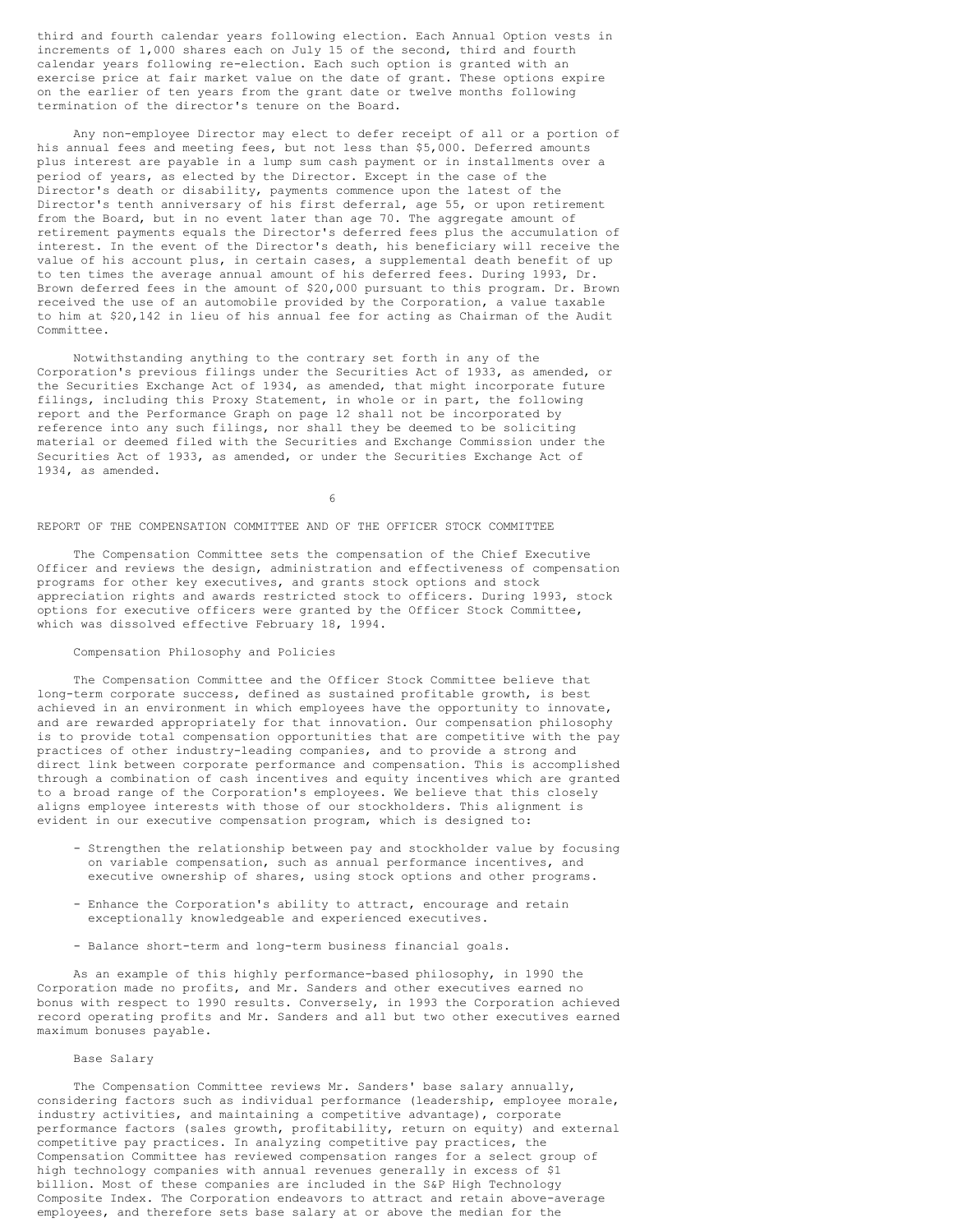surveyed companies, with an opportunity for total cash compensation to reach the top quartile when performance targets are exceeded. In recognition of Mr. Sanders' service and contribution to the continued success of the Corporation and to ensure his continued service as Chairman and Chief Executive Officer, the Corporation entered into an employment agreement with him effective July 1, 1991, which continues through December 31, 1996. Mr. Sanders' agreement provides for his base salary to be reviewed annually by the Board of Directors or its delegate (currently the Compensation Committee), and increased if performance and competitive practices warrant. The Compensation Committee increased Mr. Sanders' annual base salary in May, 1993 by 5.5% from \$900,000 to \$950,000, reflecting the fact that in 1992 the Corporation achieved record operating income on record annual revenues. Mr. Sanders later voluntarily reduced his base salary to \$929,000, a 3.2% increase over his prior base salary, in order to enhance the Corporation's ability to deduct the portion of his compensation which exceeds \$1 million.

 In consultation with members of the Compensation Committee, the Chairman and Chief Executive Officer reviews annually every other executive officer's base salary, including those officers who are also

directors. When reviewing base salaries, Mr. Sanders considers individual and corporate performance, levels of responsibility, and external pay practices.

### Annual Incentives

7

 Annual incentive opportunities allow the Corporation to communicate key corporate goals to all employees and reward employees for achieving those goals each fiscal year. As one example of these incentives, the Corporation allocates ten percent of operating profits to a profit sharing program in which all employees participate. A portion of this allocation is paid in cash and a portion is contributed to a tax qualified deferred retirement plan.

 Mr. Sanders' employment agreement provides for an annual incentive bonus. This incentive compensation is payable in an amount equal to 0.6% of the annual adjusted operating profits of the Corporation, not to exceed 200% of Mr. Sanders' annual base salary. Any amount exceeding the maximum annual award is added to the award determined for any of the next three fiscal years. A discretionary bonus may also be awarded by the Board or its delegate (currently the Compensation Committee) for unique performance achievements. Pursuant to bonus agreements entered into in 1992, Mr. Previte and Mr. Holbrook are also eligible for and received annual incentive bonuses similar to Mr. Sanders' bonus, but based on 0.3% and 0.15% of adjusted operating profits, respectively.

 For 1993, AMD reported record sales of \$1,648,280,000, an increase of 9% over the prior year's \$1,514,489,000. The Corporation's operating income was a record \$305,053,000, an increase of 13% over the prior year's \$269,945,000. Based on this outstanding financial performance, Mr. Sanders' 1993 annual incentive payment was \$1,895,879 (\$1,900,000 discounted by \$4,121 for early payment in December 1993), which amount was further reduced by \$41,042, to reflect Mr. Sanders' voluntary reduction in his base pay to \$929,000 per annum. This yielded a final 1993 incentive payment of \$1,854,837 (\$1,857,874 discounted by \$3,037 for early payment in December, 1993), with an additional \$226,580 carried over for payment in future years.

 Senior executives other than Mr. Sanders, Mr. Previte and Mr. Holbrook were eligible for and earned awards under the Executive Bonus Plan for 1993. A portion of the bonus was based on company profitability for the last fiscal year and responsibility level within the Corporation, and a portion was based on return on equity and sales growth over a multi-year period. This calculation takes into account the cyclical nature of the semiconductor industry and encourages the balancing of short-term decisions with the long-term success of the Corporation. Mr. Sanders determined the allocation of bonus opportunities to other executive officers, considering such factors as individual and corporate performance, levels of responsibility, and external pay practices. Amounts paid were formula-based, variable on a sliding scale over a wide range of performance. In future years, both the short-term and long-term components will be based in part on performance against pre-established levels of performance, and a threshold level of corporate financial performance must be exceeded before any awards are earned. During 1993, all executive officers other than Mr. Previte and Mr. Holbrook earned maximum bonus amounts. Mr. Previte and Mr. Holbrook will reimburse the Corporation \$1,700 and \$840, respectively, for the early payments in December, 1993 of their bonuses, in order to enhance the Corporation's ability to deduct present and future bonus payments to them.

#### Long-Term Incentives

 During 1993, the Officer Stock Committee held the authority to administer and grant options to purchase shares pursuant to the 1992 Stock Incentive Plan and other various stock option plans, and to award shares to selected employees pursuant to the Corporation's Restricted Stock Award Plan. Shares and options granted under the plans generally become freely transferable or exercisable after continued employment for a period of six months to five years, or when the employee or the Corporation achieves certain performance criteria. (Effective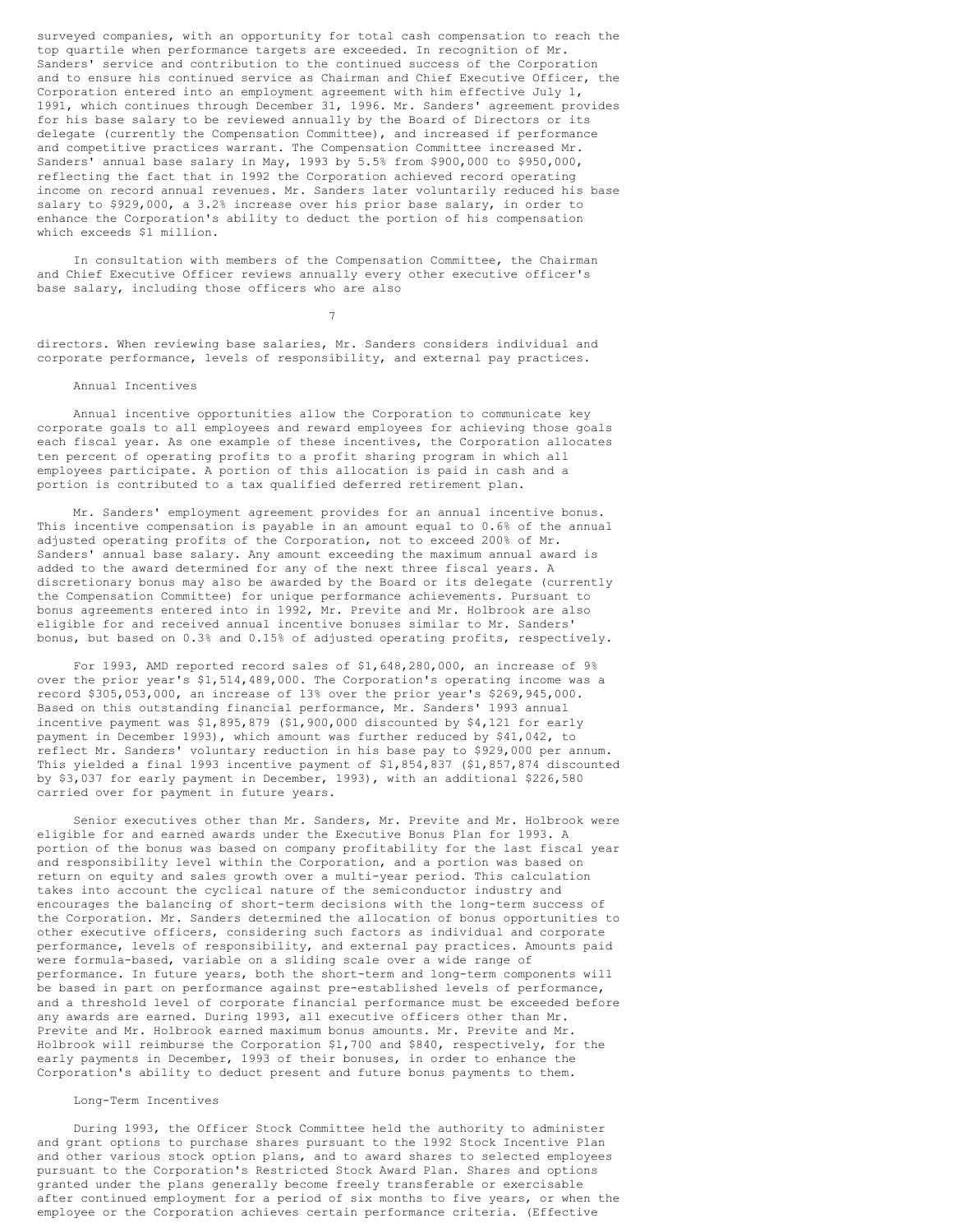February 18, 1994, the Officer Stock Committee was dissolved and its duties were assumed by the Compensation Committee, the members of which are the same as comprised the Officer Stock Committee.)

 Grants under these plans provide an immediate and direct link to shareholder interests. The Corporation and its stockholders benefit from the increased morale and productivity that the Corporation believes are

en andere de la provincia de la provincia de la provincia de la provincia de la provincia de la provincia del<br>En la provincia de la provincia de la provincia de la provincia de la provincia de la provincia de la provinci

associated with these grants, as well as the ability to retain key employees through the vesting provisions contained in the plans. The number of shares granted is based on the Corporation's business plans, the employee's corporate level of responsibility, individual performance, historical award data, and competitive practices of other companies, most of which are included in the S&P High Technology Composite Index. Whether an executive has exercised previously granted options, or the number of shares or options the executive holds, is generally not considered when granting options or restricted stock. While over a multi-year period AMD strives to award options in amounts equal to or above competitive practice, in 1993 awards to executives were below competitive practices due to a shortage of available shares. The Compensation Committee unanimously recommends that the number of shares under the 1992 Stock Incentive Plan be increased by 4.6 million. Stockholders are being asked to approve such increase at the 1994 annual meeting.

 Stock options and restricted shares were granted to Mr. Sanders in 1991 in connection with signing a new employment agreement. No additional restricted shares or stock options were granted to him in 1992 or 1993.

### Other Incentives

 The semiconductor industry is characterized by high volatility and there is often frequent turnover of employees, including executives. In view of this and of the fact that the Corporation does not have a pension plan, several deferred compensation programs are offered. An executive may defer up to one-half of his or her salary and bonuses. Deferred amounts plus earnings are payable in a lump sum or installments, commencing after a specified number of years or on retirement. Under certain circumstances, distribution may be made in cash or in the form of a whole life insurance policy. On occasion, the Corporation will make an interest-free home loan to an officer, usually as part of a recruitment package or in connection with the officer's relocation from outside the area.

# Tax Policy

 Recently enacted Internal Revenue Code ("IRC") Section 162(m) limits deductions for certain executive compensation in excess of \$1 million. Certain types of compensation are deductible only if performance criteria are specified in detail, and payments are contingent on stockholder approval of the compensation arrangement. The Corporation has endeavored to structure its compensation plans to achieve maximum deductibility under Section 162(m) with minimal sacrifices in flexibility and corporate objectives. To that end, the Corporation's 1992 Stock Incentive Plan has been amended to ensure continued deductibility under Section 162(m) and stockholder approval is sought for the Plan as amended. With respect to non-equity compensation arrangements, the Compensation Committee has reviewed the terms of those arrangements most likely to be subject to Section 162(m).

 The Compensation Committee believes that with stockholder approval of the 1992 Stock Incentive Plan, as amended, the Corporation will have a reasonable basis for claiming full deductibility of amounts paid under existing executive compensation arrangements. The Committee will consider the continued deductibility of such payments on future compensation arrangements with Messrs. Sanders, Previte and Holbrook but deductibility will not be the sole factor used by the Committee in ascertaining appropriate levels or modes of compensation. Since corporate objectives may not always be consistent with the requirements for full deductibility, it is conceivable that the Corporation may enter into compensation arrangements in the future under which payments are not deductible under Section 162(m). For example, compensation attributable to future awards of restricted stock or below-market options may not be deductible in all circumstances.

# Conclusion

 The Compensation Committee and the Officer Stock Committee believe that long-term stockholder value is enhanced by corporate and individual performance achievements. Through the plans described above, a significant portion of the Corporation's executive compensation is based on corporate and individual performance, as well as industry-competitive pay practices. The Committees believe equity compensation, in the form of stock options and restricted stock, is vital to the long-term success of the Corporation. The

Corporation remains committed to this policy, recognizing the competitive market for talented executives and that the cyclical nature of its business may result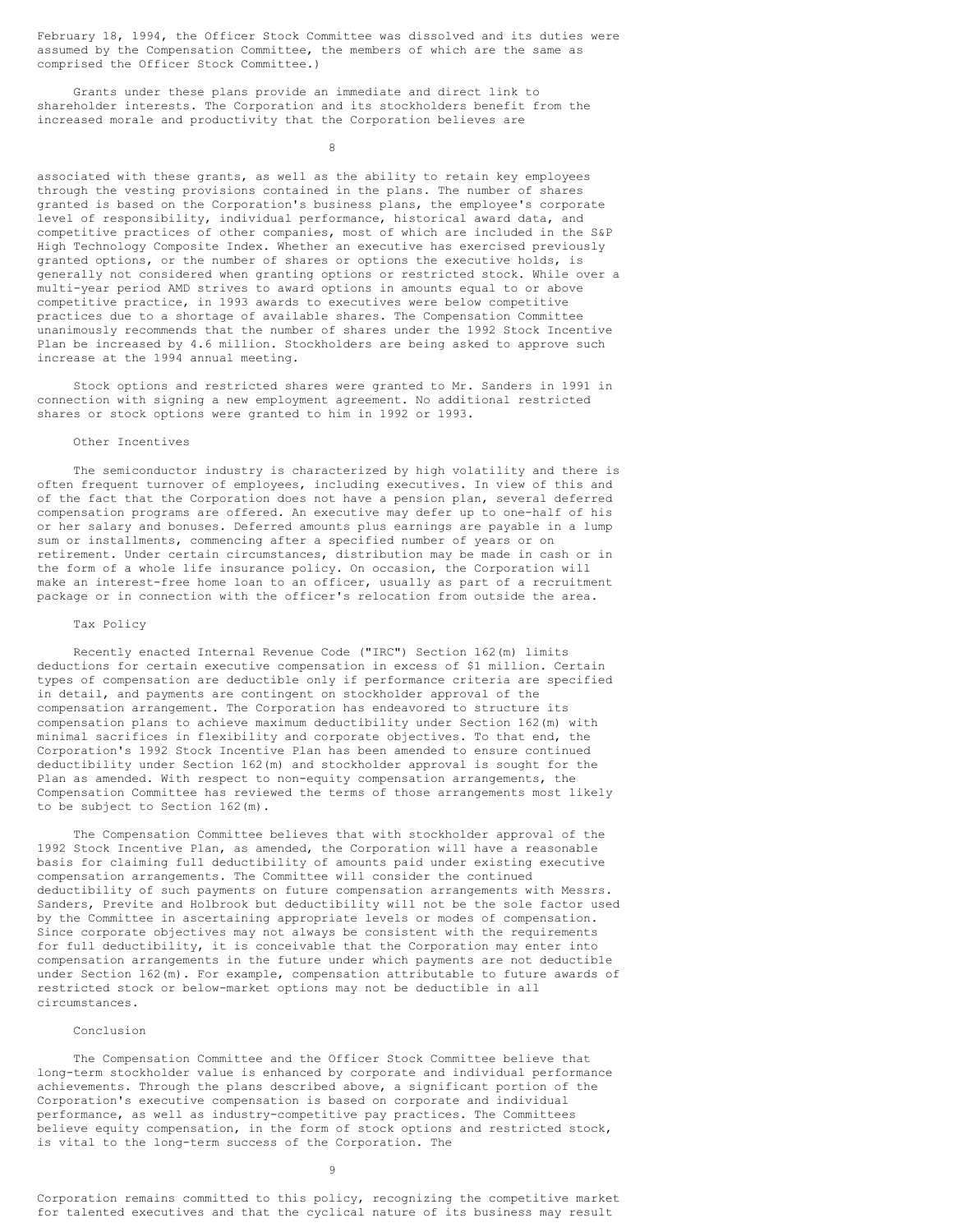in highly variable compensation for a particular time period.

 $<$ TABLE $>$  $<$ S $>$  $\langle$ S>  $\langle$ C> Compensation Committee Members:\* Officer Stock Committee Members: om, Charles M. Blalack Mr. Charles M. Blalack<br>
Mr. Charles M. Blalack Mr. Charles M. Blalack<br>
Dr. R. Gene Brown Dr. R. Gene Brown Mr. Joe L. Roby Mr. Joe L. Roby  $<$ /TABLE>

- ---------------

\* In February 1993, Mr. Sanders resigned from the Compensation Committee and Mr. Roby was appointed.

## EXECUTIVE COMPENSATION

 The following table shows for the three fiscal years ended December 26, 1993, the compensation paid by the Corporation and its subsidiaries to the Corporation's Chief Executive Officer and to the four other most highly paid executive officers whose aggregate salary and bonus compensation exceeded \$100,000.

SUMMARY COMPENSATION TABLE (1991-1993)

#### $<$ TABLE> <CAPTION>

|           |     |         |         | ANNUAL COMPENSATION |     |                | LONG-TERM COMPENSATION<br>AWARDS |     |
|-----------|-----|---------|---------|---------------------|-----|----------------|----------------------------------|-----|
| $<$ S $>$ |     | <c></c> | <c></c> |                     | くじつ |                |                                  | くじつ |
| $(\bot)$  | (A) | (B)     | (C      | D)                  | (E) | Έ.<br><b>I</b> | (G)                              |     |

# <CAPTION>

| NAME AND<br>ALL OTHER                      |                      |                        |                                | <b>OTHER</b><br>ANNUAL          | RESTRICTED<br>STOCK       | SECURITIES<br>UNDERLYING<br>OPTIONS/ |    |
|--------------------------------------------|----------------------|------------------------|--------------------------------|---------------------------------|---------------------------|--------------------------------------|----|
| PRINCIPAL POSITION<br>COMPENSATION (3)     | YEAR<br>$- - - - -$  | SALARY<br>--------     | <b>BONUS</b><br>----------     | COMPENSATION(1)                 | AWARDS (2)<br>----------- | SARS                                 |    |
|                                            |                      |                        |                                |                                 |                           |                                      |    |
| $<$ S $>$<br>W. J. Sanders III<br>\$40,926 | $\langle$ C><br>1993 | $<<$ $>>$<br>\$929,000 | $\langle$ C><br>\$2,081,418(4) | < <sub><br/>\$201, 200(5)</sub> | <<<br>\$<br>$\Omega$      | <<<br>$\Omega$                       | << |
| Chairman and Chief<br>\$21,272             | 1992                 | \$874,999              | \$1,874,976(6)                 | \$214,541(7)                    | \$<br>0                   | $\circ$                              |    |
| Executive Officer<br>\$12,504              | 1991                 | \$720,749              | \$1,007,044                    | \$155, 723(8)                   | $$3,900,000$ (9)          | 600,000(10)                          |    |
| Richard Previte<br>\$33,796                | 1993                 | \$543,125              | \$1,039,009                    | \$34,879                        | \$<br>$\Omega$            | 25,000                               |    |
| President and Chief<br>\$21,272            | 1992                 | \$510,625              | \$944,514                      | \$44,529                        | \$<br>$\circ$             | $\circ$                              |    |
| Operating Officer<br>\$12,504              | 1991                 | \$447,874              | \$503,522                      | \$37,963                        | \$286,344(11)             | 234,900(10)                          |    |
| Anthony B. Holbrook<br>\$32,432            | 1993                 | \$440,937              | \$519,515                      | \$32,872                        | \$<br>$\Omega$            | 12,500                               |    |
| Vice Chairman and<br>\$21,272              | 1992                 | \$425,000              | \$472, 257                     | \$44,632                        | \$<br>0                   | $\circ$                              |    |
| Chief Technical Officer<br>\$12,504        | 1991                 | \$419,438              | \$275,188                      | \$41,597                        | \$<br>0                   | 84,900(10)                           |    |
| Stephen J. Zelencik<br>\$31,882            | 1993                 | \$334,593              | \$304,763                      | \$27,958                        | \$<br>$\circ$             | 12,500                               |    |
| Sr. Vice President and<br>\$21,272         | 1992                 | \$316,875              | \$290, 250                     | \$31,841                        | \$<br>$\Omega$            | $\circ$                              |    |
| Chief Marketing Executive<br>\$12,504      | 1991                 | \$294,095              | \$211,008                      | \$29,903                        | \$<br>$\circ$             | 103, 875(10)                         |    |
| Eugene D. Conner<br>\$28,824               | 1993                 | \$313,501              | \$254,400                      | \$28,028                        | \$<br>$\Omega$            | 12,500                               |    |
| Sr. Vice President<br>\$21,272             | 1992                 | \$285,052              | \$240,000                      | 28,801<br>\$                    | \$<br>$\Omega$            | 94,300                               |    |
| Operations<br>9,366                        | 1991                 | \$251, 260             | \$181,300                      | \$10,654                        | \$<br>0                   | 25,000(10)                           | \$ |

</TABLE>

- ---------------

 (1) For the named persons other than Mr. Sanders, includes cash profit sharing in the following amounts for Messrs. Previte, Holbrook, Zelencik and Conner respectively: for 1993, \$34,879, \$28,319, \$21,489 and \$20,129; for 1992, \$37,328, \$32,053, \$25,190 and \$23,213; for 1991, \$10,421, \$9,465, \$7,074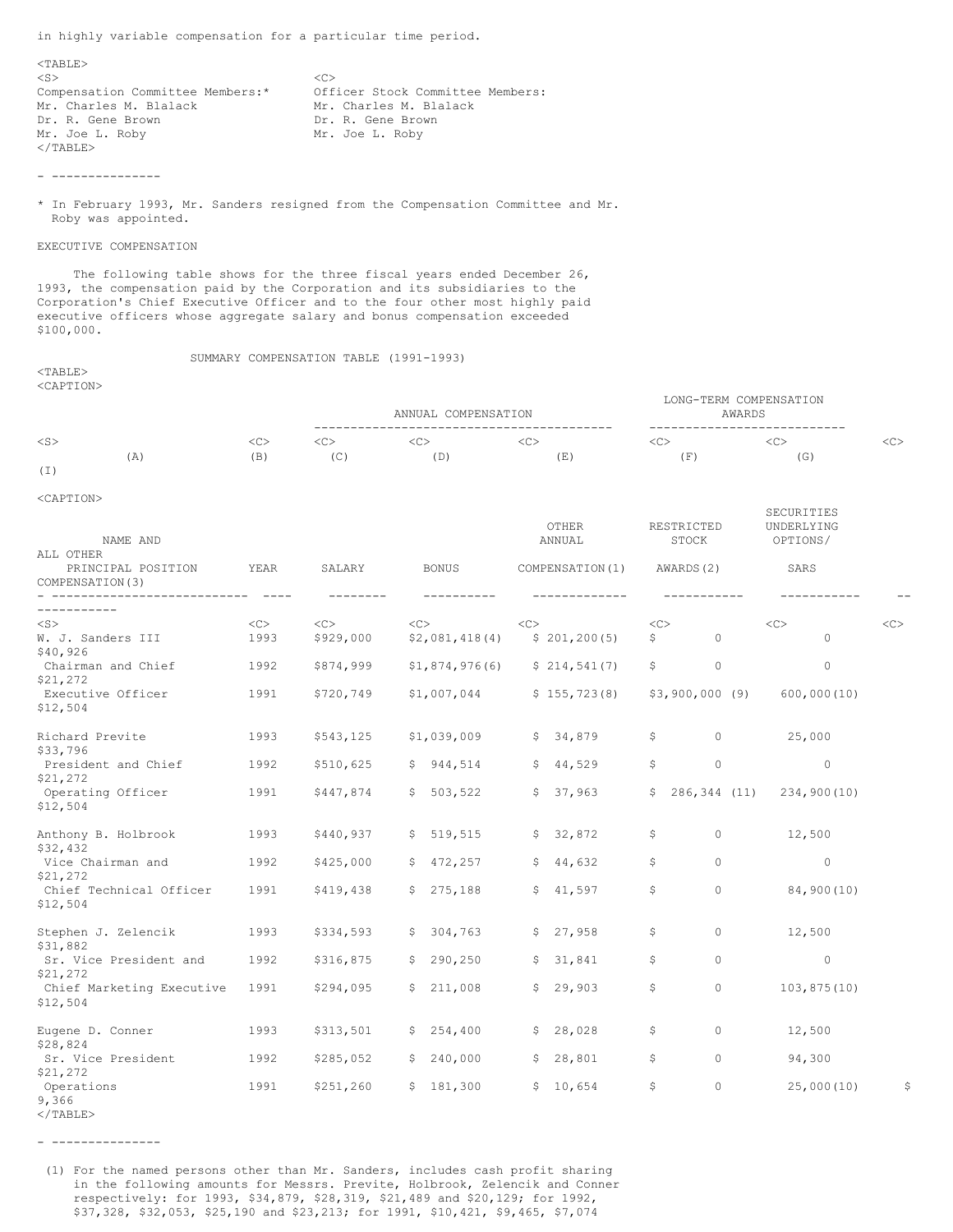and \$6,142.

- (2) The number of restricted shares and their aggregate value at December 26, 1993 were as follows: For Mr. Sanders, 180,000 shares valued at \$3,127,500; for the four other persons listed on the table, none. No dividends are paid on any shares of restricted stock.
- (3) Includes, for the most recent fiscal year and for each of the individuals listed, contributions to the Corporation's tax-qualified deferred profit sharing plan in the amount of \$17,573, matching contributions to the Corporation's 401(k) Plan in the amount of \$3,433, and for Messrs. Sanders, Previte, Holbrook, Zelencik, and Conner nonqualified deferred compensation in the amounts of \$17,520, \$10,390, \$9,890, \$8,476 and \$6,890, respectively, and life insurance in the amounts of \$2,400, \$2,400, \$1,536, \$2,400 and \$928, respectively.
- (4) A maximum amount of \$1,854,837 was paid out with respect to fiscal year 1993, with a balance of \$226,580 carried over for payment with respect to fiscal year 1994, 1995 or 1996.
- (5) Includes \$94,937 of in-kind compensation in the form of the use of company-provided vehicles and drivers, and cash payments for profit sharing and tax gross-ups, in the amounts of \$60,200 and \$38,663, respectively.
- (6) A maximum amount of \$1,800,000 was paid out for fiscal year 1992, and the balance of \$74,976 was carried over for payment with respect to fiscal year 1993, 1994 or 1995.
- (7) Includes \$94,932 of in-kind compensation, in the form of the use of company-provided vehicles and drivers, and cash payments for profit sharing and tax gross-ups, in the amounts of \$60,012 and \$48,497, respectively.
- (8) Includes \$85,962 of in-kind compensation, in the form of the use of company-provided vehicles and drivers, and cash payments for profit sharing and tax gross-ups, in the amounts of \$16,637 and \$45,524, respectively.
- (9) Includes the value of 180,000 shares which became vested in increments of 60,000 shares each in January 1992, 1993 and 1994.
- (10) Includes tandem limited stock appreciation rights on a like number of shares.
- (11) Includes the value of 19,250 shares which became vested in 1992.

10

OPTION/SAR GRANTS IN THE LAST FISCAL YEAR

<TABLE>  $\sim$ CAPTONS

| --------- |     |         |         |    | POTENTIAL REALIZABLE VALUE AT<br>ASSUMED ANNUAL RATES OF<br>STOCK PRICE APPRECIATION<br>FOR OPTION TERM |               |  |  |
|-----------|-----|---------|---------|----|---------------------------------------------------------------------------------------------------------|---------------|--|--|
| $<$ S>    |     | <c></c> | <c></c> |    |                                                                                                         | < <sub></sub> |  |  |
| Ά         | (B, | (C)     | D.      | E) |                                                                                                         | (G)           |  |  |

 $\angle$ CAPTONS

| <b>NAME</b>                                                              | NUMBER OF<br>SECURITIES<br>UNDERLYING<br>NUMBER OF<br>OPTIONS/SARS<br>GRANTED(1)(2) | % OF TOTAL<br>OPTIONS/SARS<br>GRANTED TO<br>EMPLOYEES<br>IN FISCAL<br>YEAR | <b>EXERCISE</b><br>PRICE<br>PER SHARE | EXPIRATION<br>DATE | 0 <sup>°</sup> |              | 5%            |    | 10%           |  |
|--------------------------------------------------------------------------|-------------------------------------------------------------------------------------|----------------------------------------------------------------------------|---------------------------------------|--------------------|----------------|--------------|---------------|----|---------------|--|
| $<$ S $>$                                                                | <<                                                                                  | <<                                                                         | <<                                    | <<                 | <<             | <<           |               | << |               |  |
| W. J. Sanders III                                                        | $\Omega$                                                                            | 0.00%                                                                      | $ -$                                  |                    |                |              |               |    |               |  |
| Richard Previte                                                          | 25,000                                                                              | 1.20%                                                                      | \$28.50                               | 5/18/03            | \$0            | \$           | 448,087       |    | \$1,135,542   |  |
| Anthony B.                                                               |                                                                                     |                                                                            |                                       |                    |                |              |               |    |               |  |
| Holbrook                                                                 | 12,500                                                                              | .60%                                                                       | \$28.50                               | 5/18/03            | \$0            | \$           | 224,044       | S. | 567,771       |  |
| Stephen J.                                                               |                                                                                     |                                                                            |                                       |                    |                |              |               |    |               |  |
| Zelencik                                                                 | 12,500                                                                              | .60%                                                                       | \$28.50                               | 5/18/03            | \$0            | $\mathsf{S}$ | 224,044       | \$ | 567,771       |  |
| Eugene D. Conner                                                         | 12,500                                                                              | .60%                                                                       | \$28.50                               | 5/18/03            | \$0            | Ŝ.           | 224,044       | S. | 567,771       |  |
| All Stockholders as a                                                    |                                                                                     |                                                                            |                                       |                    |                |              |               |    |               |  |
| $q$ roup                                                                 |                                                                                     |                                                                            | \$28.50                               | --                 | \$0            |              | \$1.6 Billion |    | \$4.2 Billion |  |
| Gain to named<br>executive officers<br>as a percentage of<br>gain to all |                                                                                     |                                                                            |                                       |                    |                |              |               |    |               |  |
| stockholders<br>$\langle$ /TABLE>                                        |                                                                                     |                                                                            |                                       |                    |                |              | 0.07%         |    | 0.07%         |  |

- ---------------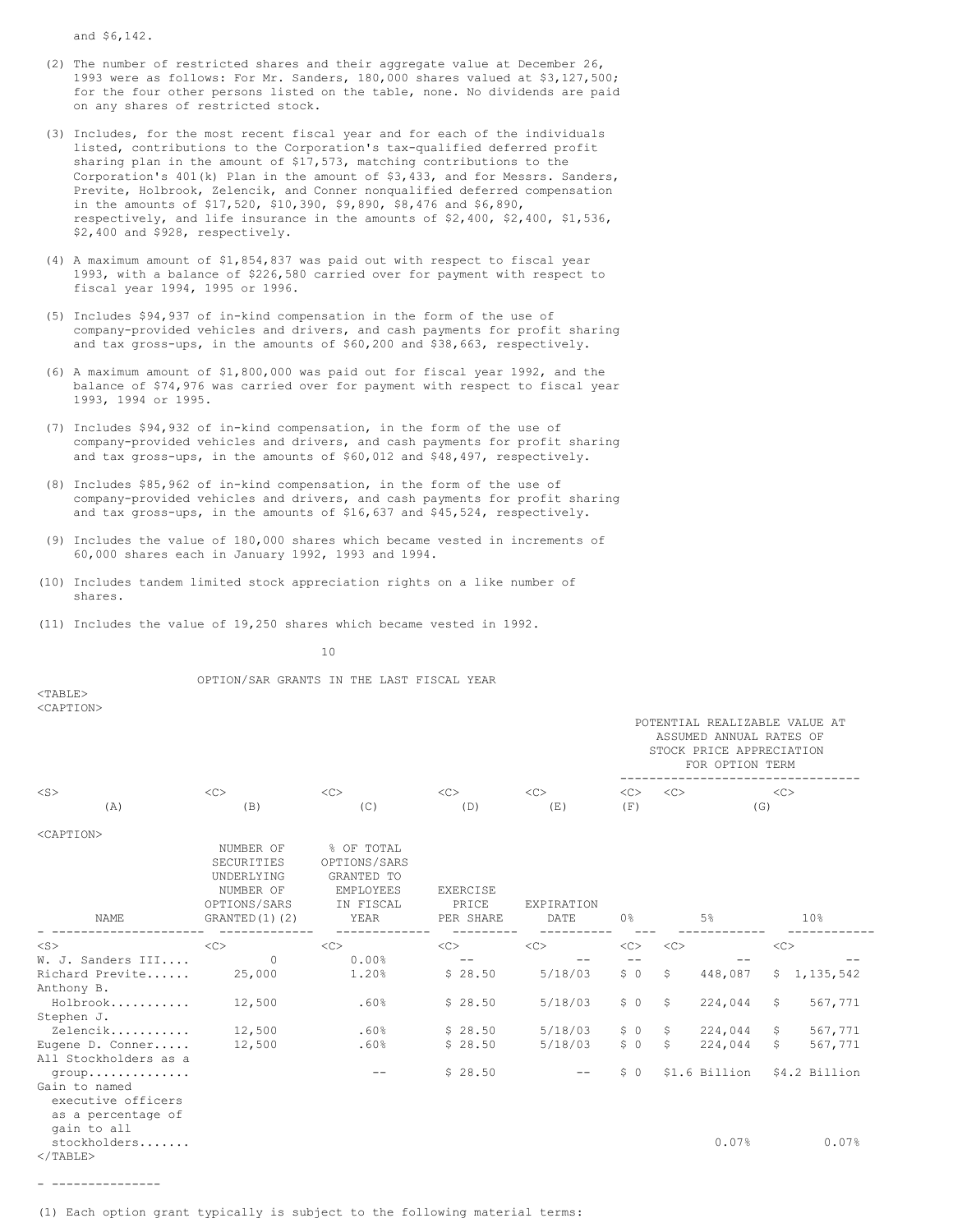Grants are divisible and may be exercised in groups of one or more shares. The exercise price may be paid in cash or in shares. Withholding taxes due on exercise may be paid in cash, with previously owned shares, or by having shares withheld. Options become fully vested on a change in control. The Compensation Committee of the Board of Directors has the discretion and authority to grant Limited Stock Appreciation Rights in tandem with options. No SARs or LSARs were granted during the period covered by the table.

#### (2) All grants vest in single increments on July 25, 1995.

### AGGREGATED OPTION/SAR EXERCISES IN THE LAST FISCAL YEAR AND FISCAL YEAR-END OPTION/SAR VALUES

| ۰.<br>× |  |
|---------|--|
|         |  |

| <caption></caption>                   |                                           |             |               |                                                                            |               |                                                         |
|---------------------------------------|-------------------------------------------|-------------|---------------|----------------------------------------------------------------------------|---------------|---------------------------------------------------------|
| (A)                                   | (B)                                       | (C)         |               | (D)                                                                        |               | (E)                                                     |
| $<$ S $>$                             | <<                                        | <<          | <<            | <<                                                                         | <<            | <<                                                      |
|                                       | NUMBER OF<br><b>SHARES</b><br>ACOUIRED ON | VALUE       |               | NUMBER OF SECURITIES<br>UNDERLYING UNEXERCISED<br>OPTIONS/SARS AT 12/26/93 | VALUE OF      | UNEXERCISED<br>IN-THE-MONEY<br>OPTIONS/SARS AT 12/26/93 |
| NAME                                  | <b>EXERCISE</b>                           | REALIZED    | (EXERCISABLE) | (UNEXERCISABLE)                                                            | (EXERCISABLE) | (UNEXERCISABLE)                                         |
| W. J. Sanders III                     | 400,000                                   | \$8,276,420 | 600,496       | 600,000                                                                    | \$7,659,512   | \$3,503,000                                             |
| Richard Previte                       | 170,540                                   | \$2,846,164 | 134,300       | 147,500                                                                    | 356,900<br>S. | Ŝ.<br>602,497                                           |
| Anthony B.                            |                                           |             |               |                                                                            |               |                                                         |
| Holbrook                              | 150,000                                   | \$2,421,550 | 372,862       | 85,000                                                                     | \$4,552,219   | 477,497<br>Ŝ.                                           |
| Stephen J.                            |                                           |             |               |                                                                            |               |                                                         |
| Zelencik                              | 132,975                                   | \$2,278,431 | 84,625        | 77,875                                                                     | 552,888<br>S. | 370,230                                                 |
| Eugene D. Conner<br>$\langle$ /TABLE> |                                           |             | 209,264       | 75,000                                                                     | \$2,040,798   | Ŝ<br>306,304                                            |

LONG-TERM INCENTIVE PLANS -- AWARDS IN LAST FISCAL YEAR

 The Corporation maintains no long-term incentive plans for executive officers other than stock options and restricted stock.

#### PENSION TABLE

The Corporation maintains no pension plan for executive officers.

 $11$ 

# COMPARISON OF FIVE-YEAR CUMULATIVE TOTAL RETURN ADVANCED MICRO DEVICES, S&P 500 COMPOSITE INDEX AND S&P HIGH TECHNOLOGY COMPOSITE INDEX

 The following graph shows a five-year comparison of cumulative total return on Common Stock for the Corporation, the Standard & Poor's 500 Composite Index, and the Standard & Poor's High Technology Composite Index.

#### (CHART)

The chart above assumes \$100 invested on December 31, 1988 in Advanced Micro Devices Common Stock, S&P 500 Composite Index and S&P High Technology Composite Index, and the reinvestment of dividends. The graph was plotted using the following data:

 $<$ TABLE> <CAPTION>

|                           | YEAR ENDING         |               |               |               |                     |       |
|---------------------------|---------------------|---------------|---------------|---------------|---------------------|-------|
|                           | 1988                | 1989          |               | 1990 1991     | 1992                | 1993  |
|                           |                     |               |               |               |                     |       |
| $<$ S>                    | $\langle C \rangle$ | < <sub></sub> | < <sub></sub> | < <sub></sub> | $\langle C \rangle$ | <<    |
|                           |                     | \$91          | \$ 57         | \$203         | \$210               | \$206 |
|                           |                     | \$132         | \$128         | \$166         | \$179               | \$197 |
| S&P High Technology \$100 |                     | \$99          | \$101         | \$115         | \$120               | \$147 |
| $\langle$ /TABLE>         |                     |               |               |               |                     |       |

#### MATERIAL COMPENSATION AGREEMENTS

 Chairman's Employment Agreement. The Corporation has an employment agreement with Mr. Sanders, the term of which commenced July 1, 1991, and continues until December 31, 1996, unless terminated prior to that time by a majority vote of the full Board of Directors. Mr. Sanders may extend the term of the employment agreement for an additional one-year period upon written notice to the Corporation given no later than October 15, 1996. Mr. Sanders' annual base compensation is currently \$929,000. This amount may be increased (but not reduced) by the Board of Directors or its delegate. Additional incentive compensation is payable in the form of an annual bonus equal to 0.6% of the adjusted operating profits of the Corporation. However, such annual bonus may not be greater than 200% of his annual base salary. The amount of the annual bonus which exceeds the maximum bonus payable in a particular year (the "Excess Bonus"), if any, shall be added to the bonus determined for any of the next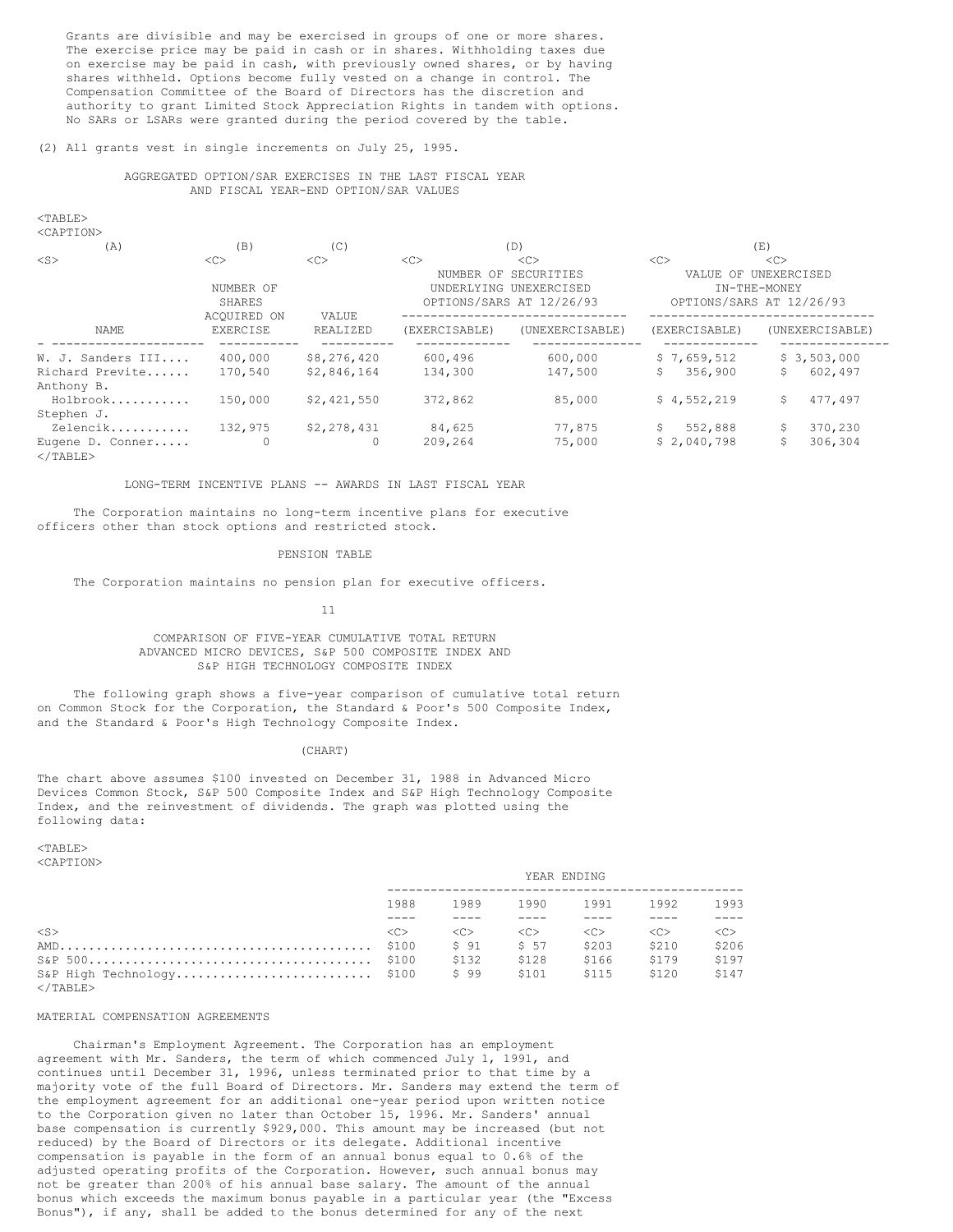three fiscal years, provided that the addition of the Excess Bonus does not cause the bonus otherwise payable to exceed the maximum bonus payable in that year. "Adjusted operating profits" are deemed for these purposes to constitute the Corporation's operating income as reported on the Corporation's financial statements, increased by any expenses accrued for profit sharing plan contributions, bonuses under the Corporation's Executive Bonus Plan, the bonuses to the Corporation's Chief Operating Officer and Chief Technical Officer, and the bonus payable

12

to Mr. Sanders. Mr. Sanders may also receive an additional amount (if any) as shall be fixed by the Board, based on the Board's assessment of his performance during the period for which the bonus is payable. In accordance with Mr. Sanders' contract, his base salary was increased effective March 29, 1993, from \$900,000 to \$950,000 per annum. This 5 1/2% increase was identical to the percentage salary increases of the other executive officers of the Corporation. The Compensation Committee intended this raise to be consistent with prior increases and in conformity with competitive pay practices. Subsequent to Mr. Sanders' base salary increase, the Internal Revenue Service published proposed regulations in December 1993, relating to the deductibility of executive compensation in excess of \$1 million. In order to enhance the Corporation's ability to deduct his compensation in excess of \$1 million, Mr. Sanders voluntarily agreed to reduce his base salary to \$929,000, a level consistent with the proposed IRS regulations, and to correspondingly reduce his bonus. Mr. Sanders' voluntary salary and bonus reductions will in no way waive any other rights he may have under his employment agreement.

 Under the employment agreement, the Corporation is obligated to guarantee the repayment of any loan obtained by Mr. Sanders for the purpose of exercising options or warrants to purchase stock of the Corporation, and to pay the interest on any such loan. The Corporation's obligation to guarantee such loans and pay interest thereon continues for a period of 13 months following the date of the event that causes Mr. Sanders to incur tax liability by virtue of having exercised options or warrants to purchase stock of the Corporation. The amount of any such guarantee and the amount on which interest will be paid is limited to the exercise price of the options and warrants plus taxes paid by Mr. Sanders from exercise through such 13-month period by reason of the exercise. The Corporation may also limit such guarantee obligations in order to comply with state and federal law or to comply with financial covenants imposed by the Corporation's lenders. Mr. Sanders is also entitled to receive certain benefits upon his disability (as that term is defined in the employment agreement) and upon his death while employed by the Corporation. Mr. Sanders is also entitled to receive such other benefits of employment with the Corporation as are generally available to members of the Corporation's management.

 If the Corporation terminates Mr. Sanders' employment (for reasons other than theft, misappropriation or conversion of corporate funds) or re-assigns him to lesser duties, reduces or limits his compensation or benefits, removes him from his responsibilities other than for good cause, requires him to relocate or transfer his principal place of residence, or if Mr. Sanders is not elected or retained as Chairman and Chief Executive Officer and a Director of the Corporation, the Corporation is nevertheless obligated to pay Mr. Sanders his annual base salary (at the annual rate in effect as of the date of the event triggering the payment) for the unexpired balance of the term of the agreement, but no less than one full year's base salary at such rate. In such circumstances, the Corporation would also be obligated to pay Mr. Sanders the incentive compensation to which he would have been entitled for the fiscal year during which such termination or other event takes place and for the following fiscal year, plus the amount of any Excess Bonus then remaining unpaid. In addition, under such circumstances, any options which Mr. Sanders holds on stock of the Corporation will become fully vested for exercise and the restrictions on any shares of restricted stock of the Corporation which Mr. Sanders may then hold will lapse. Mr. Sanders will also be entitled to receive all benefits due him under the Corporation's tax-qualified employee benefit plans and any supplementary plans as well as the unvested company contributions. He will also have the right to be paid his legal fees for contesting any portion of the employment agreement including termination or in connection with any tax audit seeking to assess an excise tax on the payments under the agreement. Mr. Sanders will also be entitled to receive, for five years following termination or such other event, health and welfare benefits comparable to those he was receiving, reimbursements for all income taxes due on the receipt of such benefits, the use of a Corporation automobile, up to \$25,000 each year for expenses incurred for estate, tax and financial planning, and an office and secretarial services equivalent to those provided Mr. Sanders while he was Chairman and Chief Executive Officer. For at least six years following termination or such other event, Mr. Sanders will be indemnified by the Corporation to the same extent as prior thereto and be provided with director's and officer's fiduciary and professional liability insurance equivalent to the insurance carried by the Corporation while he was Chairman and Chief Executive Officer.

 If Mr. Sanders' employment is terminated by the Corporation for good cause, as defined in the employment agreement, or cause as defined in the California Labor Code (other than as a result of certain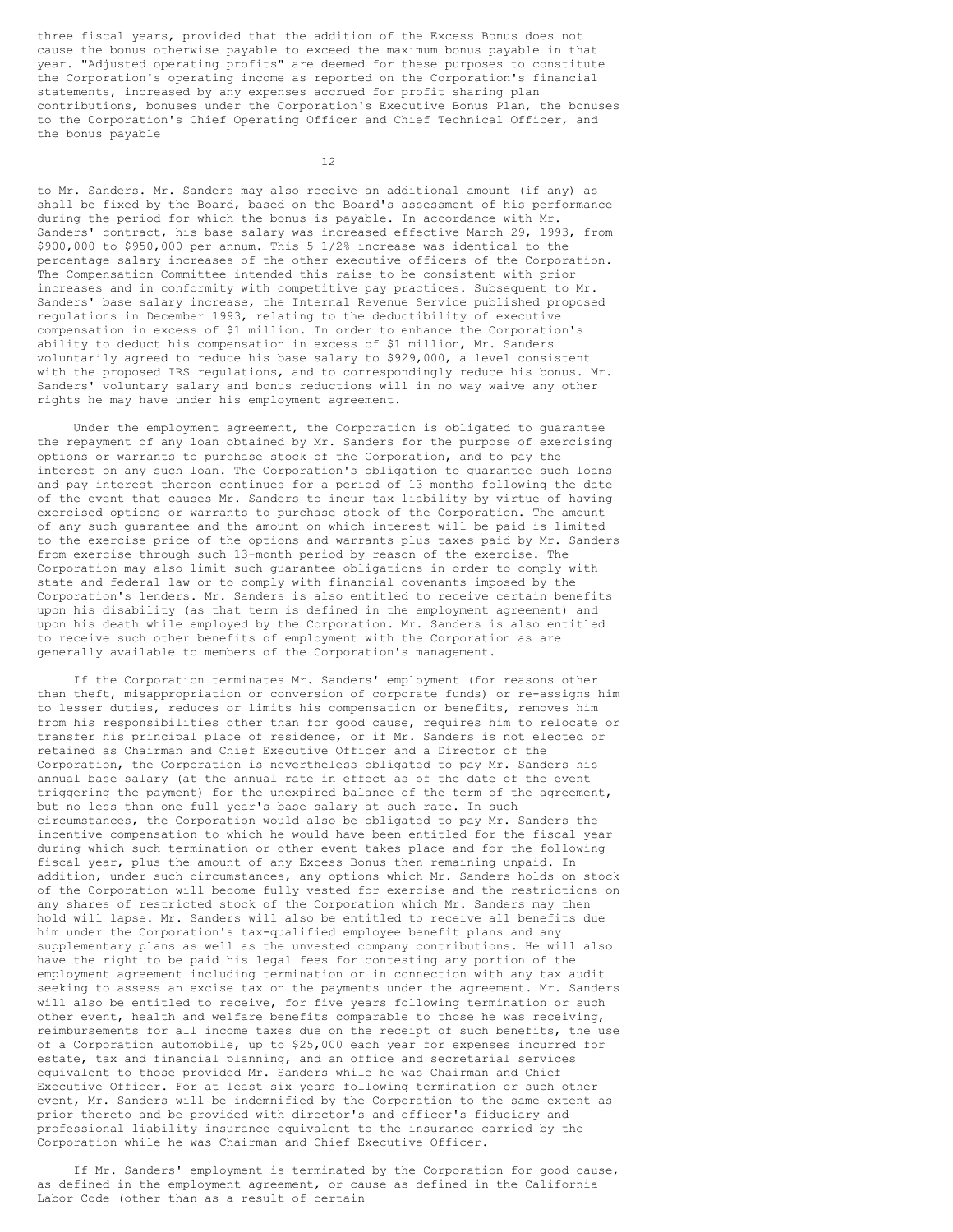actions by the Corporation), the Corporation has the right to retain Mr. Sanders as a consultant for 12 months thereafter, but in no event beyond the unexpired balance of the term of his employment agreement, at a rate of compensation equal to that then in effect pursuant to the employment agreement. While so retained, Mr. Sanders is prohibited from being associated with any competitive business. If the Corporation does not exercise this right, Mr. Sanders' right to compensation ceases upon his resignation or termination as described above. If Mr. Sanders' employment is terminated by reason of disability or death, he or his estate is entitled to his full base salary under the agreement for the unexpired balance of its term, plus the incentive compensation for the fiscal year in which such termination occurred and for the following fiscal year, plus the amount of any Excess Bonus then remaining unpaid. In addition, the restrictions on any restricted stock of the Corporation which Mr. Sanders holds will lapse and any options Mr. Sanders holds to purchase the Corporation's stock which would have become vested within two years from the date of termination will become fully vested. In the event of Mr. Sanders' death, the Corporation must pay to his designated representative, his personal representative or his estate as a death benefit, compensation for a period of 12 months after his death at the same monthly rate of compensation which prevailed during the month of his death plus the proceeds from a life insurance policy, subject to a split dollar arrangement between Mr. Sanders and the Corporation, with a face amount of \$1,000,000. Mr. Sanders is also entitled to receive an amount from the Corporation necessary to reimburse Mr. Sanders for any federal excise tax imposed on Mr. Sanders by reason of his receipt of payments under his employment agreement or otherwise so that he will be placed in the same after-tax position as he would have been in had no such tax been imposed.

 Bonus Agreements. In 1992, the Corporation entered into separate bonus agreements with Mr. Previte and Mr. Holbrook. Under the terms of the agreements, Mr. Previte receives 0.3% of adjusted operating profits of the Corporation and Mr. Holbrook receives 0.15% of adjusted operating profits up to an annual maximum and carryover amount similar to that under Mr. Sanders' employment agreement. "Adjusted operating profits" are defined in the same manner as under Mr. Sanders' employment agreement.

 Deferred Compensation Agreements. The Corporation has purchased an insurance policy for Messrs. Sanders, Previte, Holbrook and Zelencik, and has agreed to continue to pay premiums on each policy for each year in which the executive officer defers compensation under the Executive Savings Plan (the "Plan"). The executive officer will become fully entitled to the policy only if he or she continues employment with the Company until the vesting date set forth in the agreement, becomes disabled, is terminated without cause or terminates employment following a change in control under certain conditions, or if the Company fails to pay the required premiums on the policy. If an executive officer becomes vested in this policy, his or her benefits under the Plan will be reduced by an amount equal to the cash surrender value of the policy. If the executive officer terminates employment before becoming vested in the policy, the Corporation will be entitled to receive an amount equal to the cash surrender of the policy. If the executive officer dies while employed by the Company and before becoming vested in the policy, the executive officers' beneficiary will be entitled to receive a portion of the policy's death benefit equal to three times the executive's base salary, subject to a limit of \$2 million or the maximum insurable amount, and the benefit payable to the executive officer's beneficiary under the Plan will be offset by that amount. The value of the premium attributable to this term insurance provided under each policy has been included in the column encaptioned "All Other Compensation." The cash surrender value of each policy has been designed to be less than the balance of the deferred compensation and interest credited to each executive's account under the Plan. Thus, the existence of the life insurance policy will not result in the executive receiving benefits with a greater value than his or her benefits payable under the Plan plus the term life insurance.

# CHANGE IN CONTROL ARRANGEMENTS

 Management Continuity Agreements. The Corporation has entered into management continuity agreements with each of its executive officers named in the Summary Compensation Table, designed to ensure their continued services in the event of a Change in Control. Except for Mr. Sanders' management continuity agreement, all the agreements provide that benefits are payable only if the executive officer's employment is terminated by the Corporation (including a constructive discharge) within two years following a Change in Control. For purposes of the agreements, a Change in Control includes any change of a nature which would be

14

required to be reported in response to Item 6(e) of Schedule 14A of Regulation 14A promulgated under the Securities Exchange Act of 1934. A Change in Control is conclusively presumed to have occurred on (1) acquisition by any person (other than the Corporation or any employee benefit plan of the Corporation) of beneficial ownership of more than 20% of the combined voting power of the Corporation's then outstanding securities; (2) a change of the majority of the Board of Directors during any two consecutive years, unless certain conditions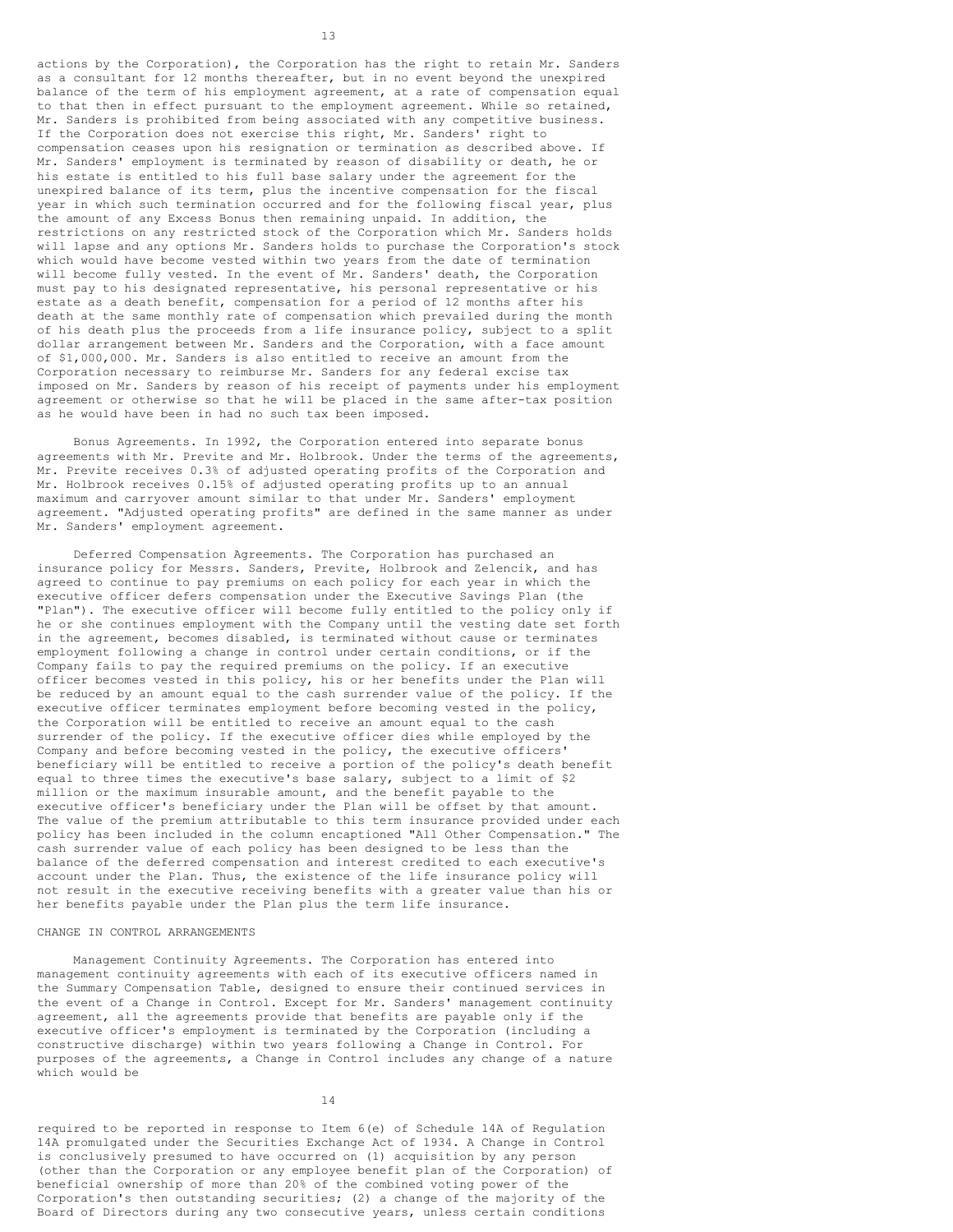of Board approval are met; or (3) certain members of the Board determine within one year after an event that such event constitutes a Change in Control.

 All of the management continuity agreements provide that in the event of a Change in Control, the Corporation will reimburse each executive officer who has signed a management continuity agreement for any federal excise tax payable as a result of benefits received from the Corporation. Other than Mr. Sanders' agreement, the agreements provide that, if within two years after the Change in Control the executive officer's employment is terminated by the Corporation or the executive officer is constructively discharged, the executive officer will receive: (1) a severance benefit equal to three times the sum of his rate of base compensation plus the average of his two highest bonuses in the last five years; (2) payment of his accrued bonus; (3) twelve months' continuation of other incidental benefits; and (4) full and immediate vesting of all unvested stock options, stock appreciation rights and restricted stock awards.

 Mr. Sanders' management continuity agreement provides that not more than ten business days after a Change in Control, he is entitled to receive an amount equal to three times his annual base compensation plus the average of his two highest bonuses in the last five years, whether or not his employment by the Corporation is terminated. In addition, all stock options and stock appreciation rights that Mr. Sanders holds will become fully vested on the occurrence of a Change in Control and the restrictions on any shares of restricted stock of the Corporation which he may hold will lapse as of such date. The deductibility limitation of \$1 million for certain executive compensation under sec.162(m) must be reduced by payments which are considered "excess parachute payments" under sec.280G of the Internal Revenue Code. Some of the payments made under the management continuity agreements may be considered "excess parachute payments" and, if so characterized, could increase the portion of the compensation paid to the affected executive which the Corporation could not deduct.

 Stock Option Vesting. All options granted to officers of the Corporation shall become fully vested for exercise upon the occurrence of any change in the beneficial ownership of any quantity of shares of Common Stock of the Corporation (where the purpose for the acquisition of such beneficial ownership is other than passive investment), that would effect a "change in control" of the Corporation of a nature that would be required to be reported in response to Item 6(e) of Schedule 14A of Regulation 14A promulgated under the Securities Exchange Act of 1934, other than a change that has been approved in advance by the Corporation's Board of Directors. A change in control shall be conclusively deemed to have occurred if any person (other than the Corporation, any employee benefit plan, trustee or custodian therefor) is or becomes the beneficial owner, directly or indirectly, of securities of the Corporation representing more than fifty percent (50%) of the combined voting power of the Corporation's then outstanding securities. In addition, all options granted under the 1982 Stock Option Plan and the 1992 Stock Incentive Plan and all restricted stock awarded under the 1987 Restricted Stock Award Plan, become fully vested on termination of employment within one year following a change in control as defined in that plan.

# COMPLIANCE WITH SECTION 16(A) OF THE SECURITIES EXCHANGE ACT OF 1934

 Under the securities laws of the United States, the Corporation's directors, executive officers, and any persons holding more than ten percent of the Corporation's Common Stock are required to report, to the Securities Exchange Commission and to the New York Stock Exchange, their initial ownership of the Corporation's stock and any subsequent changes in that ownership. Specific due dates for these reports have been established, and the Corporation is required to disclose in this proxy statement any failure to file these reports on a timely basis. To the Corporation's knowledge, all of these requirements were satisfied in 1993.

15

# COMPENSATION COMMITTEE INTERLOCKS AND INSIDER PARTICIPATION

 The current members of the Compensation Committee are Mr. Charles M. Blalack, Dr. R. Gene Brown, and Mr. Joe L. Roby. Mr. Sanders served as a member of the Compensation Committee during the first eight weeks of 1993, but resigned from the Committee in February 1993. Mr. Sanders is the sole member of the Employee Stock Committee, which grants stock options and awards restricted stock to employees who are not also officers. Mr. Sanders has the authority to act alone in making determinations concerning the compensation of executives other than himself, but often makes such determinations in consultation with the Compensation Committee.

 Mr. Roby is Chairman of the Investment Banking Group of Donaldson, Lufkin & Jenrette, Inc., a firm which has provided investment banking services to the Corporation in the past, and which may do so again during 1994.

# TRANSACTIONS WITH MANAGEMENT

 During 1992 the Corporation loaned \$120,000 to Larry Carter, Vice President and Controller (principal accounting officer) in connection with his accepting employment with the Corporation and prior to his election as an officer. Under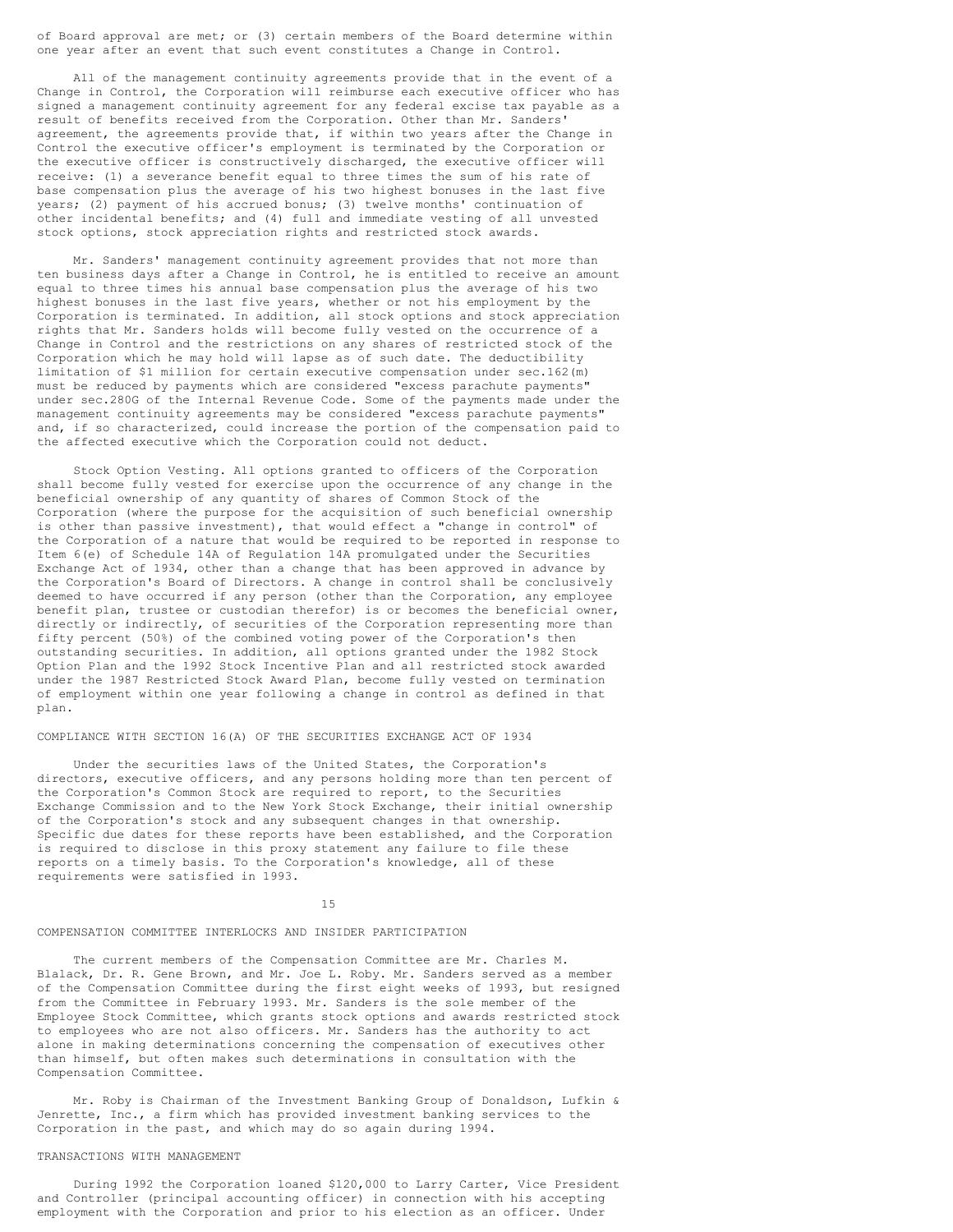the terms of the loan, which is unsecured, Mr. Carter pays no interest, repaid \$40,000 in 1993 and is required to repay the remaining principal in two annual installments of \$40,000 each.

 Other than Mr. Roby, Mr. Blalack, and Dr. Brown each of the current members of the Board of Directors and each named executive officer other than Mr. Zelencik is currently a defendant in securities-related litigation in which the Corporation is also a defendant. One or more of the individual defendants could have interests different from, and perhaps in conflict with, the interests of the Corporation. Each such individual defendant is entitled to advancement of reasonable expenses and indemnification to the fullest extent permitted under the Corporation's by-laws and Delaware General Corporation Law.

 All current directors and many of the executive officers are also named as defendants in a purported derivative lawsuit which names the Corporation as a nominal defendant. The Corporation has filed a motion to dismiss the complaint for failure to make a prior request to the Board of Directors to institute the lawsuit directly. In the event the Corporation's motion is denied, it is expected the Board of Directors will authorize the advancement of reasonable expenses and indemnification to the fullest extent permitted by the Corporation's by-laws and the Delaware General Corporation Law.

 Mr. Roby is Chairman of the Investment Banking Group of Donaldson, Lufkin & Jenrette, Inc., a firm which has provided investment banking services to the Corporation in the past, and which may do so again during 1994.

# PROPOSAL NO. 2 -- 1992 STOCK INCENTIVE PLAN

 The Corporation has had a longstanding practice of linking key employees' compensation to corporate performance. This increases employee motivation to improve stockholder value -- the employee's reward is directly related to AMD's success. Therefore, equity incentives have continually been a significant component of compensation for a broad range of the Corporation's employees. This practice has enabled the Corporation to attract and retain the talent which it continues to require.

 Stockholder approval is sought for a revised 1992 Stock Incentive Plan, which has been amended to increase by 4,600,000 the number of shares authorized to be issued under the Plan, to conform to recent tax law changes, and to make certain other changes. The Board of Directors adopted the 1992 Stock Incentive Plan on August 28, 1991, and amended it on August 18, 1993 and again on February 18, 1994. Below is a description of the principal terms of the 1992 Stock Incentive Plan as amended and restated (the "Plan"). Your Board of Directors unanimously recommends you vote "FOR" the Plan as amended, as described below.

 The Plan originally authorized for issuance up to 4,750,000 shares of Common Stock under the Plan. As of February 28, 1994, options to purchase 10,836,185 shares were outstanding. With stockholder approval of the increase by 4,600,000 in the number of shares available for issuance, a total of 9,350,000 shares would be

16

authorized for issuance, of which a total of 5,552,278 shares would remain available for grant as of February 28, 1994. A copy of the Plan as amended and restated through the date of this proxy statement is set forth in full as Appendix A to this Proxy Statement, and the following description of the Plan is qualified in its entirety by reference to that Appendix.

 The following table shows stock options granted in 1993 under the Plan to specified individuals. Other than non-discretionary grants to non-executive directors, which are fixed under the Plan, future grants vary in the discretion of the Officer Stock Committee.

### PLAN BENEFITS IN 1993 1992 STOCK INCENTIVE PLAN

 $<sub>TART.F.</sub>$ </sub> <CAPTION>

| NAME AND POSITION                                       | NUMBER OF SHARES<br>UNDERLYING OPTIONS | WEIGHTED AVERAGE<br>EXERCISE PRICE |
|---------------------------------------------------------|----------------------------------------|------------------------------------|
| $<$ S $>$                                               | <<                                     | <<                                 |
|                                                         |                                        |                                    |
| Chairman and Chief Executive Officer                    |                                        |                                    |
|                                                         | 25,000                                 | \$28.50                            |
| President and Chief Operating Officer                   |                                        |                                    |
|                                                         | 12,500                                 | \$28.50                            |
| Vice Chairman and Chief Technical Officer               |                                        |                                    |
|                                                         | 12,500                                 | \$28.50                            |
| Senior Vice President and Chief Marketing Executive     |                                        |                                    |
|                                                         | 12,500                                 | \$28.50                            |
| Senior Vice President                                   |                                        |                                    |
| All Executive Officers as a Group                       | 105,750                                | \$28.50                            |
| All Directors Who are Not Executive Officers as a Group | 9,000                                  | \$28.50                            |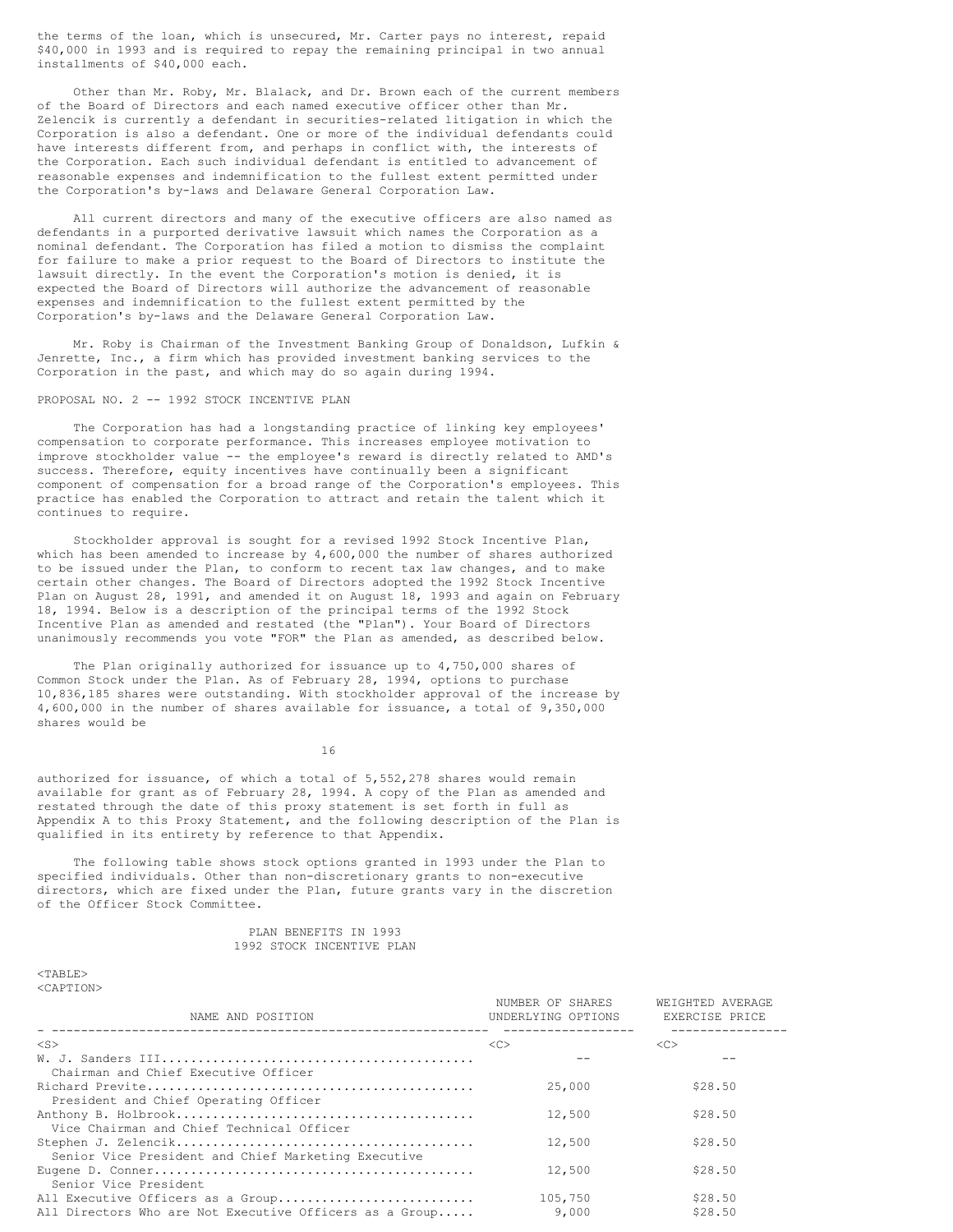All Employees Other Than Executive Officers and Directors... 1,973,576 \$28.68  $\langle$ /TABLE>

 Stock options have been granted to employees under three other stock option plans that are no longer in effect for the purpose of granting new options, but remain in effect as to any outstanding options. These include the MMI 1975 Stock Option Plan, the MMI 1981 Incentive Stock Option Plan, and the AMD 1982 Stock Option Plan. Grants under the MMI 1975 Plan and the MMI 1981 Plan were discontinued subsequent to the merger between Monolithic Memories, Inc. and a subsidiary of the Corporation. The 1982 Stock Option Plan expired by its terms on January 26, 1992. Consequently, although options granted under these plans may remain in effect pursuant to their terms, as those options lapse or expire unexercised they will not be available for regrant. The Corporation is unable to predict the precise number of options that will lapse or expire.

 As of January 31, 1994, options covering 6,293,549 shares remained outstanding under the MMI 1975 Plan, the MMI 1981 Plan, and the AMD 1982 Plan, and a total of 11,275,975 shares had been issued with respect to options granted under these three Plans. (This number includes stock dividends on shares previously issued on exercise of stock options.)

 The Corporation also maintains the 1986 Stock Option Plan (the "1986 Plan"), which provides for options granted with exercise prices of not less than fifty percent (50%) of the fair market value of the shares covered by the options. As of January 31, 1994, options covering 736,048 shares remained available for grant, options covering 232,377 shares remained outstanding, and a total of 31,575 shares had been issued with respect to options granted under this Plan. The Corporation also maintains a restricted stock award plan, which provides for the grant of shares of the Corporation's Common Stock, which become fully vested on the lapse of specified restrictions. As of January 31, 1994, 715,036 shares remained available for grant, 155,000 shares subject to restriction remained outstanding, and 1,129,964 shares had been issued free of restrictions.

 Finally, the Corporation maintains two stock appreciation rights plans, the AMD 1980 Stock Appreciation Rights Plan and the 1986 Stock Appreciation Rights Plan. Under these plans, stock appreciation rights have been granted to be exercisable in lieu of options granted under the AMD stock option plans. The 1980 Stock Appreciation Rights Plan has expired by its terms, although rights granted under that plan remain in

17

effect pursuant to their terms. To date, only limited stock appreciation rights (LSARs) have been granted under the plans. As of January 31, 1994, LSARs outstanding could be exercised in lieu of 4,980,743 options.

## Purpose

 The purpose of the 1992 Stock Incentive Plan is (i) to enable the Corporation and its subsidiaries to recruit and retain capable employees for the successful conduct of its business, and (ii) to provide an additional incentive to non-employee directors, officers and other eligible key employees upon whom rest major responsibilities for the successful operation and management of the Corporation and its subsidiaries. The Plan is intended to enable the Corporation to attract qualified personnel in a highly competitive labor market.

# Number of Shares Subject to the Plan

 As amended, the Plan provides for the issuance of up to Nine Million Three Hundred Fifty Thousand (9,350,000) shares of Common Stock pursuant to the exercise of options or stock appreciation rights ("SARs") granted under the Plan. The number of shares is subject to adjustment for any future stock dividends, splits, mergers, combinations, or other changes in capitalization as described in the Plan. The Plan has been amended to permit shares of Common Stock used in payment of the exercise price or applicable withholding taxes, or both, to be made available for grant to participants who are not subject to Section 16 of the Securities Exchange Act of 1934, as amended (the "Exchange Act") and to clarify that if an SAR is exercised for cash, the shares underlying the SAR or the cancelled related option will be added back to the number of shares available under the Plan. In order to comply with the requirements for deductibility under IRC sec.  $162(m)$ , the Plan has been amended to limit the maximum number of shares which may be granted to any individual under the Plan over a period of ten consecutive years to two million (2,000,000). (Subsequent to grant, the number of shares subject to options and SARs may be adjusted for changes in capitalization, which could result in the number of shares for which options or SARs are exercised to be higher or lower than the maximum number of shares set forth in the Plan.) The market value of the Corporation's Common Stock on the New York Stock Exchange as of March 16, 1994 was \$29 1/2 per share.

## Administration and Duration of the Plan

 Authority to administer the Plan and to grant options rests with the Board. The Board has delegated its authority to grant options to any employee (including officers who are members of the Board) to the Compensation Committee,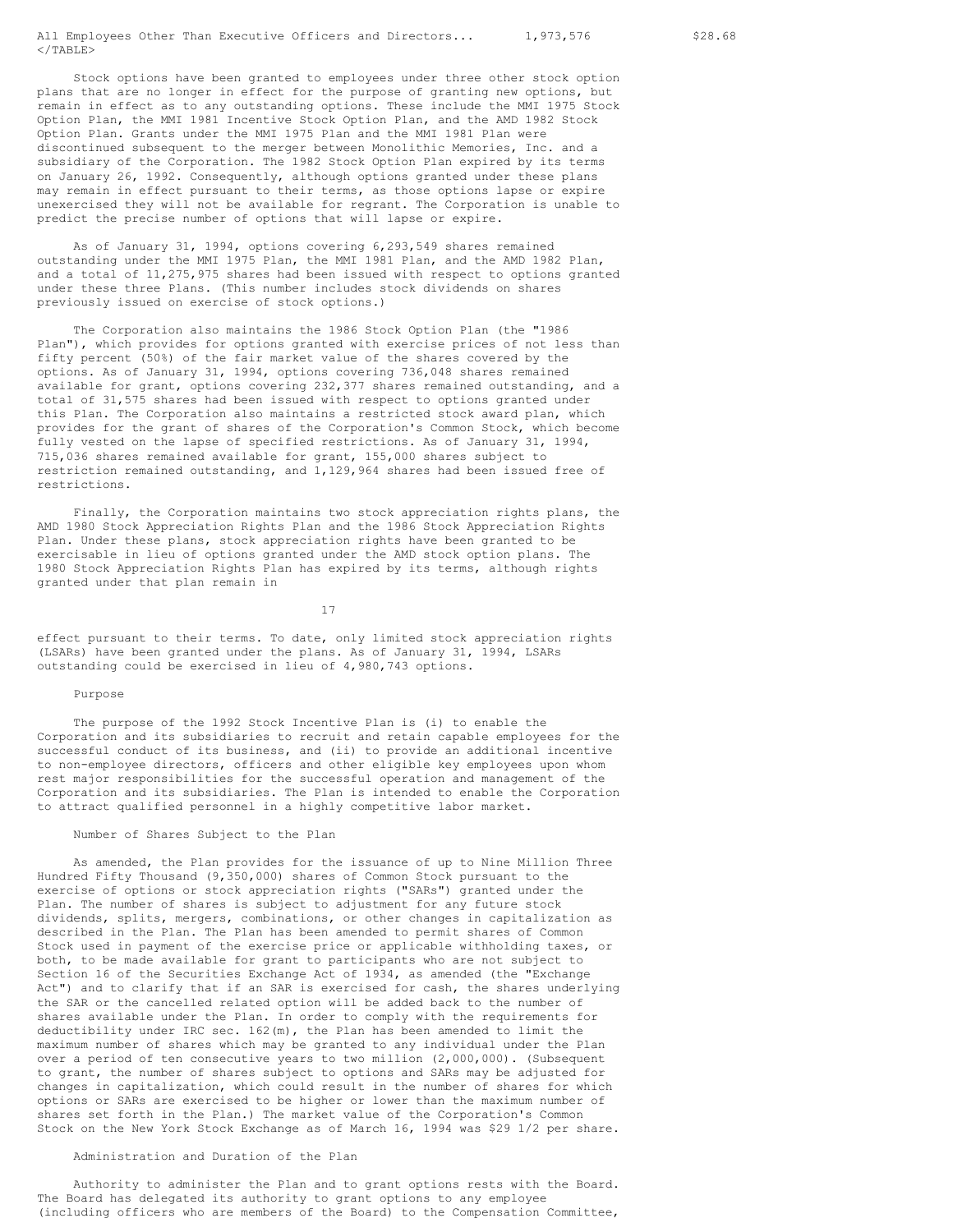consisting of Messrs. Blalack, Brown, and Roby. The Board has also delegated authority to Mr. Sanders, acting as the Employee Stock Committee of the Board, to grant options or SARs covering up to 25,000 shares per year to any employee who is not also an officer or member of the Board of Directors.

 The Board and its delegates have the authority to effect, at any time and from time to time, but only with respect to employees who are not executive officers, the cancellation of any or all options or SARs outstanding under the Plan and to grant in substitution therefor new options or SARs under the Plan covering the same or different number of shares of Common Stock but having an option price per share or award price not less than 100% of fair market value on the new grant date. However, it is anticipated that in all instances the fair market value option price or award price in effect under the new grant will be less than the option price or award price which is in effect under the terminated option or SAR. As part of the Plan's restatement, the Plan was amended to provide that the authority to cancel and reissue options (i.e., the authority to "reprice") extends only to options or SARs held by employees who are not also executive officers.

 The Plan will terminate on August 27, 2001, but the Board of Directors retains the right to suspend, terminate or amend the Plan at any time. On termination of the Plan, outstanding options remain in effect until they expire by their terms. The requirements of the Securities and Exchange Commission, the New York Stock Exchange, and the Internal Revenue Service require stockholder approval for certain amendments to take effect. The Plan has been amended to clarify that in determining the number of shares entitled to vote on and approve a proposed amendment, shares with respect to which the holders have abstained from voting will be counted, and broker non-votes will not.

18

# Eligibility for Participation

 Options may be granted under the Plan by the Compensation Committee or the Employee Stock Committee to key full or part-time employees of the Corporation and its subsidiaries. Directors who are not also employees ("Outside Directors") automatically receive options covering a specified number of shares on their election or re-election to the Board. Management estimates that as many as 2,800 of its present employees have received or are currently eligible to receive options under stock option plans of the Corporation. However, depending upon numerous factors, options may be granted to a significantly larger or smaller number of persons.

## Terms and Transferability of Options

 Options granted to employees may be either incentive stock options ("ISOs") which satisfy the requirements of IRC sec. 422 or nonstatutory options ("NSOs") which are not intended to satisfy such requirements. In recent years, the Corporation has granted only NSOs to employees. Under the IRC, options may be granted as ISOs only if the aggregate fair market value (determined as of the time the option is granted) of the stock with respect to which ISOs become exercisable for the first time by the plan participant during any calendar year under all plans of the employer cannot exceed \$100,000. It is the Corporation's current practice to grant only NSOs, although the Corporation may change that practice at any time.

 Only NSOs are granted to Outside Directors. On his initial election to the Board, each new Outside Director will automatically receive a First Option for 12,000 shares, vesting in increments of 4,800, 3,600, 2,400, and 1,200 on July 15 of the first, second, third and fourth calendar year following election. For Outside Directors currently serving, the First Option was granted on August 28, 1991, vesting in the same increments on July 15, 1992, 1993, 1994 and 1995. On re-election, an Outside Director automatically receives an Annual Option for 3,000 shares, vesting in three increments of 1,000 shares each on July 15 of the second, third, and fourth calendar year following re-election. For example, options granted to Dr. Brown, Mr. Blalack and Mr. Roby in 1993 are scheduled to vest in 1995, 1996, and 1997. Options which are not vested on termination of an Outside Director's period of service are cancelled.

 All options granted under the Plan may be exercisable only at a price which is not less than the fair market value of the stock on the date of grant. Payment of the exercise price may be made in cash, by certified check or in property (including other securities of the Corporation) and may be subject to a deferred payment arrangement that is approved by the Board or its delegate or under a "cashless exercise" arrangement which meets the requirements of Federal Reserve Board Regulation T. Taxes required to be withheld at the time of exercise may be paid in cash, by certified check, by the withholding of shares deliverable pursuant to the exercise, or by the delivery of previously acquired shares. In addition, the Board may authorize loans and loan guarantees, as the case may be, for the exercise price and taxes due by reason of exercise of options granted under the Plan. The term of an ISO may not exceed ten (10) years. The term of an option granted to an Outside Director is ten years plus one day.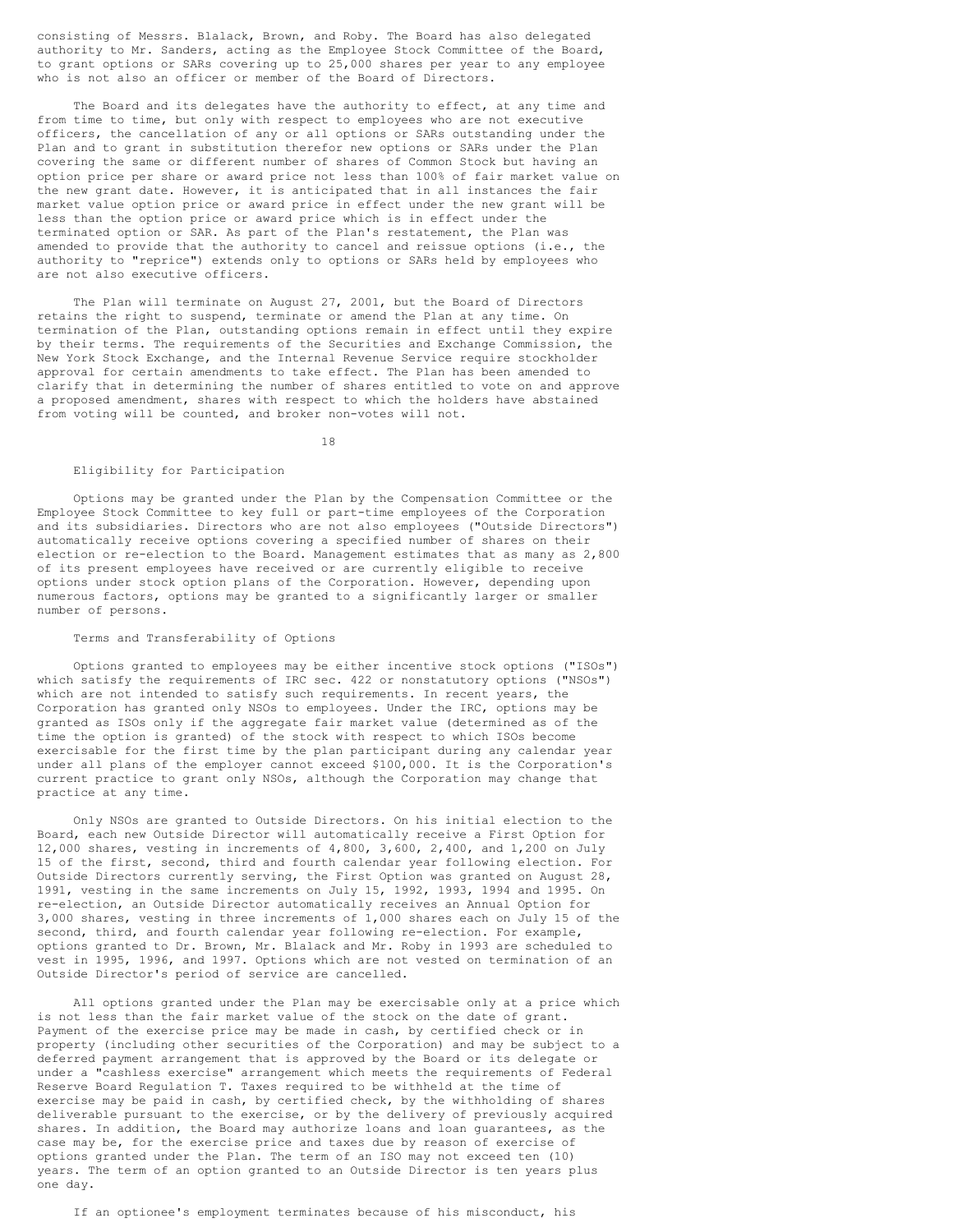option terminates immediately. If his employment terminates for any reason other than misconduct, the option remains exercisable for a fixed period of three months (12 months where employment has terminated because of death or disability) or a longer period to be fixed by the Board or its delegate up to the remainder of the option's term. However, an ISO will not receive favorable tax treatment (see "Federal Tax Consequences") if exercised beyond such three-month or twelve-month period. Options granted to officers generally remain exercisable for twelve months following the officer's termination of employment. Options granted to Outside Directors expire twelve months following termination of their tenure on the Board. In no case may an option be exercised after the expiration of the option term. An option may be exercised by the optionee or his guardian or legal representative.

 The Board and its delegate have the authority to "reprice options" (i.e., to grant new options in exchange for the cancellation of outstanding options), but only with respect to employees who are not executive officers.

19

 To qualify as an ISO, the plan under which the ISO is granted or the option agreement must provide that the ISO is nontransferable other than by will or the laws of descent and distribution. In order for any option granted to a participant who is subject to Section 16 of the Exchange Act to be exempt from being treated as a purchase of the underlying shares for purposes of the short-swing profit liability provisions of Section 16, the plan under which the option is granted or the option agreement must provide that the option is nontransferable other than by will or the laws of descent and distribution, pursuant to a qualified domestic relations order, or under any other circumstances permitted by regulations promulgated by the SEC pursuant to Section 16 of the Exchange Act. The Plan has been amended to remove such restrictions on transferability. Instead, the option agreements entered into pursuant to the Plan will contain such restrictions on transferability, if any, as the Board or its delegate may determine.

 Options granted to employees generally are made cumulatively exercisable in annual installments, although the actual dates of exercise may be modified by the Board or its delegate so long as the option holder's interest is not thereby diminished without the option holder's consent. Options may be made immediately exercisable or exercisable only under such conditions as the Board or its delegate may establish, such as if the optionee remains employed until a specified date, if specified performance goals have been met, or in the event of a change of control. In the event a Participant's employment is terminated by the Corporation for any reason other than misconduct within one year after a Change of Control, all Options held by such Participant become fully vested. "Change of Control" is defined by the Plan to encompass a change of control of a nature required to be reported in response to Item 6(e) of Schedule 14A of Regulation 14A, the ownership by any person of more than 20% of the combined voting power of the Corporation's outstanding Securities, a change in the majority of the Board of Directors over a two-year period not approved by at least two-thirds of the directors in office, and any event determined by a majority of the Board within one year after the event to constitute a Change of Control. In the event of a change of control as described under "Change in Control Arrangements -- Stock Option Vesting" above, options granted to an executive officer under the Plan and in certain instances associated LSARs, will become fully vested and immediately exercisable.

### Stock Appreciation Rights

 In addition to market-price stock options, the Plan also authorizes the grant of stock appreciation rights ("SARs"), which may be granted as General SARs (GSARs) or Limited SARs (LSARs). GSARs may be made exercisable in lieu of an option, or without regard to option holdings. LSARs are made exercisable only in lieu of an option, and only on certain conditions related to a Change of Control of the Corporation.

 Although the Corporation has the authority to grant GSARs and LSARs under the existing 1986 Stock Appreciation Rights Plan, to date the Corporation has granted only a limited number of LSARs to executive officers and vice presidents. This practice could change at any time. The flexibility to grant GSARs or LSARs in various forms could become an important part of the Corporation's compensation practices in the event of a change in accounting or tax treatment for stock options.

 An SAR may be granted with respect to an option at the time an option is granted, or while the option is already outstanding. SARs granted by the Corporation in tandem with a stock option are intended to permit the grantee to realize the appreciated value of the stock over the option exercise price without an option exercise. On the exercise of an SAR, the Corporation pays in cash, stock or both, an amount equal to the appreciation in value of the stock covered by the SAR.

 Directors and executive officers of the Corporation subject to Section 16 of the Exchange Act generally are unable to exercise GSARs and LSARs without risk of forfeiture of their profits, unless they have held the GSAR or LSAR for 6 months or more and the exercise occurs within a 10-day window period following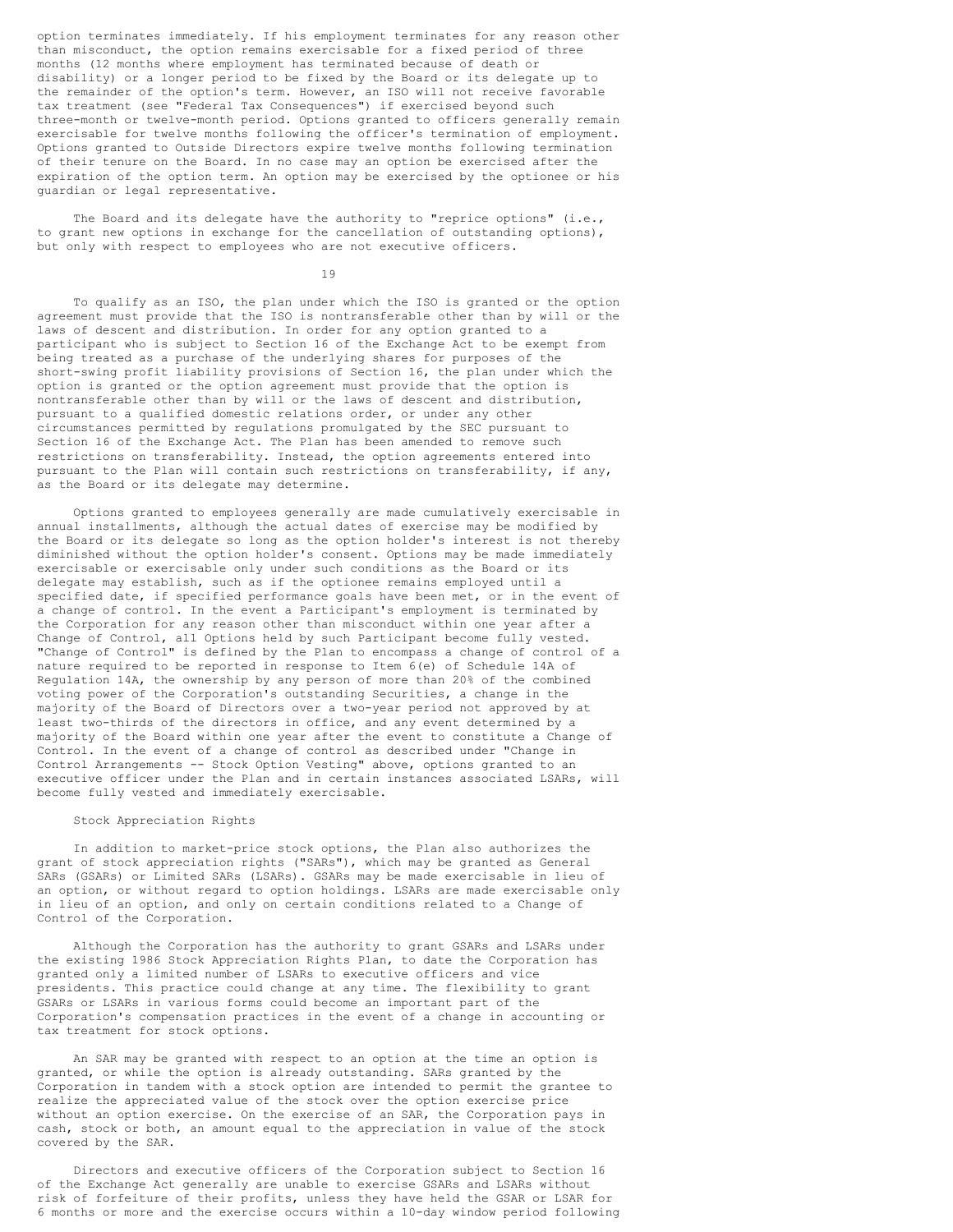the release of quarterly financial results. LSARs may be exercised only during a 60-day period following the date of a Change of Control, as defined by the Plan. The Plan also permits the award of Automatic LSARs which become automatically exercisable for cash on fixed events outside the control of the Optionee. Outside Directors are not eligible to receive SARs. The Plan has been amended to remove restrictions on transferability. Instead, the SAR agreements entered into pursuant to the Plan will contain such restrictions on transferability, if any, as the Board or its delegate may determine.

20

### Federal Tax Consequences

 Non-Statutory Options. No taxable income is recognized by an optionee upon the grant of an NSO. The optionee generally will recognize ordinary income in the year in which the option is exercised equal to the excess of the fair market value of the purchased shares at the date of exercise over the exercise price, and the optionee will be required to satisfy the tax withholding requirements applicable to such income. On ultimate sale of the shares, the optionee will generally recognize as capital gain or loss the difference between the fair market value on the date of exercise and the ultimate sales price.

 An optionee who is an officer or director of the Corporation generally will recognize income for federal income tax purposes at the time of exercise of an NSO. However, if the officer or director purchased shares on the open market, or otherwise effected a non-exempt "purchase" within the meaning of Section 16 of the Exchange Act within six months before the option exercise, the Corporation will have a right to recapture the profits on any sale of shares within six months after such prior purchase. Under such circumstances, the officer or director may not recognize income incident to an option exercise until the lapse of the Corporation's right to recapture profits. At that time, the officer or Director recognizes ordinary income in the amount of the excess, if any of (i) the fair market value of the Common Stock on the date the right to recapture lapses, over (ii) the exercise price. By filing a timely election with the Internal Revenue Service under Section 83(b) of the Code, an officer or Director may elect to be taxed at the time of exercise. A person who makes such an election must then include in gross income for the taxable year in which the exercise occurs the amount of the excess, if any, of (i) the fair market value of the Common Stock on the date of exercise, over (ii) the exercise price.

 Incentive Stock Options. No taxable income is recognized by the optionee at the time of the grant of an ISO and, except in determining alternative minimum tax, no taxable income is recognized at the time the ISO is exercised. The optionee will, however, recognize taxable income or loss in the year in which the purchased shares are sold or otherwise made the subject of disposition.

 For Federal tax purposes, dispositions of ISOs are divided into two categories: qualifying and disqualifying. The optionee will make a qualifying disposition of the purchased shares if the sale or other taxable disposition of such shares is made more than two years after the grant date of the option and more than one year after the exercise date. If the optionee fails to satisfy either of these two holding periods prior to the sale or other disposition of the purchased shares, then a disqualifying disposition will result.

 Upon a qualifying disposition of the shares, the optionee generally will recognize long-term capital gain in an amount equal to the excess of (i) the amount realized upon the sale or other disposition over (ii) the option price paid for the shares. If there is a disqualifying disposition of the shares, then the excess of (i) the fair market value of the shares at the date of exercise (or, if lower, the fair market value of the shares on the date of disposition) over (ii) the option price paid therefor will be taxable as ordinary income. Any additional gain recognized upon the disposition will be a capital gain, and such gain will be long-term if the shares have been held for more than one (1) year following exercise of the option.

 Stock Appreciation Rights. No income will be realized by the employee as a result of the grant of an SAR. Upon the exercise of an SAR the employee will realize ordinary income (which will constitute personal service income) to the extent of any cash received plus the fair market value of any stock received.

 Upon a subsequent sale of shares acquired pursuant to the exercise of an SAR, the holder will normally realize capital gain or loss to the extent of the difference between the sale price and the fair market value of the shares on the date of acquisition. Such capital gain or loss will be long-term for Federal income tax purposes if the shares have been held for more than one year at the time of sale.

 Deduction to the Corporation. The Corporation will be entitled to an income tax deduction equal to the amount of ordinary income recognized by the optionee in connection with the exercise of an NSO or SAR. The deduction generally will be allowed for the taxable year of the Corporation in which occurs the last day of the calendar year in which the optionee recognizes ordinary income in connection with such purchase.

If the optionee makes a disqualifying disposition of the shares purchased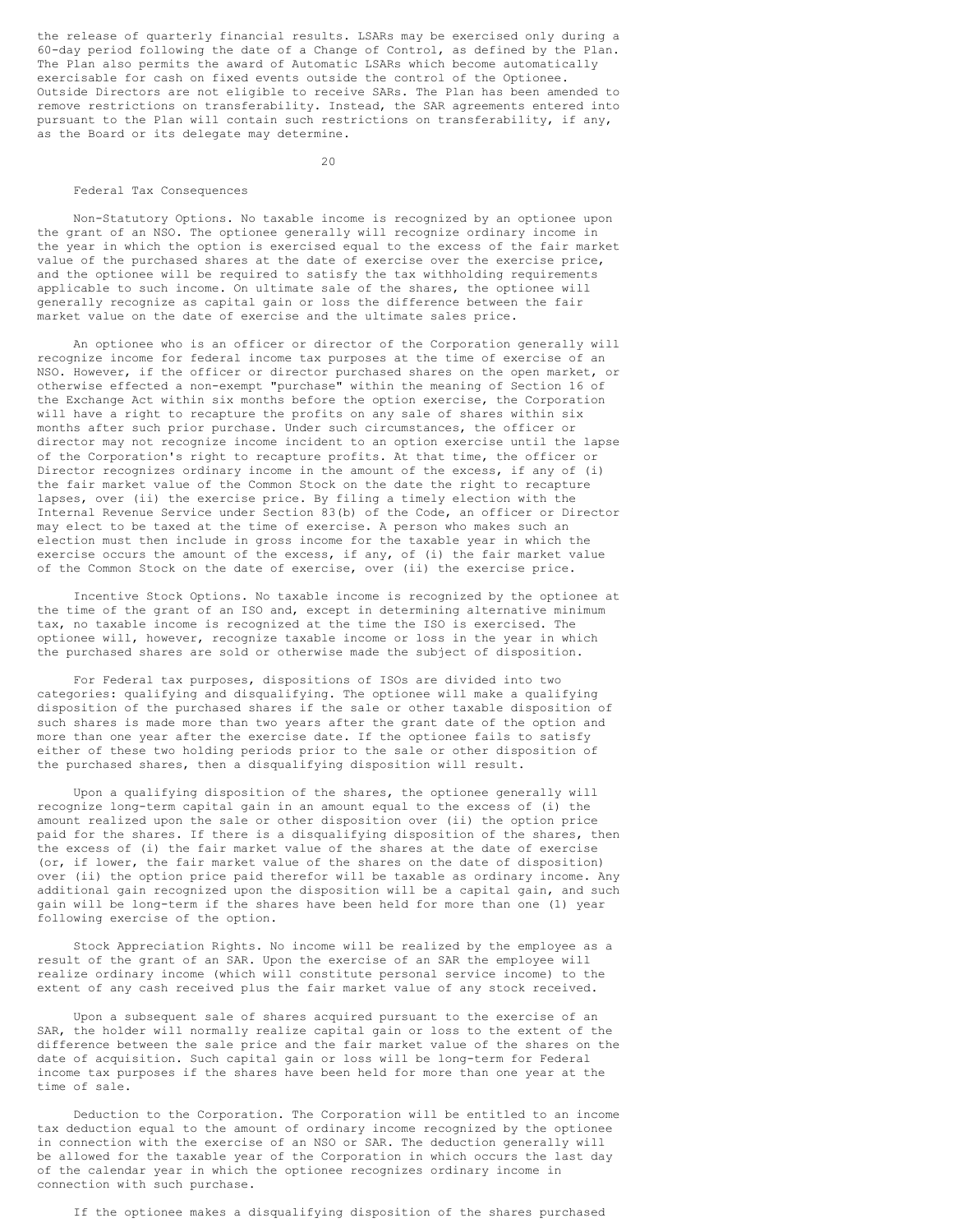on exercise of an ISO, then the Corporation will be entitled to an income tax deduction for the taxable year in which such disposition occurs,

21

equal to the amount which is taxable to the employee as ordinary income. In no other instance will the Corporation be allowed a deduction with respect to the optionee's disposition of the shares purchased upon exercise of an ISO.

 Under IRC sec. 162(m), the Corporation is not entitled to a deduction for certain executive compensation in excess of \$1 million. This limitation applies to compensation payable to the executive officers named in the summary compensation table of the proxy statement who are also employees at the end of the fiscal year. Amounts includible in compensation pursuant to the exercise of a stock option or SAR are subject to the deduction limit, unless the option exercise price or SAR award price is at least equal to the fair market value of the underlying stock on the date of grant, the option or SAR is granted by a committee of at least two outside directors, and the Plan under which the option or SAR was granted has been approved by stockholders. As a result of the proposed changes to the Plan, options granted under the Plan to executive officers are expected to qualify for full deductibility. However, it is possible that amendments to options not currently foreseen and subsequent to their grant may cause the compensation attributable to the exercise of options granted to named executive officers to be nondeductible to the Corporation.

# Accounting Treatment

 Under present accounting rules, neither the grant nor the exercise of options nor the grant of LSARs will result in any charge to the Corporation's earnings, so long as the exercise price of the option or LSAR is not less than fair market value of the Corporation's Common Stock on the date the option or LSAR was granted or the date the option price was amended, whichever is lower. However, the number of options outstanding is a factor in determining earnings per share.

 With respect to the grant of a GSAR, the Company's earnings would be charged with compensation expense equal to any excess of the market value of the Corporation's Common Stock over the award price, accrued over any required period of service by the employee prior to vesting. Thereafter, increases (or decreases) in the market price of the Corporation's Common Stock result in further charges (or credits) to reported earnings accrued over any remaining vesting period. Should one or more optionees exercise LSARs in connection with a Change of Control of the Corporation, then the payment made by the Corporation pursuant to such exercise will result in a charge to the Corporation's earnings at that time.

 All of the existing accounting rules for stock compensation plans are currently being reviewed by the Financial Accounting Standards Board and may be the subject of significant changes in the future.

## Required Vote

 An affirmative vote of the holders of a majority of the shares of the Corporation's Common Stock present in person or represented by proxy and entitled to vote on the Plan is required for approval of the amended and restated 1992 Stock Incentive Plan. Shares with respect to which the holders have abstained from voting on the Plan will be counted for purposes of determining the number of shares present and entitled to vote on the Plan. Broker non-votes will not be counted in determining the number of shares present and entitled to vote on the Plan. Brokers who have not received instructions from beneficial owners on this proposal may, under applicable rules of the New York Stock Exchange, vote shares of such owners to approve the Plan. The Board of Directors unanimously recommends a vote "FOR" approval of the Plan. Unless marked to the contrary, proxies received will be voted "FOR" approval.

#### PROPOSAL NO. 3 -- RATIFICATION OF INDEPENDENT AUDITORS

 Unless marked to the contrary, proxies received will be voted "FOR" the ratification of the appointment of Ernst & Young as the independent auditors for the Corporation for the current year. Ernst & Young or its predecessor, Arthur Young and Company, have been the Corporation's independent auditors since its incorporation in 1969.

22 and 22

 Audit services of Ernst & Young during the Fiscal Year included the examination of the consolidated financial statements of the Corporation and services related to filings with the Securities and Exchange Commission and other regulatory bodies.

The Audit Committee of the Corporation meets with Ernst & Young on an annual or more frequent basis. At such time, the Audit Committee reviews both audit and non-audit services performed by Ernst & Young for the preceding year, as well as the fees charged for such services. Among other things, the effect that the performance of non-audit services may have upon the independence of the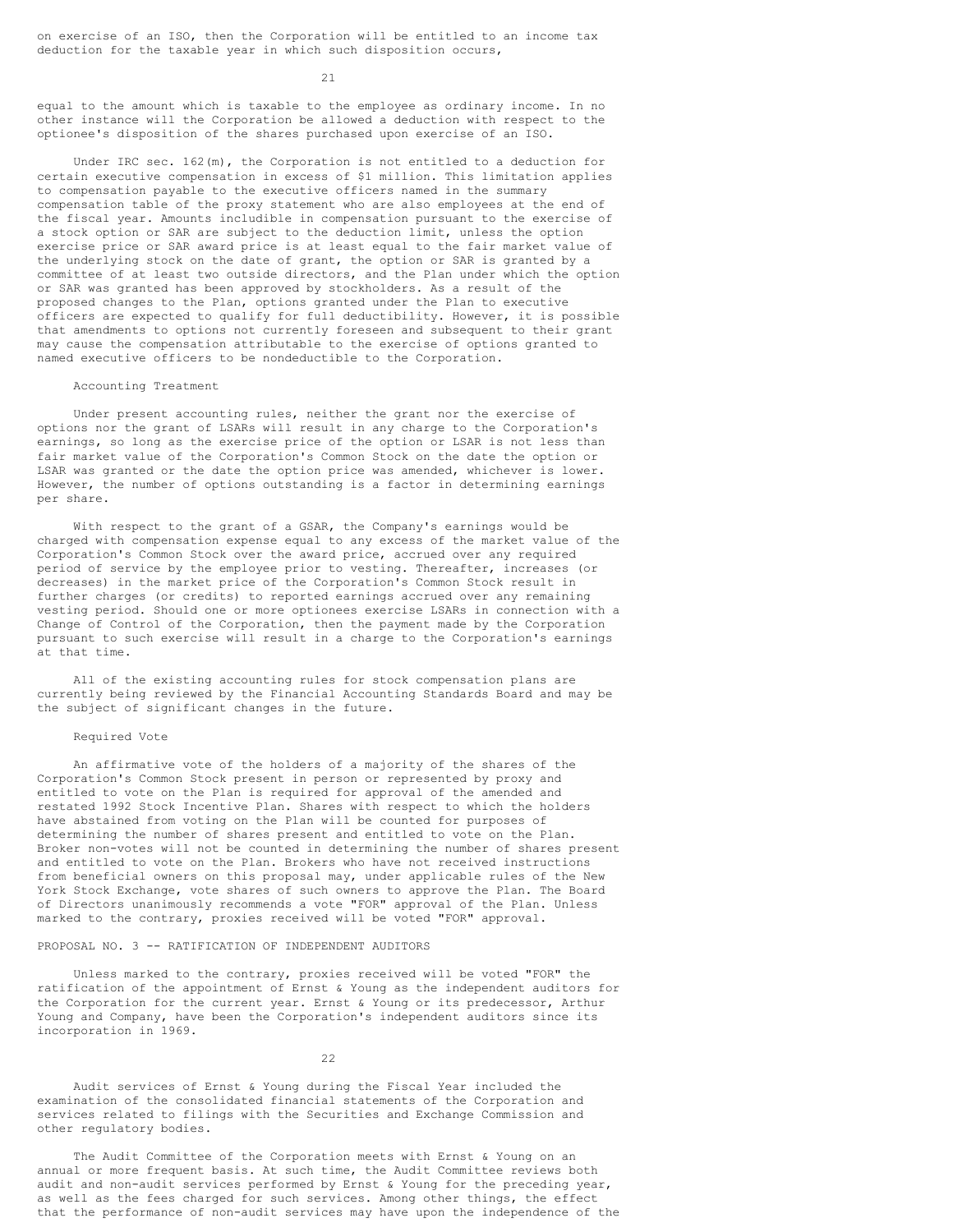auditors is examined.

 A representative of Ernst & Young is expected to be present at the Annual Meeting of Stockholders and will have an opportunity to make a statement if he or she so desires. Moreover, he or she will be available to respond to appropriate questions from the stockholders.

PROPOSAL NO. 4 -- STOCKHOLDER PROPOSAL CONCERNING THE NOMINATING COMMITTEE

 The New York City Employees' Retirement System ("Proponent"), 1 Centre Street, New York, New York 10007-2341, has notified the Corporation that it is the beneficial owner of 267,050 shares of the Corporation's Common Stock as of October 30, 1993, and that it intends to offer the following proposal for consideration and approval at the annual meeting of stockholders.

Proposal and Proponent's Statement of Support

 WHEREAS, the board of directors is meant to be an independent body elected by shareholders and charged by law and shareholders with the duty, authority and responsibility to formulate and direct corporate policies, and

WHEREAS, this company has provided that the board may designate from among its members one or more committees, each of which, to the extent allowed, shall have certain designated authority, and

 WHEREAS, we believe that directors independent of management are best qualified to act in the interest of shareholders and can take steps necessary to seek, nominate and present new directors to shareholders, and

 WHEREAS, we believe the selection of new directors is an area in which inside directors may have a conflict of interest with shareholders, and

 WHEREAS, we believe that an increased role for the independent directors would help our company improve its long-term financial condition, stock performance and ability to compete,

 NOW THEREFORE BE IT RESOLVED, that the shareholders request the company establish a Nominating Committee to recommend candidates to stand for election to the board of directors. The Committee shall be composed solely of independent directors. For these purposes, an independent director is one who: (1) has not been employed by the company, or an affiliate, in an executive capacity within the last five years; (2) is not, and has not been, a member of a company that is one of this company's paid advisors or consultants; (3) is not employed by a significant customer or supplier; (4) does not and did not have a personal services contract with the company; (5) is not employed by a tax-exempt organization that receives significant contributions from the company; (6) is not a relative of the management of the company; (7) has not had any business relationship that would be required to be disclosed under Regulation S-K. The Committee's responsibilities shall include establishing procedures for the nominating process and developing for board approval the criteria for nomination.

 As long-term shareholders we are concerned about our company's prospects for profitable growth. This proposal is intended to strengthen the process by which nominees are selected. We believe that this will strengthen the board of directors in its role of advising, overseeing and evaluating management.

We urge you to vote FOR this proposal.

The Corporation's Statement in Opposition

 YOUR BOARD OF DIRECTORS UNANIMOUSLY RECOMMENDS A VOTE "AGAINST" THIS PROPOSAL.

23

 This proposal is nearly identical to a proposal submitted last year by the same proponent, and which was defeated by a margin of almost four to one at the Corporation's 1993 annual meeting -- of the shares voted, 77% were AGAINST, 20% were in favor, and 3% abstained. Since then, the Nominating Committee has nominated two new outside directors, Dr. Friedrich Baur and Dr. Leonard Silverman, to serve on the Corporation's Board.

 The Directors believe that the Board's Nominating Committee comprise a majority of directors who are independent of management within the customary definition of that term as used by publicly traded companies. The Committee consists of a majority of directors who are neither officers nor employees of the Corporation or any of its subsidiaries, nor affiliates of the Corporation. Only one member of the Nominating Committee -- founder and Chairman of the Board of Directors, W. J. Sanders III -- is also an employee of the Corporation.

 The Board of Directors believes that the current Nominating Committee best serves the interests of the Corporation and its stockholders. If this stockholder proposal is adopted, and if the Board restructures the Nominating Committee, it would become necessary to reduce the Committee to one or two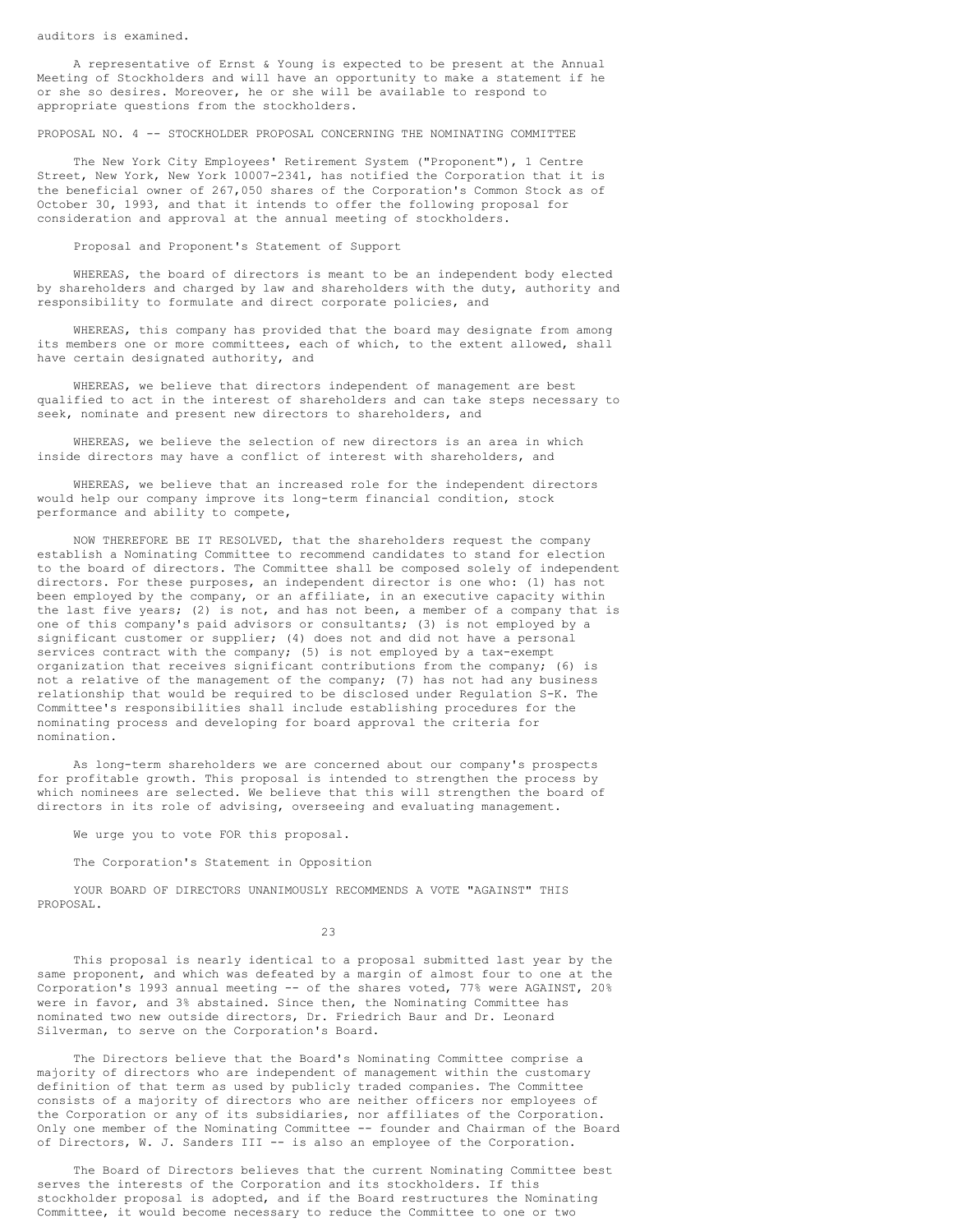directors, or to add several new directors to the Board, disrupting the governing structure and leadership of the Corporation. In addition, the Board's Nominating Committee would lose the valuable advice of the Corporation's founder and chairman, W. J. Sanders III. Mr. Sanders has guided the Corporation for over twenty (20) years, creating the 5th largest U.S. semiconductor company. He is widely recognized as an industry leader, and his experience and contacts are invaluable in identifying candidates for director and assessing each candidate's potential contribution to the Board.

 The Directors believe that to restructure the Nominating Committee in the manner requested in the stockholder proposal would improperly interfere with the Board's ability to review and share information on prospective nominees. In the Corporation's view, the definition of independence contained in the proposal is unreasonably restrictive and unduly disqualifies capable persons from being able to serve on the Committee. Among other things, it would exclude persons with past business relationships with the Corporation which have ended, and persons with present business relationships with the Corporation which are immaterial. The Board believes that the persons best suited to evaluate potential new directors are persons close to the industry who understand its dynamics. The proposal could also interfere directly with the Corporation's ability to effectively manage its business. For example, joint venture and cooperative technology relationships are an important part of doing business in the semiconductor industry. In some cases, such strategic partners seek a seat on each other's Board of Directors. Under the proposal, the director representing such a strategic partner would be unable to serve on the Nominating Committee.

 The Board believes that the important issue is not whether "independent" directors should participate in the decision-making process, but rather how the mixture of management and "independent" directors should be determined. The Board believes the flexible approach currently followed allows the Corporation to maximize the respective contributions of the Corporation's management and non-employee directors.

 For the past four years, the Board of Directors has consisted of six members. At the Annual Meeting of Stockholders, the Board is being increased to eight members, and the Board has accepted the Nominating Committee's recommendation that Dr. Friedrich Baur and Dr. Leonard Silverman each serve as a director on the expanded Board. Dr. Baur and Dr. Silverman are each neither an officer nor an employee of the Company, and each is independent of management. The selection by the Nominating Committee of two additional directors who are independent of management supports the Board's belief that Mr. Sanders' presence on the Nominating Committee does not in any way inhibit the selection of qualified, independent nominees.

 YOUR BOARD OF DIRECTORS UNANIMOUSLY RECOMMENDS A VOTE "AGAINST" THIS PROPOSAL.

 To be adopted, this stockholder proposal must be approved by the affirmative vote of a majority of the shares present in person or represented by proxy and entitled to vote on the matter. Shares with respect to which the holders have abstained from voting on the proposal will be counted for purposes of determining the number of shares entitled to vote on the proposal. "Broker non-votes" will not be counted in determining the

24

number of shares entitled to vote on the proposal. Unless marked to the contrary, proxies received will be voted "AGAINST" the proposal.

PROPOSAL NO. 5 -- STOCKHOLDER PROPOSAL CONCERNING THE BOARD OF DIRECTORS

 The New York City Teachers' Retirement System ("Proponent"), 1 Centre Street, New York, New York 10007-2341, has notified the Corporation that it is the beneficial owner of 104,600 shares of the Corporation's Common Stock as of September 17, 1993 and that it intends to offer the following proposal for consideration and approval at the annual meeting of stockholders.

Proposal and Proponent's Statement of Support

 WHEREAS, the New York City Teachers' Retirement System ("TRS") is concerned about the long-term economic performance of the companies in which it owns stock, and

 WHEREAS, the board of directors of a company is accountable to shareholders for the performance of management and the company, and TRS believes that a majority of directors should be independent of management, and

 WHEREAS, the board of directors is meant to be an independent body elected by shareholders and is charged by law and by shareholders with the duty, authority and responsibility to formulate and direct corporate policies, and

 WHEREAS, the board of directors should monitor the activities of management in the implementation of those policies for the best interest of shareholders, and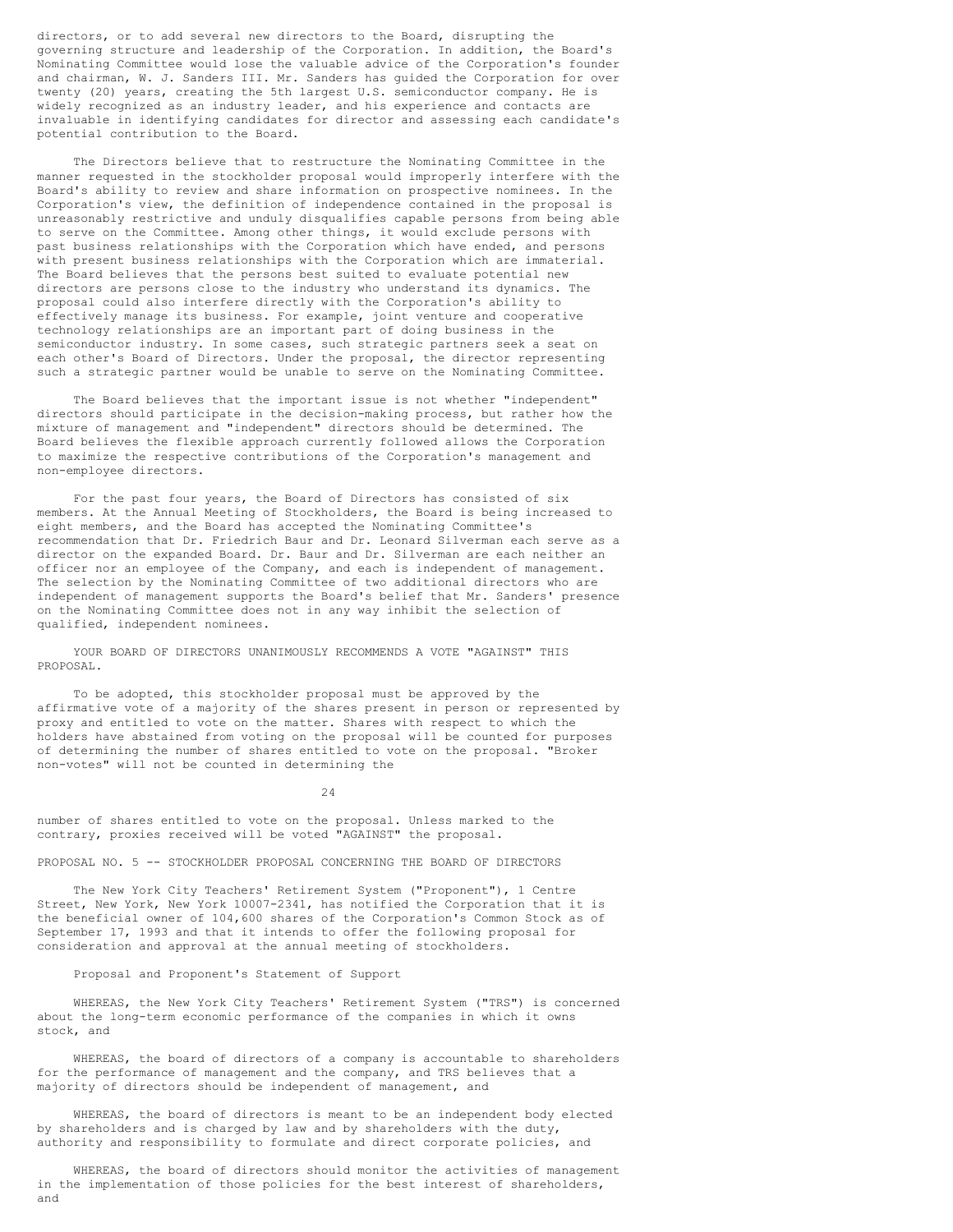WHEREAS, the Company's interests can best be served by having directors who are independent of management and who represent a breadth of experience,

 NOW THEREFORE BE IT RESOLVED THAT: the shareholders request that the board of directors amend the By-Laws to provide that the board of directors consist of a majority of independent directors. For those purposes, an independent director is one who: (1) has not been employed by the company, or an affiliate, in an executive capacity within the last five years; (2) is not, and has not been, a member of a company that is one [of] this company's paid advisors or consultants; (3) is not employed by a significant customer or supplier; (4) does not and did not have a personal services contract with the company; (5) is not employed by a tax-exempt organization that receives significant contributions from the company; (6) is not a relative of the management of the company; (7) has not had any business relationship that would be required to be disclosed under Regulation S-K. We request that this by-law amendment be applied only to nominees for director at meetings subsequent to the 1994 annual meeting and that it not apply to incumbent directors.

#### The Corporation's Statement in Opposition

 YOUR BOARD OF DIRECTORS UNANIMOUSLY RECOMMENDS A VOTE "AGAINST" THIS PROPOSAL.

 The Board of Directors is responsible for overall direction of the business and affairs of the Corporation. The Nominating Committee regularly assesses the composition of the Board, and seeks to achieve a balance of knowledge, experience and capability on the Board. The Committee and the Board believe the composition of the current slate of nominees to the Board, which includes a majority of non-employee Directors, is consistent with this objective of balance.

 The number of employees it may be desirable to have serve as Directors will vary from time to time depending on the make-up of the Board as a whole and the further development of the Corporation's business. Implementation of this proposal would deprive the Board of needed flexibility in creating a balance of knowledge, experience and capability on the Board.

 The Board believes that certain responsibilities of the Board, including the evaluation of senior managers, should be carried out by non-employee Directors. For this reason, key committees of the Board, including the Compensation and Audit Committees, are made up entirely of non-employee Directors. At the same time, the

25 and 25

Board and its Nominating Committee also believe that the presence of senior executives on the Board can assist the Board in fulfilling its responsibilities to stockholders. The senior executives on the Corporation's Board bring with them a wealth of knowledge about and insight into the Corporation's diverse business and affairs, and each has important responsibilities within the organization. Their individual contributions assist the Board in its collective decisions, and their participation better enables the Board to judge their performance as managers.

 Outside Directors have always had a substantial role on the Board. From the Corporation's founding in 1969 until 1987, only one member of the Board was also an executive officer of the Corporation. Since 1987, the Board has always included at least three non-employee Directors. The Corporation welcomes the participation of well-qualified Directors who have no relationship with management, and as stated above, upon the election of Directors at this Annual Meeting, a majority of the members of the Board will be non-employee Directors. This proposal, however, seeks to impose what the Board believes to be arbitrary and overbroad "independence" qualifications. It would create practical problems in its implementation, would inhibit flexibility, and would inappropriately elevate above all other criteria one single aspect of a potential Director's qualifications.

 The Board finds certain elements of the proposal's definition of "independent" to be arbitrary and vague. For example, it would disqualify individuals who were previously members in a firm that is a current advisor to the Corporation, even though that would not necessarily undermine a person's independence. The proposal also would disqualify individuals employed by a "significant customer or supplier," or by a charity that receives "significant contributions" from the Corporation, but the proposal provides no guidance as to what it means by "significant". As a result, the Board believes the proposal would exclude otherwise worthy candidates and would make the Nominating Committee's objective of selecting qualified Directors more difficult. The Board feels it would be imprudent to apply such criteria rigidly, without evaluating the substance of the relationship in question and the overall qualifications of a potential nominee.

 This particular proposal also trivializes the long and complicated process of identifying qualified people willing to assume the obligations of a Director. The way this proposal is structured could create practical problems in the event of a Director's death, retirement or resignation. If such an event created an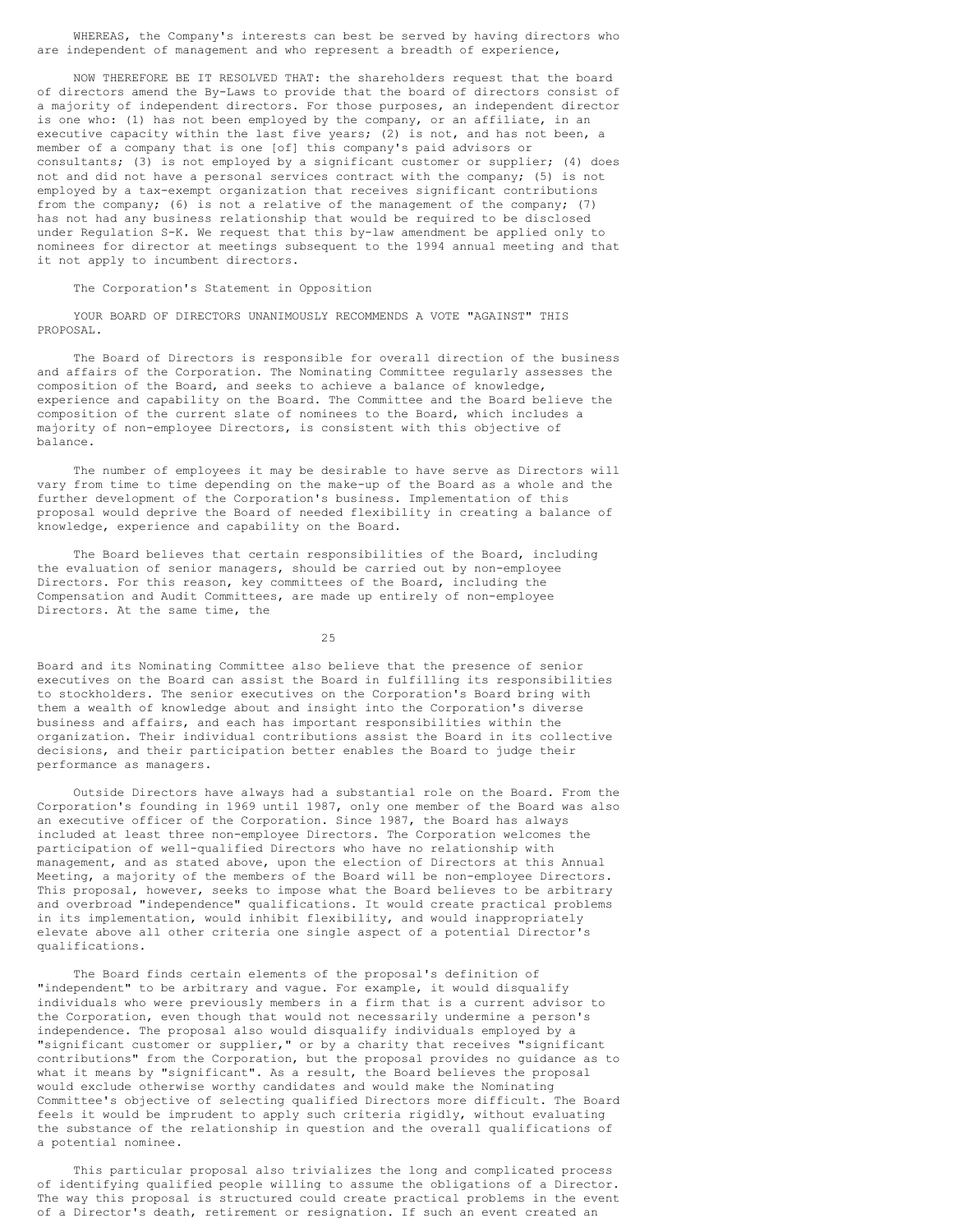imbalance in the Board composition as mandated by the proposal, any Board actions could be subject to challenge during the interim until either another Director resigns, or a replacement Director has been found. Such a situation could paralyze the Board during such an interim. The Directors believe that the Board and the Corporation should not be put in this position, but the proposal does not explain how such a predicament could be remedied.

 Overall, the Board feels this proposal attaches a disproportionate importance to a very rigid definition of "independence" as set forth in the proposal. For this reason and the others stated above, the Board believes this proposal is unnecessary and unwise, is not an appropriate or practical basis for regulating the composition of the Board, and is not in the best interests of the Corporation or its stockholders.

YOUR BOARD OF DIRECTORS UNANIMOUSLY RECOMMENDS A VOTE "AGAINST" THIS PROPOSAL.

 To be adopted, this stockholder proposal must be approved by the affirmative vote of a majority of the shares present in person or represented by proxy and entitled to vote on the matter. Shares with respect to which the holders have abstained from voting on the proposal will be counted for purposes of determining the number of shares entitled to vote on the proposal. "Broker non-votes" will not be counted in determining the number of shares entitled to vote on the proposal. Unless marked to the contrary, proxies received will be voted "AGAINST" the proposal.

PROPOSAL NO. 6 -- STOCKHOLDER PROPOSAL CONCERNING REDEMPTION OF STOCKHOLDERS' PREFERRED STOCK PURCHASE RIGHTS

 The Amalgamated Bank of New York Longview Collective Investment Fund, 11-15 Union Square, New York, New York 10003, has notified the Corporation that it is the beneficial owner of 2,000 shares of the

26

Corporation's Common Stock as of November 30, 1993, and that it intends to offer the following proposal for consideration and approval at the annual meeting of stockholders.

Proposal and Proponent's Statement of Support

 WHEREAS, on February 7, 1990, the Board of Directors of Advanced Micro Devices, Inc. (the "Company") declared a dividend distribution of Preferred Stock Purchase Rights ("rights" or "right") absent shareholder approval.

 WHEREAS, we strongly believe that such rights are a type of anti-takeover device, commonly known as a poison pill, which injures shareholders by reducing management accountability and adversely affecting shareholder value.

 WHEREAS, the shareholders of the Company believe the terms of the rights are designed to discourage or thwart an unwanted takeover of the Company. While management and the Board of Directors should have appropriate tools to ensure that all shareholders benefit from any proposal to buy the Company, the shareholders do not believe that the future possibility of a takeover justifies the unilateral implementation of such a poison pill.

 WHEREAS, the effects of poison pill rights plans on the trading value of companies' stock have been the subject of extensive research. A 1986 study (covering 37 companies introducing poison pills between June 1983 and December 1985) by the Office of the Chief Economist of the U.S. Securities and Exchange Commission on the economics of poison pill rights plans states that "The stock-returns evidence suggests that the effect of poison pills to deter prospective hostile takeover bids outweighs the beneficial effects that come from increased bargaining leverage of the target management." Another, more recent study by Professor Michael Ryngaert published in 1988 (covering 380 companies adopting poison pills in the period 1982-1986) singled out rights plans such as the one authorized by our Company for their negative effect on shareholder value.

 WHEREAS, the shareholders believe that it is the shareholders who should have the right to vote on the necessity of such a powerful tool which could be used to entrench existing management. Rights plans like the Company's have become increasingly unpopular in recent years.

 WHEREAS, in light of what can at best be described as the debatable economic benefit of the Preferred Stock Purchase Rights and the undeniably undemocratic way in which they were assigned to shareholders, we believe these rights should either be redeemed or voted on.

 NOW THEREFORE BE IT RESOLVED: That the shareholders of Advanced Micro Devices, Inc. hereby request the Board of Directors to redeem the Preferred Stock Purchase Rights issued in February of 1990 unless said issuance is approved by the affirmative vote of a majority of the outstanding shares at a meeting of the shareholders held as soon as practical.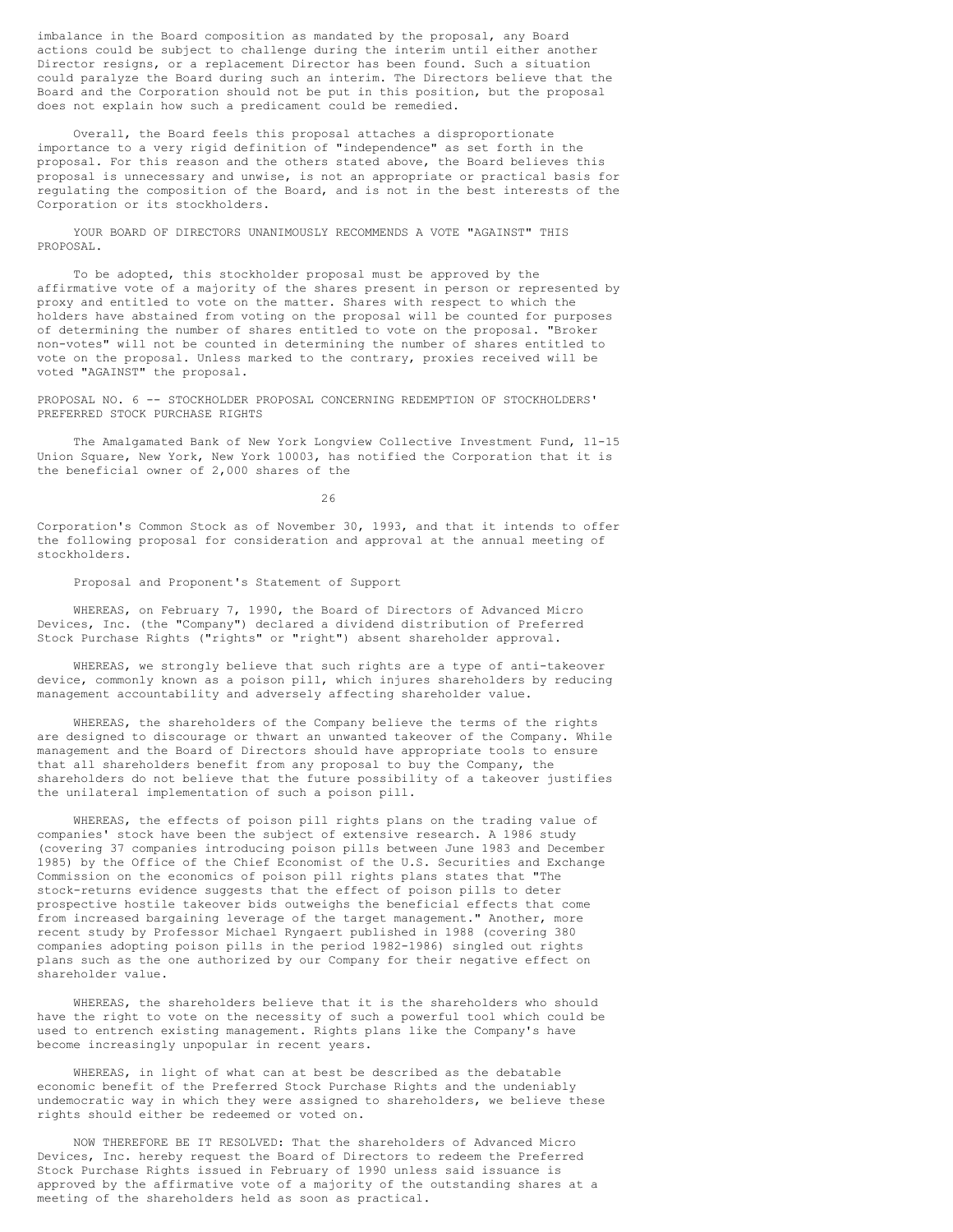WE URGE SHAREHOLDERS TO VOTE FOR THIS RESOLUTION.

The Corporation's Statement in Opposition

 YOUR BOARD OF DIRECTORS UNANIMOUSLY RECOMMENDS A VOTE "AGAINST" THIS PROPOSAL.

 This proposal is intended to encourage the Corporation's Board of Directors to redeem the Stock Purchase Rights that all stockholders possess under the Corporation's Stockholder Rights Plan (the "Stockholder Rights Plan"). The Board believes redemption of the Rights would remove a valuable protection for stockholders and eliminate an important tool designed to protect your interests. Redemption at this time could potentially deprive you of substantial economic benefits in the future.

 What Stockholder Rights Plans Do. Stockholder rights plans were developed in the 1980s to counter a wide range of coercive tactics which had become common in hostile takeovers. A key function of a rights plan is to encourage bidders to negotiate with the board of the target company, to produce better offers for all

27

stockholders. Rights plans give boards time to evaluate offers, investigate alternatives, and take steps necessary to maximize value for all stockholders.

 A consensus has gradually emerged among major U.S. corporations that rights plans help inhibit abusive conduct and assist directors in fulfilling their fiduciary duty to all stockholders. Approximately 70% of the 200 largest companies on the Fortune 500 list have adopted rights plans. Many of these companies apparently found adoption of a rights plan to be a prudent step to take to protect stockholder interests even though they were not the subject of takeover bids.

 The Importance of the Stockholder Rights Plan to AMD Stockholders. Your Board of Directors believes that the Stockholder Rights Plan is of critical importance to stockholders in the Corporation's current circumstances. The Corporation is currently involved with Intel Corporation in extensive and complicated litigation which could have a material impact on the Corporation's future revenues, earnings and financial condition. Intermediate developments in this litigation process have caused, and in the future could cause, dramatic fluctuations in the Corporation's stock price. For example, following an adverse jury verdict in June 1992, the Corporation's stock price declined from a high of 18 in May, 1992 to 7 5/8 in July, 1992. When a new trial was ordered in April, 1993, during a one-week period the Corporation's stock price rose from 24 1/8 to 31. The Board of Directors believes that with the uncertainties surrounding the litigation with Intel and the impact of that litigation on the market value of the Corporation's stock, the Corporation could be faced with a takeover attempt at a time when its stock price might be artificially depressed as a result of litigation developments and when that price does not fully reflect the Corporation's long-term value. In such circumstances, the Rights Plan will enhance the Board's ability to protect the rights of all stockholders. With its knowledge of the Corporation's litigation strategy and long-term business plans, the Board believes it is in the best position to negotiate on behalf of all stockholders.

 Effect on Takeover Attempts. The Rights Plan is not intended to prevent a takeover, on terms that are fair and equitable to all stockholders. Many corporations which adopted rights plans were later acquired by others. The Stockholder Rights Plan allows the Board an opportunity to assess the adequacy and fairness of any offer and protect stockholders against potential abuses during the takeover process, including certain practices which do not treat all stockholders fairly and equally, such as partial and two-tier tender offers, coercive offers and creeping stock accumulation programs.

 Enhancing Stockholder Value. The Rights Plan will allow the Board adequate time and flexibility to negotiate on behalf of the stockholders and will enhance the Board's ability to negotiate the highest possible bid from a potential acquiror and to develop alternatives which may better maximize stockholder values, preserve the long-term value of the Corporation for the stockholders and ensure that all stockholders are treated fairly and equally.

 The proponent refers to two studies regarding the effects of a rights plan on the trading value of adopting companies' stock. However, March and October 1988 studies by Georgeson & Company, Inc. (nationally recognized as a leading investor relations and proxy solicitation firm) found that companies adopting rights plans do not lessen the value of their stock and, more importantly, that companies with rights plans received higher takeover premiums than those companies without rights plans. The March 1988 Georgeson study concluded that companies with rights plans received takeover premiums averaging 69 percent higher than those received by companies not protected by such plans. The Corporation believes that these studies confirm the Board's 1990 judgment that a rights plan can be beneficial to all stockholders.

 Fiduciary Duties of the Board. Under Delaware law, the Board is responsible for the Corporation's business and affairs, including the evaluation of any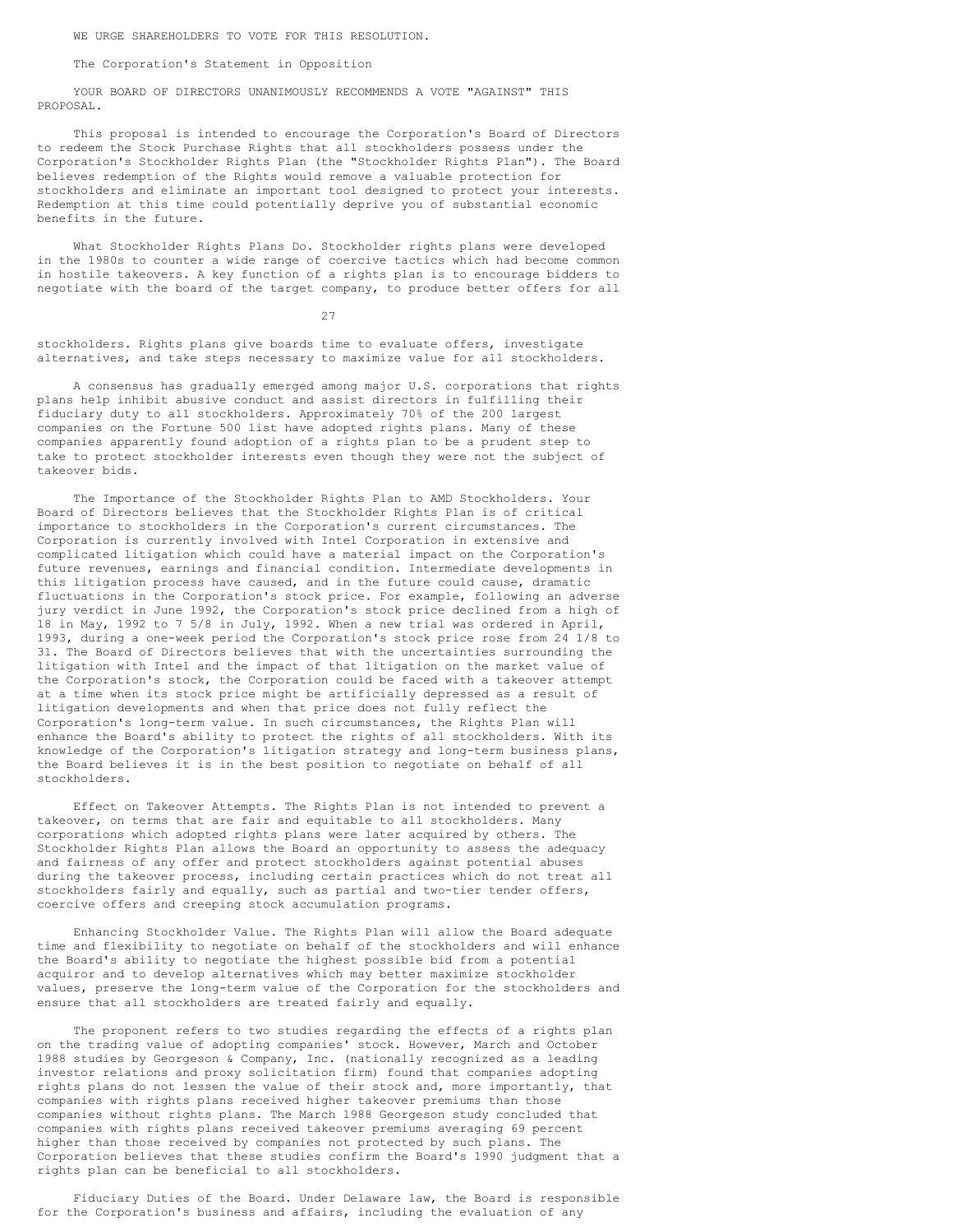unsolicited offer. The Board believes that the adoption of the Stockholder Rights Plan was a valid exercise of that responsibility and that its recommendation to vote against the proposal is also consistent with its fiduciary duties. Stockholder rights plans have been repeatedly upheld by the courts, including the Delaware Supreme Court. The Securities and Exchange Commission stated in a 1988 release that one of the reasons corporations adopted stockholder rights plans is to "encourage the development of an auction for the Company resulting in shareholders receiving a higher price for their stock."

28

 Redemption of Stockholder Rights. The Board may, pursuant to the terms of the Rights Plan, redeem the rights to permit an acquisition that it deems adequately reflects the value of the Corporation and to be in the best interests of all stockholders. The Board believes that the proper time to consider redemption of the stockholder rights is when a specific offer is made to acquire the Corporation. To redeem the rights now would be to strip stockholders of an important protection against unfair takeover attempts when the Corporation's Common Stock is subject to volatile changes, and, ultimately, reduce the long-term value for all stockholders.

 The Board does not believe that the Rights Plan will deter an acquisition offer that reflects the underlying value of the Corporation and that is fair to all stockholders. The Board believes that the redemption of the Rights Plan at the present time would deprive the Board of a key negotiating tool that is invaluable in preserving the long-term value of the Corporation and protecting all stockholders from coercive and unfair takeover attempts.

 YOUR BOARD OF DIRECTORS UNANIMOUSLY RECOMMENDS A VOTE "AGAINST" THIS PROPOSAL.

 To be adopted, this stockholder proposal must be approved by the affirmative vote of a majority of the shares present in person or represented by proxy and entitled to vote on the matter. Shares with respect to which the holders have abstained from voting on the proposal will be counted for purposes of determining the number of shares entitled to vote on the proposal. "Broker non-votes" will not be counted in determining the number of shares entitled to vote on the proposal. Unless marked to the contrary, proxies received will be voted "AGAINST" this proposal.

# ANNUAL REPORT AND FINANCIAL STATEMENTS

 The 1993 Annual Report of the Corporation, which includes its audited financial statements for the fiscal year ended December 26, 1993, has accompanied or preceded this Proxy Statement.

#### STOCKHOLDER PROPOSALS

 Subject to Securities and Exchange Commission regulations, proposals of stockholders intended to be presented at the 1995 Annual Meeting must be received by the Secretary of the Corporation not later than November 25, 1994 to be included in the 1995 Proxy Statement.

29

### ADVANCED MICRO DEVICES, INC.

 1992 STOCK INCENTIVE PLAN AS AMENDED

# 1. PURPOSE

 The purpose of this Plan is to encourage key personnel, whose long-term employment is considered essential to the Company's continued progress, to remain in the employ of the Company or its subsidiaries. By means of the Plan, the Company also seeks to attract new key employees whose future services are necessary for the continued improvement of operations. The Company intends future increases in the value of securities granted under this Plan to form part of the compensation for services to be rendered by such employees in the future.

# 2. DEFINITIONS

 The terms defined in this Section 2 shall have the respective meanings set forth herein, unless the context otherwise requires.

 (a) Affiliate: The term "Affiliate" shall mean any corporation, partnership, joint venture or other entity in which the Company holds an equity, profits or voting interest of thirty percent (30%) or more.

 (b) Award Price: The term "Award Price" shall mean a price designated by the Board or its delegate and which is not less than the Fair Market Value per Share on the date the Stock Appreciation Right is granted. In the case of a General Right which is exercisable only in lieu of exercising a Related Option, unless otherwise specified in the Right Agreement, the Award Price shall be the exercise price of such Related Option.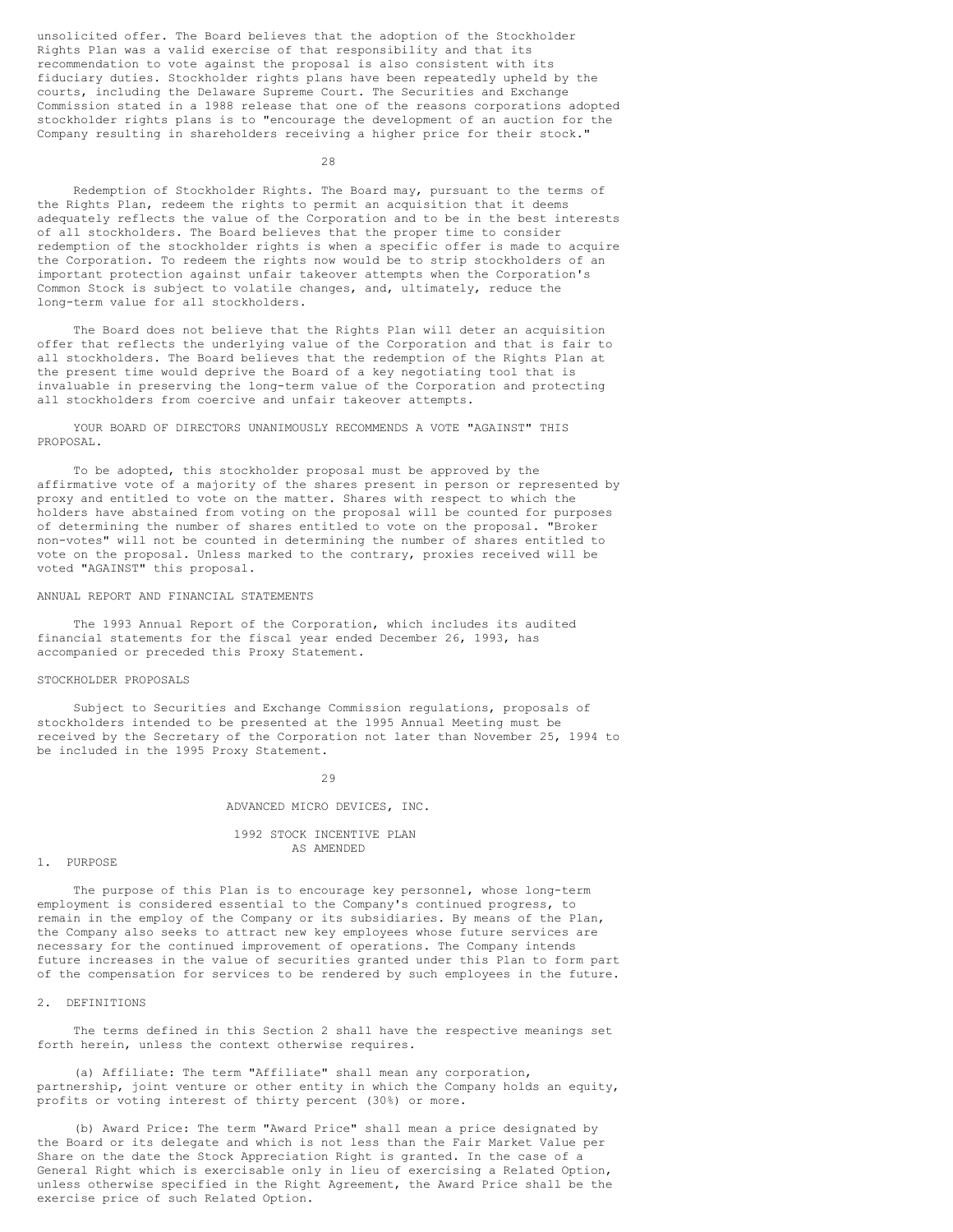(c) Board or its delegate: The term "Board or its delegate" shall mean the Company's Board of Directors or its delegate as set forth in Sections 3(d) and 3(e) hereinbelow.

 (d) Change of Control: The term "Change of Control" shall mean a change of control of a nature that would be required to be reported in response to Item 6(e) of Schedule 14A of Regulation 14A promulgated under the Securities Exchange Act of 1934, as amended (the "Exchange Act"), or in response to any other form or report to the Securities and Exchange Commission or any stock exchange on which the Company's shares are listed which requires the reporting of a change of control. In addition, a Change of Control shall be deemed to have occurred if (i) any "person" (as such term is used in Sections 13(d) and 14(d) of the Exchange Act) is or becomes the beneficial owner, directly or indirectly, of securities of the Company representing more than 20% of the combined voting power of the Company's then outstanding securities; or (ii) in any two-year period, individuals who were members of the Board of Directors (the "Board") at the beginning of such period plus each new director whose election or nomination for election was approved by at least two-thirds of the directors in office immediately prior to such election or nomination, cease for any reason to constitute at least a majority of the Board; or (iii) a majority of the members of the Board in office prior to the happening of any event and who are still in office after such event, determines in its sole discretion within one year after such event, that as a result of such event there has been a Change of Control. The Board or its delegate may, at its discretion, define a Change of Control differently for purposes of any individual option agreement.

 Notwithstanding the foregoing definition, "Change of Control" shall exclude the acquisition of securities representing more than 20% of the combined voting power of the Company by the Company, any of its wholly-owned subsidiaries, or any trustee or other fiduciary holding securities of the Company under an employee benefit plan now or hereafter established by the Company. As used herein, the term "beneficial owner" shall have the same meaning as under Section 13(d) of the Exchange Act and related case law.

 (e) Code: The term "Code" shall mean the Internal Revenue Code of 1986, as amended to date and as it may be amended from time to time.

 $A-1$ 

 (f) Company: The term "Company" shall mean Advanced Micro Devices, Inc., a Delaware corporation.

 (g) Constructive Termination: The term "Constructive Termination" shall mean a resignation by a Participant who has been elected by the Company's Board of Directors as a corporate officer of the Company, due to diminution or adverse change in the circumstances of such Participant's employment with the Company, as determined in good faith by the Participant, including, without limitation, reporting relationships, job description, duties, responsibilities, compensation, perquisites, office or location of employment. Constructive Termination shall be communicated by written notice to the Company, and such termination shall be deemed to occur on the date such notice is delivered to the Company.

 (h) Disinterested Director: The term "Disinterested Director" shall mean a member of the Board of Directors of the Company who has not, during the one year prior to service as an administrator of the Plan, or during such service, been granted or awarded equity securities of the Company pursuant to this Plan (except for automatic grants of options to Outside Directors pursuant to Section 8 hereof) or any other plan of the Company or any of its Affiliates.

 (i) Event Price per Share: The term "Event Price per Share" as used in Section 12 with respect to the exercise of a Limited Right shall mean the highest price per Share paid in connection with the event constituting a Change of Control. Any securities or property which are part or all of the consideration paid for Shares in connection with the event constituting a Change of Control shall be valued in determining the Event Price per Share at the highest of (A) the valuation placed on such securities or property by the corporation, person or other entity which paid such price or (B) the valuation placed on such securities or property by the Board of Directors.

 (j) Fair Market Value per Share: The term "Fair Market Value per Share" shall mean as of any day (i) the closing price for Shares on the New York Stock Exchange as reported on the composite tape on the day as of which such determination is being made or, if there was no sale of Shares reported on the composite tape on such day, on the most recently preceding day on which there was such a sale, or (ii) if the Shares are not listed or admitted to trading on the New York Stock Exchange on the day as of which the determination is made, the amount determined by the Board or its delegate to be the fair market value of a Share on such day.

 (k) ISO: The term "ISO" shall mean a stock option described in Section 422(b) of the Code.

 (l) NSO: The term "NSO" shall mean a nonstatutory stock option not described in Sections 422(b) or 423(a) of the Code.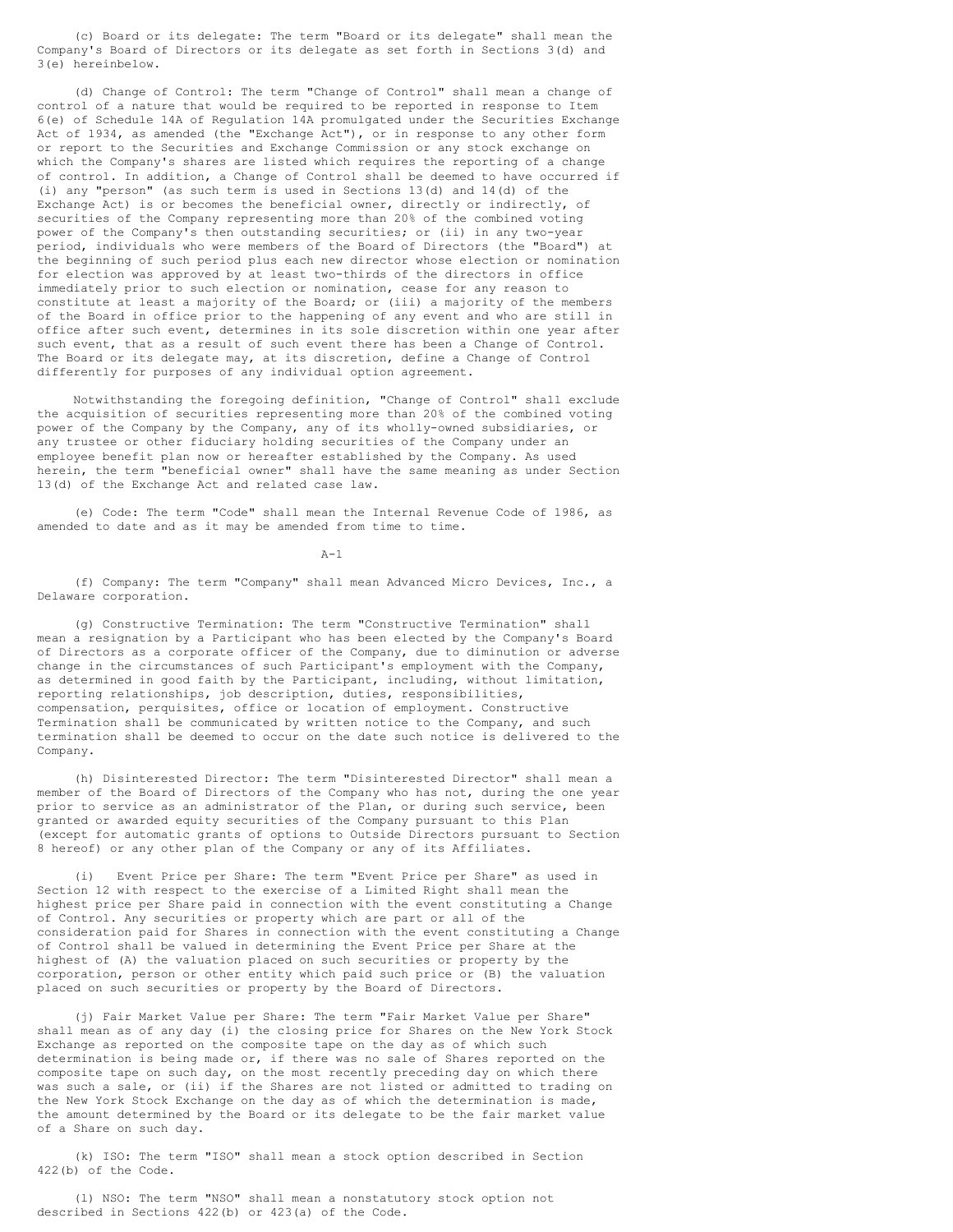(m) Option: The term "Option" shall mean (except as herein otherwise provided) a stock option granted under this Plan.

 (n) Outside Director: The term "Outside Director" shall mean a member of the Board of Directors of the Company who is not also an employee of the Company or an Affiliate.

 (o) Participant: The term "Participant" shall mean any person who holds an Option or a Stock Appreciation Right granted under this Plan.

 (p) Plan: The term "Plan" shall mean this Advanced Micro Devices, Inc. 1992 Stock Incentive Plan, as amended from time to time.

 (q) Shares: The term "Shares" shall mean shares of Common Stock of the Company and any shares of stock or other securities received as a result of the adjustments provided for in Section 14 of this Plan.

 (r) Related Option: The term "Related Option" shall mean an Option with respect to which a Right has been granted which is exercisable only to the extent that such Option has not previously been exercised.

 (s) Rights: The term "General Right" shall mean a Stock Appreciation Right granted pursuant to the provisions of Section 11 of this Plan. The term "Limited Right" shall mean a Stock Appreciation Right granted pursuant to the provisions of Section 12 of this Plan. The term "Right" shall mean any General Right or Limited Right.

 $A-2$ 

 (t) Stock Appreciation Right: The term "Stock Appreciation Right" shall mean a right granted under this Plan to receive, without payment to the Company, cash and/or Shares equivalent in value to the Spread as defined in Sections 11 and 12 of this Plan.

 (u) Window Period: The term "Window Period" shall mean the period beginning on the third business day following the date of release for publication of the quarterly and annual summary statements of sales and earnings of the Company and ending on the twelfth business day following such date.

#### 3. ADMINISTRATION

 (a) The Board of Directors (the "Board"), whose authority shall be plenary, shall administer the Plan and may delegate part or all of its administrative powers with respect to part or all of the Plan pursuant to Section 3(d); provided, however, that the Board of Directors shall delegate administration of the Plan to the extent required by Section 3(e).

 (b) Except for automatic grants of Options to Outside Directors pursuant to Section 8 hereof, the Board or its delegate shall have the power, subject to and within the limits of the express provisions of the Plan:

(1) To grant Options and Rights pursuant to the Plan.

 (2) To determine from time to time which of the eligible persons shall be granted Options or Rights under the Plan, the number of Shares for which each Option or Right shall be granted, the term of each granted Option or Right and the time or times during the term of each Option or Right within which all or portions of each Option or Right may be exercised (which at the discretion of the Board or its delegate may be accelerated).

 (3) With respect to persons who are not also executive officers, to grant Options and/or Rights in exchange for cancellation of Options and/or Rights granted earlier at different exercise prices; provided, however, nothing contained herein shall empower the Board or its delegate to grant an ISO under conditions or pursuant to terms that are inconsistent with the requirements of Section 422 of the Code.

 (4) To prescribe the terms and provisions of each Option and/or Right granted (which need not be identical) and the form of written instrument that shall constitute the Option and/or Right agreement.

 (5) To take appropriate action to amend any Option and/or Right hereunder, including to amend the vesting schedule of any outstanding Option or Right, or to cause any Option granted hereunder to cease to be an ISO, provided that no such action adverse to a Participant's interest may be taken by the Board or its delegate without the written consent of the affected Participant.

 (c) The Board or its delegate shall also have the power, subject to and within the limits of the express provisions of this Plan:

 (1) To construe and interpret the Plan and Options and Rights granted under the Plan, and to establish, amend and revoke rules and regulations for administration of the Plan. The Board or its delegate, in the exercise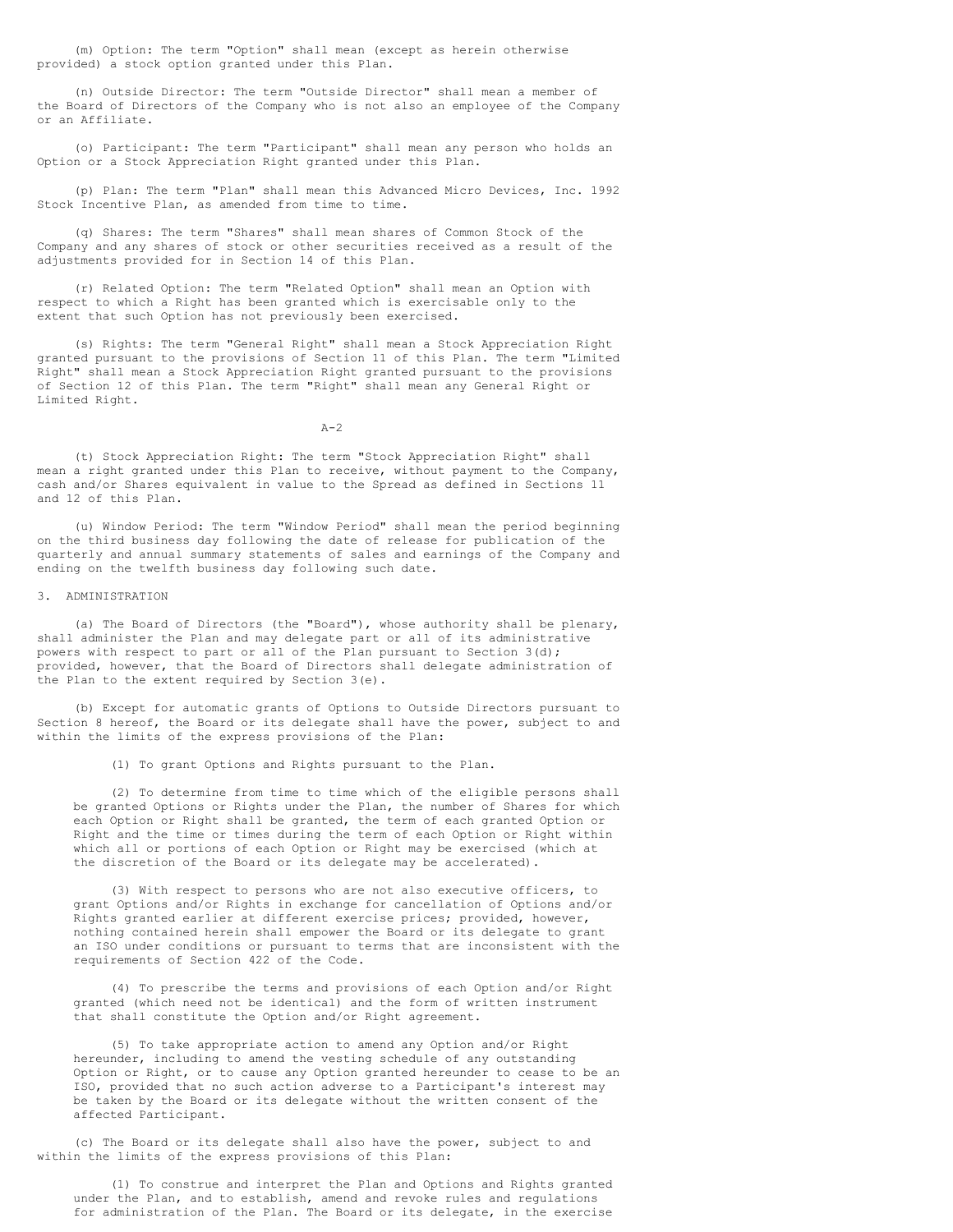of this power, shall generally determine all questions of policy and expediency that may arise and may correct any defect, omission or inconsistency in the Plan or in any Option or Right agreement in a manner and to the extent it shall deem necessary or expedient to make the Plan fully effective.

 (2) Generally, to exercise such powers and to perform such acts as are deemed necessary or expedient to promote the best interests of the Company.

 (d) The Board of Directors may, by resolution, delegate administration of the Plan (including, without limitation, the Board's powers under Sections 3(b) and (c) above), under either or both of the following:

 (1) with respect to the participation of or granting of Options or Rights to an employee who is not subject to Section 16 of the Exchange Act, to a committee of one or more members of the Board of Directors, whether or not such members of the Board of Directors are Disinterested Directors;

#### $A-3$

 (2) with respect to matters other than the selection for participation in the Plan, substantive decisions concerning the timing, pricing, amount or other material term of an Option or Right, to a committee of one or more members of the Board of Directors, whether or not such members of the Board of Directors are Disinterested Directors, or to one or more officers of the Company.

 (e) Unless each member of the Board is a Disinterested Director, the Board shall, by resolution, delegate administration of the Plan with respect to the participation in the Plan of employees who are subject to Section 16 of the Exchange Act, including its powers to select such employees for participation in the Plan, to make substantive decisions concerning the timing, pricing, amount or any other material term of an Option or Right, to a committee of two or more Disinterested Directors. Any committee to which administration of the Plan is so delegated pursuant to this Section 3(e) may also administer the Plan with respect to an employee described in Section 3(d)(1) above.

 (f) Except as required by Section 3(e) above, the Board shall have complete discretion to determine the composition, structure, form, term and operations of any committee established to administer the Plan. If administration is delegated to a committee, unless the Board otherwise provides, the committee shall have, with respect to the administration of the Plan, all of the powers and discretion theretofore possessed by the Board and delegable to such committee, subject to any constraints which may be adopted by the Board from time to time and which are not inconsistent with the provisions of the Plan. The Board at any time may revest in the Board any of its administrative powers under the Plan, except under circumstances where a committee is required to administer the Plan under Section 3(e) above.

 (g) The determinations of the Board or its delegate shall be conclusive and binding on all persons having any interest in this Plan or in any awards granted hereunder.

# 4. SHARES SUBJECT TO PLAN

 Subject to the provisions of Section 14 (relating to adjustments upon changes in stock), the Shares which may be issued pursuant to the exercise of Options or Rights granted under the Plan shall not exceed in the aggregate nine million three hundred fifty thousand (9,350,000) Shares of the Company's authorized Common Stock and may be unissued Shares or reacquired Shares or Shares bought on the market for the purposes of issuance under the Plan. If any Options or Rights granted under the Plan shall for any reason be cancelled, terminate or expire without having been exercised in full, the Shares subject to such Options or Rights shall be available again for the purposes of the Plan, except for Shares subject to a Related Option which is cancelled due to the exercise for Shares of a Right related to such Option, and except for Shares subject to a Right which is cancelled due to the exercise for Shares of an Option related to such Right. Shares which are delivered or withheld from the Shares otherwise due on exercise of an Option or Right may be reused and sold pursuant to Options or Rights granted to a Participant who is not subject to Section 16 of the Exchange Act. If a Right is exercised for cash, the Shares underlying the Right or cancelled Related Option, if any, shall become available again for the grant of Options or Rights to any Participant.

#### 5. ELIGIBILITY

 Options and/or Rights may be granted only to full or part-time employees of the Company and/or of any Affiliate. Outside Directors shall not be eligible for the benefits of the Plan, except as provided in Section 8 hereof. Any employee or Outside Director may hold more than one Option and Right at any time.

# 6. STOCK OPTIONS -- GENERAL PROVISIONS

 (a) Except for automatic grants of Options to Outside Directors under Section 8 hereof, each Option granted pursuant to the Plan may, at the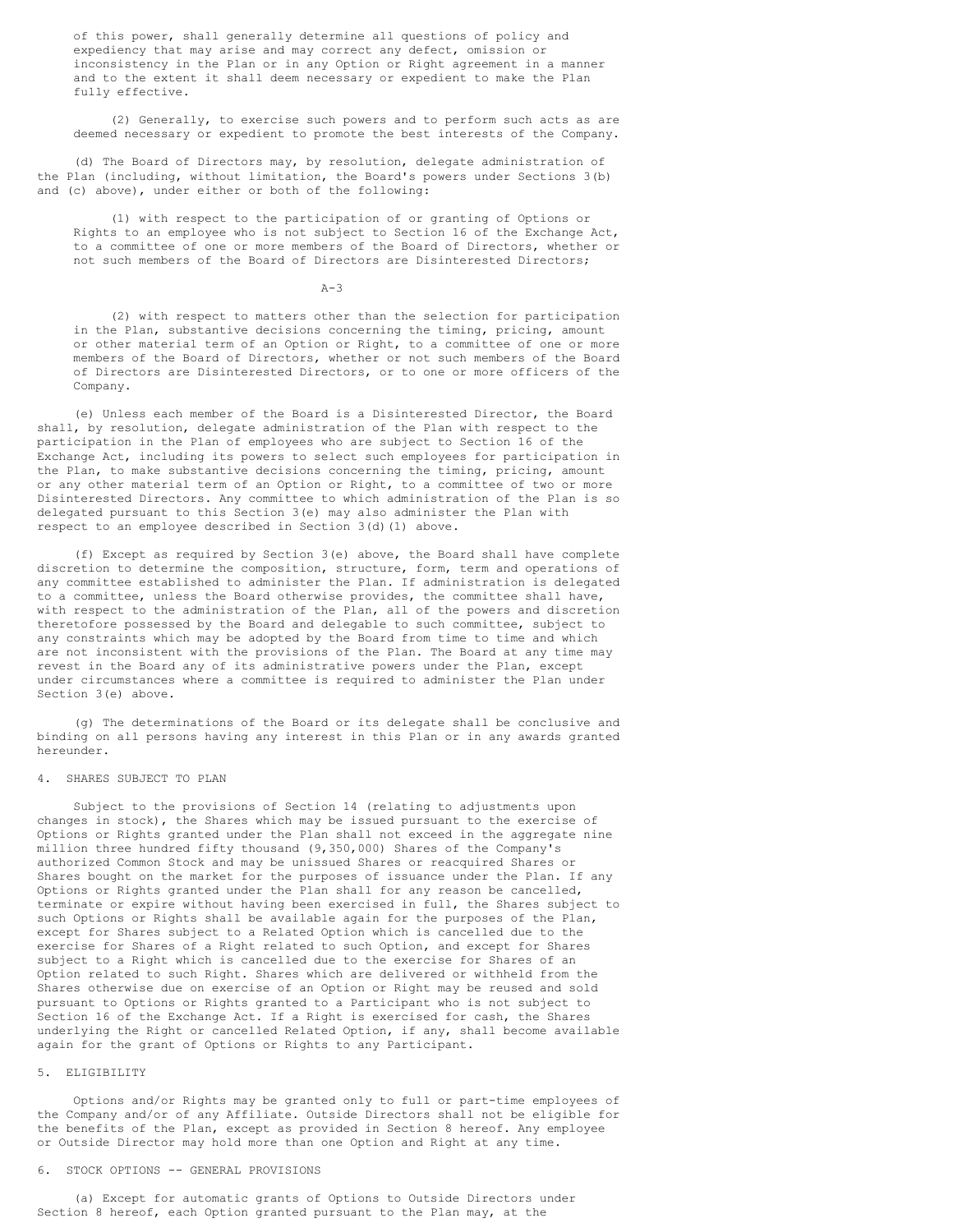discretion of the Board or its delegate, be granted either as an ISO or as an NSO. No option may be granted alternatively as an ISO and as an NSO.

 (b) To the extent that the aggregate exercise price for ISOs which are exercisable for the first time by a Participant during any calendar year (under this Plan or any other plans of the Company or its Affiliates) exceeds \$100,000, such options shall be treated as NSOs.

 $A-4$ 

 (c) No ISO may be granted to a person who, at the time of grant, owns stock possessing more than 10% of the total combined voting power of the Company or any of its Affiliates unless the exercise price is at least 110% of the Fair Market Value per Share of the stock subject to the option and the term of the option does not exceed five (5) years from the date such ISO is granted.

# 7. TERMS OF OPTION AGREEMENT

 Except as otherwise required by the terms of Section 8 hereof, each option agreement shall be in such form and shall contain such terms and conditions as the Board or its delegate from time to time shall deem appropriate, subject to the following limitations:

 (a) The term of any Option (other than an ISO) shall not be greater than ten (10) years and one day from the date it was granted. The term of any ISO shall not be greater than ten (10) years from the date it was granted.

 (b) The exercise price of each Option shall be not less than the Fair Market Value per Share of the stock subject to the Option on the date the Option is granted.

 (c) Unless otherwise specified in the option agreement, no Option shall be transferable otherwise than by will, pursuant to the laws of descent and distribution or pursuant to a qualified domestic relations order as defined by the Code or Title I of the Employee Retirement Income Security Act, or the rules thereunder, or as otherwise permitted by regulations and interpretations under Section 16 of the Exchange Act.

 (d) Except as otherwise provided in paragraph (e) of this Section 7, the rights of a Participant other than an Outside Director to exercise an Option shall be limited as follows:

 (1) DEATH OR DISABILITY: If a Participant's employment is terminated by Death or Disability, then the Participant or the Participant's estate, or such other person as may hold the option, as the case may be, shall have the right for a period of twelve (12) months following the date of Death or Disability, or for such other period as the Board or its delegate may fix, to exercise the Option to the extent the Participant was entitled to exercise such Option on the date of his Death or Disability, or to such extent as may otherwise be specified by the Board or its delegate (which may so specify after the date of his Death or Disability but before expiration of the Option), provided the actual date of exercise is in no event after the expiration of the term of the Option. A Participant's estate shall mean his legal representative or any person who acquires the right to exercise an Option by reason of the Participant's Death or Disability.

 (2) MISCONDUCT: If a Participant is determined by the Board or its delegate to have committed an act of theft, embezzlement, fraud, dishonesty, a breach of fiduciary duty to the Company (or Affiliate), or deliberate disregard of the rules of the Company (or Affiliate), or if a Participant makes any unauthorized disclosure of any of the trade secrets or confidential information of the Company (or Affiliate), engages in any conduct which constitutes unfair competition with the Company (or Affiliate), induces any customer of the Company (or Affiliate) to break any contract with the Company (or Affiliate), or induces any principal for whom the Company (or Affiliate) acts as agent to terminate such agency relationship, neither the Participant, the Participant's estate nor such other person who may then hold the Option shall be entitled to exercise any Option with respect to any shares whatsoever, after termination of employment, whether or not after termination of employment the Participant may receive payment from the Company (or Affiliate) for vacation pay, for services rendered prior to termination, for services rendered for the day on which termination occurs, for salary in lieu of notice, or for any other benefits. In making such determination, the Board or its delegate shall give the Participant an opportunity to present to the Board or its delegate evidence on his behalf. For the purpose of this paragraph, termination of employment shall be deemed to occur on the date when the Company dispatches notice or advice to the Participant that his employment is terminated.

 (3) TERMINATION FOR OTHER REASONS: If a Participant's employment is terminated for any reason other than those mentioned above under "DEATH OR DISABILITY" or "MISCONDUCT," the Participant, the Participant's estate, or such other person who may then hold the Option may, within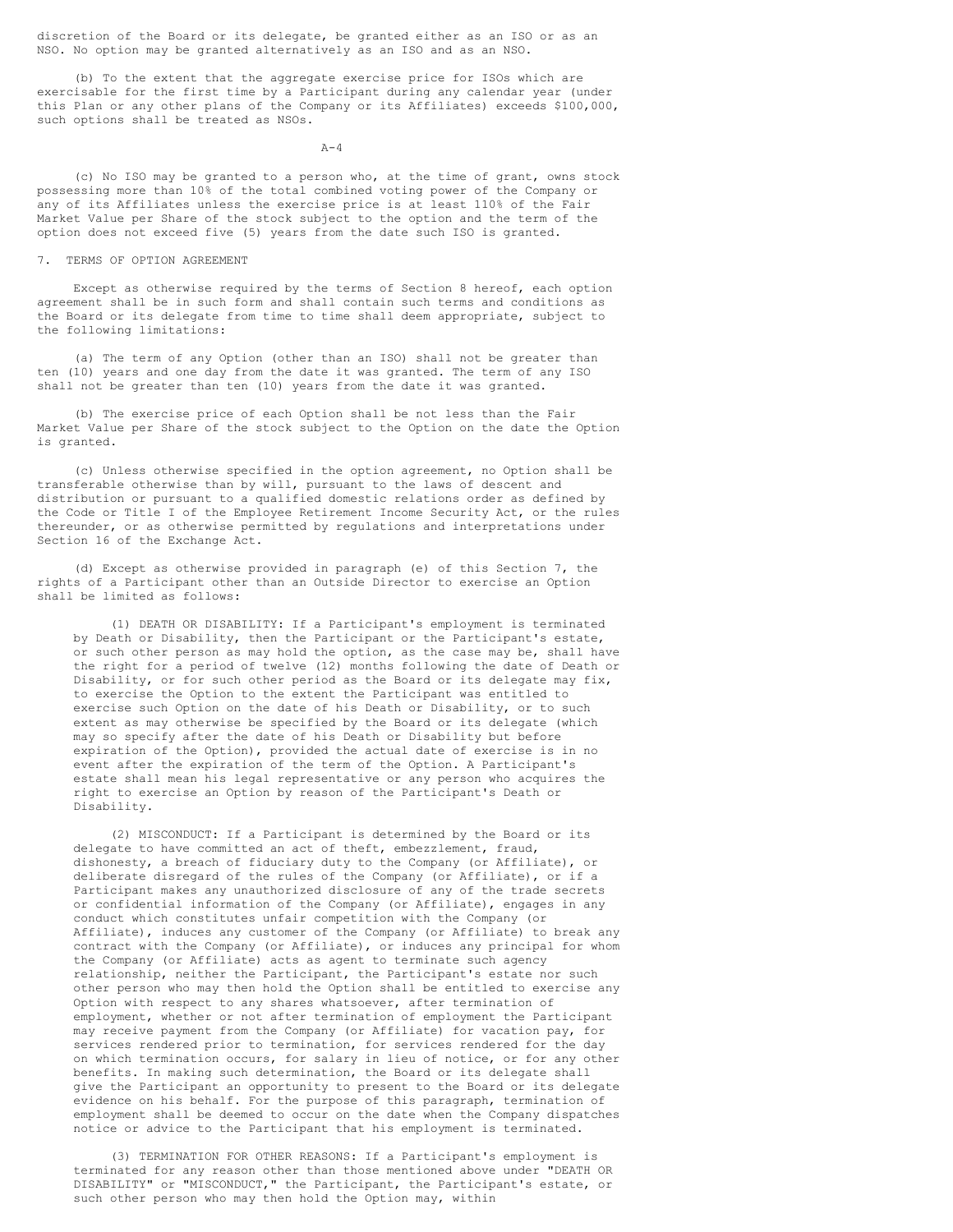three months following such termination, or within such longer period as the Board or its delegate may fix, exercise the Option to the extent such Option was exercisable by the Participant on the date of termination of his employment, or to the extent otherwise specified by the Board or its delegate (which may so specify after the date of the termination of his employment but before expiration of the Option) provided the date of exercise is in no event after the expiration of the term of the Option.

 (4) DIVORCE: If an Option or any portion thereof is transferred pursuant to a qualified domestic relations order to a former spouse who is neither an Outside Director nor an employee of the Company or any of its Affiliates, the former spouse shall have the right for the period of twelve months following the date of transfer, or such other period as the Board or its delegate may fix, to exercise the Option to the extent the Participant was entitled to exercise such option on the date of transfer. Unless otherwise specified in the option agreement or by court order, the date of transfer shall be the date the qualified domestic relations order is executed.

 (e) If any Participant's employment is terminated by the Company for any reason other than for Misconduct or, if applicable, by Constructive Termination, within one year after a Change of Control has occurred, then all Options held by such Participant shall become fully vested for exercise upon the date of termination, irrespective of the vesting provisions of the Participant's option agreement. For purposes of this subsection (e), the term "Change of Control" shall have the meaning assigned by this Plan, unless a different meaning is defined in an individual Participant's option agreement.

 (f) Options may also contain such other provisions, which shall not be inconsistent with any of the foregoing terms, as the Board or its delegate shall deem appropriate.

 (g) The maximum number of shares which are subject to Options granted to any individual, plus the maximum number of Rights which are not associated with a Related Option and which are granted to any individual, shall not exceed in the aggregate two million (2,000,000) shares over the full ten-year life of the Plan.

# 8. AUTOMATIC GRANTS TO OUTSIDE DIRECTORS

 (a) On the date of adoption of this Plan by the Board, each Outside Director shall be granted an option to purchase 12,000 Shares under the Plan (the "First Option"). Thereafter, on the first business day coincident with or following each annual meeting of the Company's stockholders, each Outside Director reported as being elected shall be granted an additional option to purchase 3,000 Shares under the Plan (the "Annual Option"); provided, however, that an Outside Director who has not previously been elected as a member of the Board of Directors of the Company shall then be granted a First Option; i.e., an option to purchase 12,000 Shares under the Plan. Further, subject to the right of any Outside Director who has not previously been elected as a member of the Board of Directors of the Company to receive a First Option, if there are insufficient Shares available under the Plan for each Outside Director to receive an Annual Option (as adjusted) in any year, the number of Shares subject to each Annual Option in such year shall equal the total number of available Shares then remaining under the Plan divided by the number of Outside Directors on such date, as rounded down to avoid fractional Shares. All Options granted to Outside Directors shall be subject to the following terms and conditions of this Section 8.

 (b) Nonstatutory Options. All Options granted to Outside Directors pursuant to the Plan shall be NSOs.

 (c) Exercise Price. The exercise price under each Option granted to an Outside Director shall be one hundred percent of the Fair Market Value per Share subject thereto on the date the Option is granted and shall be payable in full at the time the Option is exercised (i) in cash or by certified check, (ii) by delivery of Shares to the Company which shall have been owned for at least six months and have a Fair Market Value per Share on the date of surrender equal to the exercise price, or (iii) by delivery to the Company of a properly executed exercise notice together with irrevocable instructions to a broker to promptly deliver to the Company from sale or loan proceeds the amount required to pay the exercise price and any applicable tax withholding.

#### $A-6$

 (d) Duration and Vesting of Options. Each Option granted to an Outside Director shall be for a term of ten years plus one day. Each First Option shall vest and become exercisable on July 15 of subsequent calendar years, according to the following schedule: 4,800 shares in the first calendar year following the date of grant;  $3,600$  shares in the second such calendar year;  $2,400$  shares in the third such calendar year; and 1,200 shares in the fourth such calendar year. Each Annual Option shall vest and become exercisable on July 15 of subsequent calendar years according to the following schedule: in equal installments of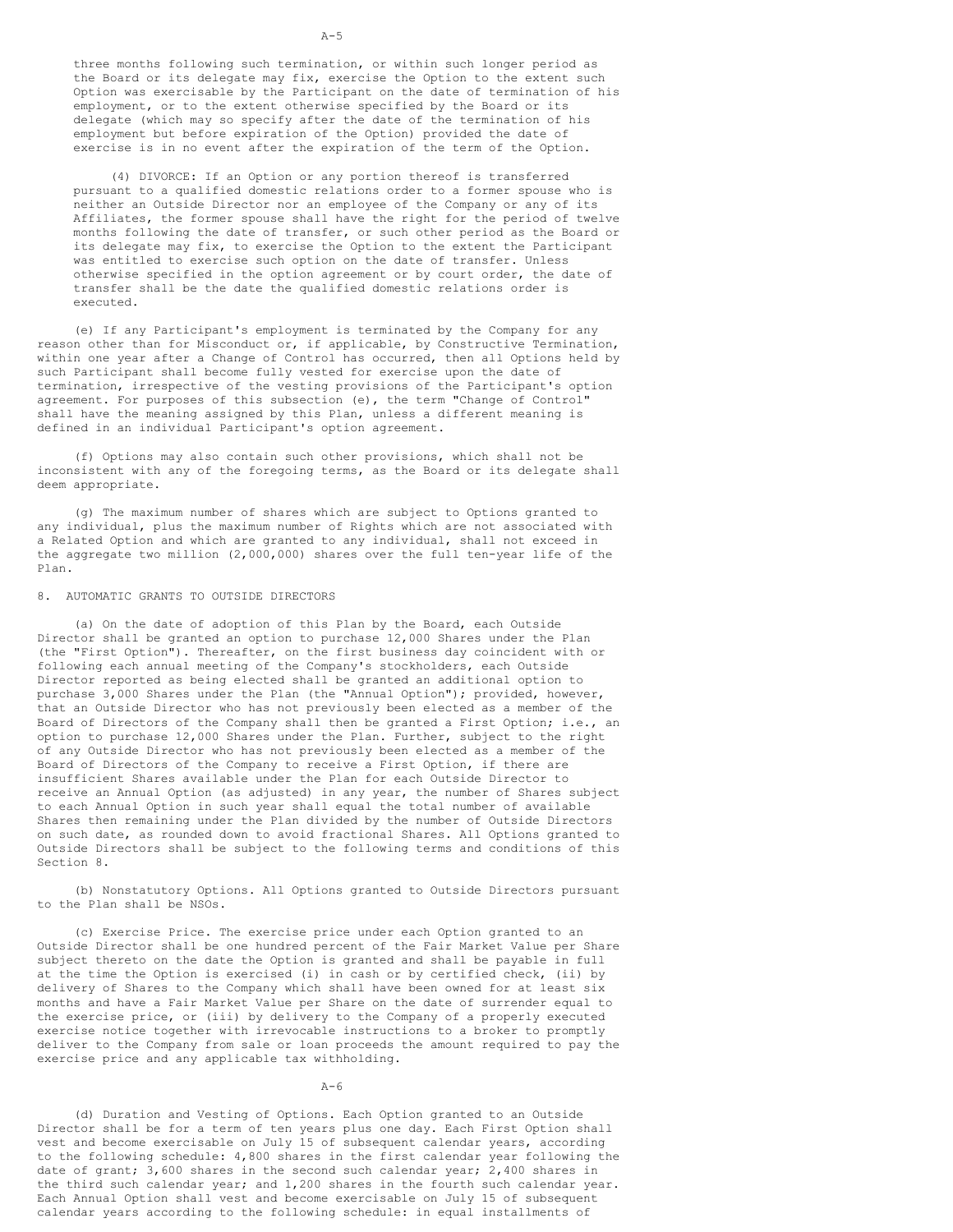1,000 shares each in the second, third and fourth calendar years following the date of grant. Any Shares acquired by an Outside Director upon exercise of an option shall not be freely transferable until six months after the date stockholder approval referred to in Section 15 hereof is obtained.

 (e) Termination of Tenure on the Board. The rights to exercise an Option granted to an Outside Director shall be limited as follows:

 (1) DEATH, DISABILITY OR TERMINATION: If an Outside Director's tenure on the Board is terminated for any reason, then the Outside Director or the Outside Director's estate, as the case may be, shall have the right for a period of twelve months following the date such tenure is terminated to exercise the Option to the extent the Outside Director was entitled to exercise such Option on the date the Outside Director's tenure terminated; provided the actual date of exercise is in no event after the expiration of the term of the Option. An Outside Director's "estate" shall mean the Outside Director's legal representative or any person who acquires the right to exercise an Option by reason of the Outside Director's Death or Disability.

 (2) DIVORCE: If an Option or any portion thereof is transferred pursuant to a qualified domestic relations order to a former spouse who is neither an Outside Director nor an employee of the Company or any of its Affiliates, the former spouse shall have the right for the period of twelve months following the date of transfer, or such other period as the Board or its delegate may fix, to exercise the Option to the extent the Participant was entitled to exercise such option on the date of transfer. Unless otherwise specified in the option agreement or by court order, the date of transfer shall be the date the qualified domestic relations order is executed.

 (f) The automatic grants to Outside Directors pursuant to this Section 8 shall not be subject to the discretion of any person. The other provisions of this Plan shall apply to the Options granted automatically pursuant to this Section 8, except to the extent such other provisions are inconsistent with this Section 8.

### 9. PAYMENTS AND LOANS UPON EXERCISE OF OPTIONS

 With respect to Options other than Options granted to Outside Directors pursuant to Section 8, the following provisions shall apply:

 (a) The exercise price of Shares sold pursuant to an Option shall be paid either in full in cash or by certified check at the time the Option is exercised or in accordance with any deferred payment arrangement that the Board or its delegate in its discretion may approve.

 (b) In addition, if and to the extent authorized by the Board or its delegate, Participants may make all or any portion of any payment due to the Company upon exercise of an Option (i) by delivery of any property (including securities of the Company) other than cash, so long as such property constitutes valid consideration for the stock under applicable law and has a fair market value on date of delivery equal to the exercise price, or (ii) by delivery to the Company of a properly executed exercise notice together with irrevocable instructions to a broker to promptly deliver to the Company from sale or loan proceeds the amount required to pay the exercise price and any applicable tax withholding. If securities of the Company are delivered in payment of the exercise price pursuant to this paragraph, such securities shall have been owned for at least six months (or such other period as the Board or its delegate may require) and have a fair market value on the date of surrender equal to the exercise price. Any securities delivered by a Participant who is subject to Section 16 of the Exchange Act must be the same class of stock as the stock to be received upon exercise of the Option.

 (c) The Company may make loans or guarantee loans made by an appropriate financial institution to individual Participants, including officers, on such terms as may be approved by the Board of Directors for the

 $A-7$ 

purpose of financing the exercise of Options granted under the Plan and the payment of any taxes that may be due by reason of such exercise.

 (d) In addition, a Participant may elect to have the Company withhold from the number of Shares otherwise issuable upon exercise of an Option, a sufficient number of Shares with an aggregate Fair Market Value per Share on the date of exercise equal to the exercise price. Any such election shall be subject to the approval of the Board or its delegate and must be made in compliance with rules and procedures established by the Board or its delegate.

# 10. TAX WITHHOLDING

 (a) Where, in the opinion of counsel to the Company, the Company has or will have an obligation to withhold taxes relating to the exercise of any Option or Right, the Board or its delegate may in its discretion require that such tax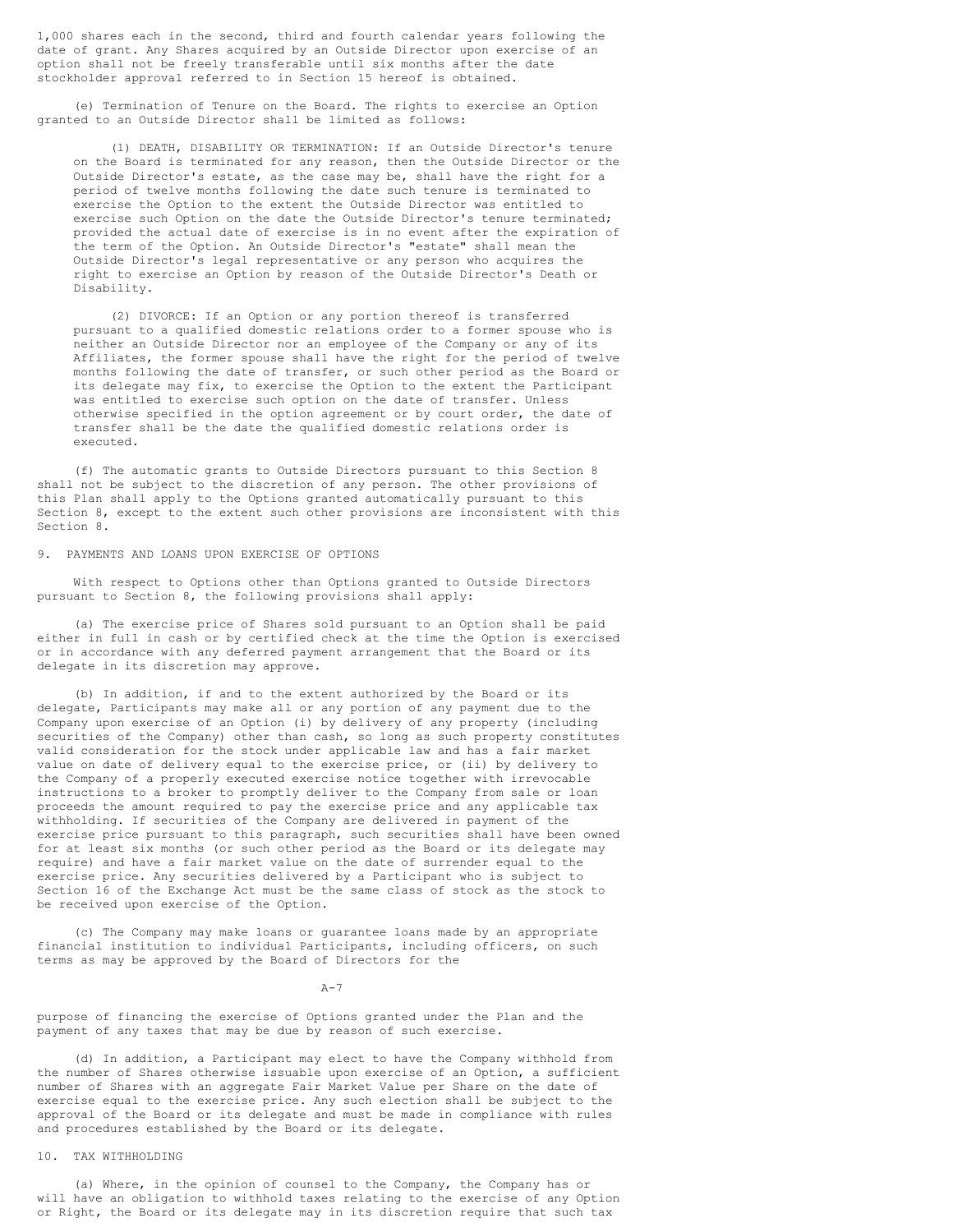obligation be satisfied in a manner satisfactory to the Company. In satisfying such obligation with respect to a General or Limited Right exercised for cash, the Company may withhold such taxes from any cash award. With respect to the exercise of an Option or a General Right, in whole or in part, for Shares, the Company may require the payment of such taxes before Shares deliverable pursuant to such exercise are transferred to the holder of the Option or General Right.

 (b) With respect to the exercise of an Option or a General Right, in whole or in part, for Shares, a Participant may elect (a "Withholding Election") to pay his withholding tax obligation by the withholding of Shares from the total number of Shares deliverable pursuant to the exercise of such Option or General Right or by delivering to the Company a sufficient number of previously acquired Shares, and may elect to have additional taxes paid by the delivery of previously acquired shares, in each case in accordance with rules and procedures established by the Board or its delegate. Previously owned shares delivered in payment for such taxes must have been owned for at least six months prior to the exercise date, or may be subject to such other conditions as the Board or its delegate may require. The value of Shares withheld or delivered shall be the Fair Market Value per Share on the date the exercise becomes taxable. All Withholding Elections are subject to the approval of the Board or its delegate and must be made in compliance with rules and procedures established by the Board or its delegate.

# 11. STOCK APPRECIATION RIGHTS -- GENERAL RIGHTS

 (a) The Board or its delegate shall have authority in its discretion to grant a General Right to any eligible employee. A General Right may be granted to a Participant irrespective of whether such Participant holds, is being granted, or has been previously granted an Option, a Limited Right or a General Right under the Plan. A General Right may be made exercisable without regard to the exercisability of any Option or may be made exercisable only to the extent of, and in lieu of, a Related Option. A General Right may be granted with respect to some or all of the Shares issuable pursuant to the Related Option.

 (b) With respect to the exercise of any General Right for Shares by any Participant, and with respect to the exercise of a General Right for Shares or cash by a Participant who is not subject to Section 16 of the Exchange Act, the term "Spread" as used in paragraph (c) of this Section 11 shall mean an amount equal to the product computed by multiplying (i) the excess of (A) the Fair Market Value per Share on the date such General Right is exercised over (B) the Award Price by (ii) the number of Shares with respect to which such General Right is being exercised. With respect to the exercise of any General Right for cash by a Participant who is subject to Section 16 of the Exchange Act pursuant to an election made in accordance with paragraphs (c) and (d) of this Section 11, the term "Spread" as used in paragraph (c) of this Section 11 shall mean an amount equal to the product computed by multiplying (i) the excess of (A) the highest Fair Market Value per Share during a Window Period over (B) the Award Price by (ii) the number of Shares with respect to which such General Right is being exercised. With respect to the exercise of a General Right for cash pursuant to an election made in accordance with paragraph (f) of this Section 11 by a Participant who is subject to Section 16 of the Exchange Act, the term "Spread" as used in paragraph (c) of this Section 11 shall mean an amount equal to the product computed by multiplying (i) the excess of (A) the Fair Market

 $A-8$ 

Value per Share on the date the election becomes effective over (B) the Award Price by (iii) the number of Shares with respect to which the General Right is being exercised.

 (c) On the exercise of a General Right as provided in paragraph (g) of this Section 11, the holder thereof (subject to compliance with paragraph (d) or paragraph (f) of this Section 11, if applicable) shall be entitled at his election to receive either:

 (i) a number of Shares equal to the quotient computed by dividing the Spread by the Fair Market Value per Share on the date of exercise of the General Right; provided, however, that in lieu of fractional Shares the Company shall pay cash equal to the same fraction of the Fair Market Value per Share on the date of exercise of the General Right; or

# (ii) an amount in cash equal to the Spread; or

 (iii) a combination of cash in the amount specified in such holder's notice of exercise, and a number of Shares calculated as provided in clause (i) of this paragraph (c), after reducing the Spread by such cash amount, plus cash in lieu of any fractional Share as provided above.

 (d) This paragraph (d) shall only apply to Participants who are subject to Section 16 of the Exchange Act. Unless an election to receive cash upon the exercise of a General Right is made pursuant to paragraph (f) of this Section 11, the Board or its delegate shall have sole discretion to consent to or disapprove, in whole or in part, the election pursuant to either clause (ii) or (iii) of paragraph (c) of this Section 11 of a holder of a General Right to receive cash upon the exercise of a General Right ("Cash Election"). Such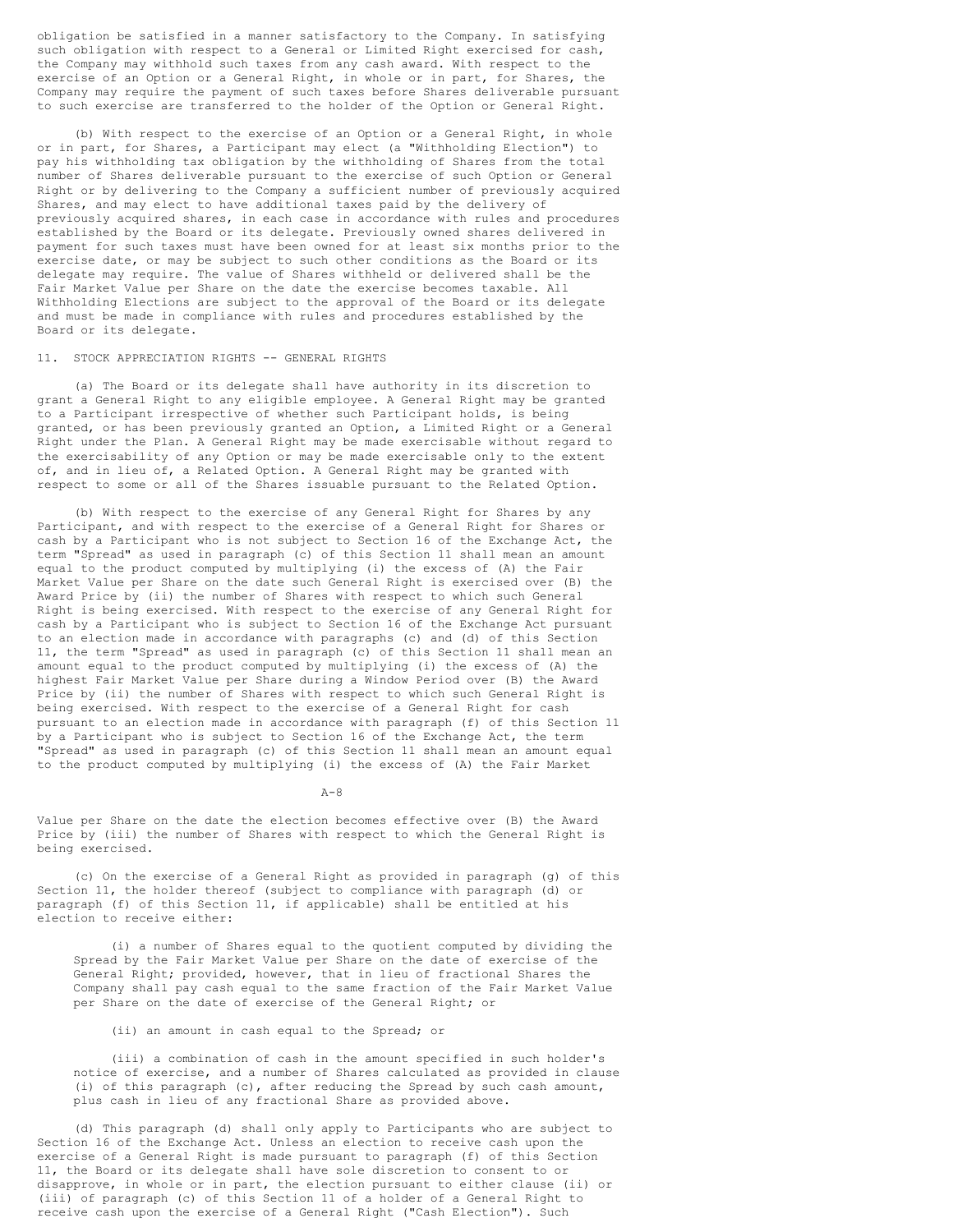consent or disapproval may be given at any time after the Cash Election to which it relates. If the Board or its delegate shall disapprove a Cash Election, in lieu of paying the cash (or any portion thereof) specified in such Cash Election, the Board or its delegate shall determine the cash, if any, to be paid pursuant to such Cash Election and shall issue a number of Shares calculated as provided in clause (i) of paragraph (c) of this Section 11, after reducing the Spread by such cash to be paid plus cash in lieu of any fractional Share. A Cash Election may be made only (x) with respect to a General Right which has been held at least six months from the date of grant of such General Right, and (y) during a Window Period. A Cash Election made in advance of a Window Period shall be deemed to have been made and to take effect on the first day of the first Window Period occurring after such election.

 (e) Notwithstanding the provision of paragraph (c) of this Section 11, if within one year after a Change of Control has occurred, the employment of any Participant is terminated by the Company for any reason other than for Misconduct (or, if applicable, by Constructive Termination) then such Participant's General Right shall become fully vested on the date of termination and may be exercised; provided, however, that with respect to a General Right held by a Participant who is subject to Section 16 of the Exchange Act, the event constituting a Change of Control shall have been subject to stockholder approval by non-insider stockholders of the Company, as determined under Rule 16(b)(3) of the Exchange Act, and if such General Right has not been outstanding for at least six months on the date of termination, then such grant shall not be exercisable until such six-month period elapses. Upon an exercise for cash, a holder of a General Right shall be entitled to receive an amount in cash equal to the Spread which, for purposes of this paragraph (e) of this Section 11, shall mean an amount equal to the product computed by multiplying (i) the excess of (A) the Fair Market Value per Share on the date such General Right is exercised over (B) the Award Price, by (ii) the number of Shares with respect to which such General Right is being exercised.

 (f) An election by a Participant who is subject to Section 16 of the Exchange Act to receive cash upon the exercise of a General Right may be made without compliance with paragraph (d) of this Section 11, if such election is irrevocable and the receipt of cash pursuant to such election occurs no earlier than six months after such election is made. An election made pursuant to this paragraph (f) may be changed only by a subsequent irrevocable election to take effect no earlier than six months after the date such subsequent election is made.

 (g) To exercise a General Right, the holder shall (i) give notice thereof to the Company in form satisfactory to the Board or its delegate addressed to the Secretary of the Company specifying (A) the number of Shares with respect to which such holder is exercising the General Right and (B) the amount such holder

 $A-9$ 

elects to receive in cash, if any, and the amount he elects to receive in Shares with respect to the exercise of the General Right; provided, however, that notice of the exercise of a General Right pursuant to paragraph (e) of this Section 11 shall only specify the number of Shares with respect to which the General Right is being exercised for cash; and (ii) if requested by the Company, deliver the Right Agreement relating to the General Right being exercised and the Option Agreement for any Related Option to the Secretary of the Company, who shall endorse thereon a notation of such exercise and return the Right Agreement and Option Agreement to the Participant. The date of exercise of a General Right which is validly exercised shall be the date on which the Company shall have received the notice referred to in the first sentence of this paragraph (g).

# 12. STOCK APPRECIATION RIGHTS -- LIMITED RIGHTS

 (a) The Board or its delegate shall have authority in its discretion to grant a Limited Right to the holder of a Related Option. A Limited Right may be granted with respect to all or some of the Shares covered by such Related Option. A Limited Right may be granted either at the time of grant of the Related Option or at any time thereafter during its term. A Limited Right may be granted to a Participant irrespective of whether such Participant is being granted or has been granted a General Right with respect to the same Related Option. Unless specified in the Right Agreement as an Automatic Right, a Limited Right may be exercised only during a period of sixty days beginning on the date of a Change of Control; provided, however, that with respect to a Limited Right held by a Participant who is subject to Section 16 of the Exchange Act the event constituting a Change of Control shall have been subject to stockholder approval by non-insider stockholders of the Company, as determined under Rule 16(b)(3) of the Exchange Act, and if such Limited Right has not been outstanding for at least six months on the date of the Change of Control, then the sixty-day period shall not begin until the expiration of six months from the date of grant of such Limited Right. Notwithstanding the provisions of the immediately preceding sentence, each Limited Right shall be exercisable only if and to the extent that the Related Option is exercisable. A Limited Right granted as an Automatic Right, shall be exercised automatically and only for cash, on satisfaction of conditions specified in the Right Agreement; provided, that an Automatic Right held by a Participant who is subject to Section 16 of the Exchange Act shall not be automatically exercised unless such Automatic Right has been outstanding for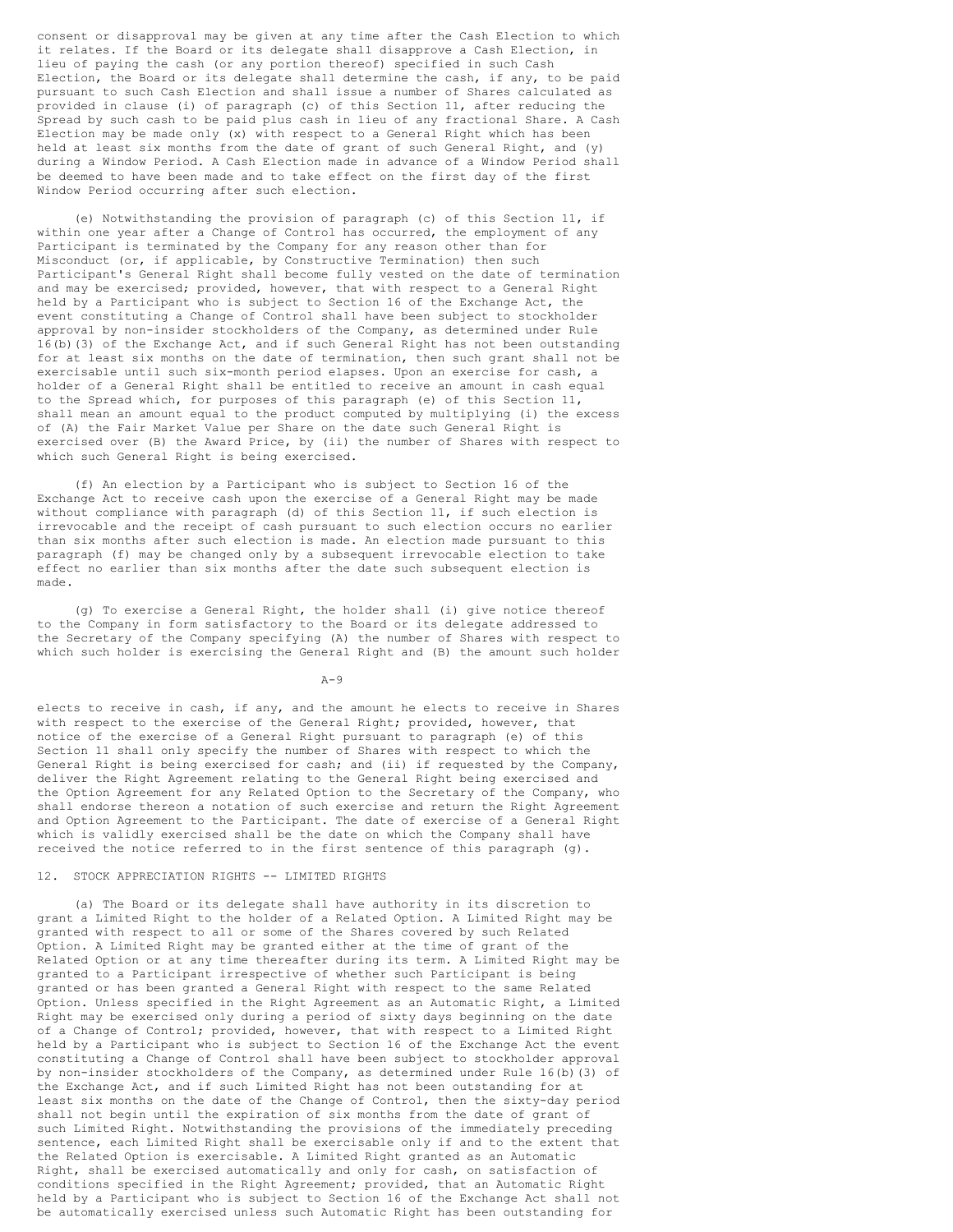at least six months from the date of grant of such Right.

 (b) The term "Spread" as used in this Section 12 with respect to the exercise of any Limited Right shall mean an amount equal to the product computed by multiplying (i) the excess of (A) either (x) the highest Fair Market Value per Share during the sixty-day period ending on the date of the Change of Control, or (y) the Event Price per Share, whichever is greater, over (B) the exercise price per Share at which the Related Option is exercisable, by (ii) the number of Shares with respect to which such Limited Right is being exercised.

 (c) Upon the exercise of a Limited Right as provided in paragraph (e) of this Section 12, the holder thereof shall receive an amount in cash equal to the Spread.

 (d) Notwithstanding any other provision of this Plan, no General Right which has a Related Option may be exercised for cash at any time when any Limited Right which was granted with respect to the same Related Option may be exercised.

 (e) To exercise a Limited Right, the holder shall (i) give notice thereof to the Company in form satisfactory to the Board or its delegate specifying the number of Shares with respect to which such holder is exercising the Limited Right, and (ii) if requested by the Company, deliver the Right Agreement relating to the Limited Right being exercised and the Option Agreement for the Related Option to the Secretary of the Company who shall endorse thereon a notation of such exercise and return the Right Agreement and the Option Agreement to the employee. The date of exercise of a Limited Right which is validly exercised shall be deemed to be the date on which the Company shall have received the notice referred to in the first sentence of this paragraph (e).

A-10

#### 13. STOCK APPRECIATION RIGHTS -- GENERAL PROVISIONS

 (a) Either a General Right or a Limited Right, or both a General Right and a Limited Right, may be granted with respect to the same Related Option. Upon the exercise of a Right, any Related Option and any other Right granted with respect to the same Related Option shall be considered cancelled to the extent of the Shares with respect to which the Right is exercised. Upon the exercise, cancellation or termination of any Related Option, the Right or Rights that relate thereto will cease to be exercisable to the extent of the number of Shares with respect to which the Related Option is exercised, cancelled or terminated.

 (b) The Company intends that Sections 11, 12 and 13 shall comply with the requirements of Rule 16b-3 (the "Rule") under the Exchange Act during the term of this Plan. Should any provision of these Sections 11, 12 and 13 fail to comply with or be unnecessary to comply with the requirements of the Rule, the Board may amend this Plan to add to or modify the provisions of this Plan accordingly without seeking stockholder approval.

 (c) Unless otherwise specified in the Right agreement, no General or Limited Right shall be transferable except by will, by the laws of descent and distribution, or pursuant to a qualified domestic relations order as defined in the Code or Title I of the Employee Retirement Income Security Act, or the rules thereunder, or as otherwise permitted by regulations and interpretations under Section 16 of the Exchange Act; provided, however, that the terms of a General or Limited Right granted with respect to an ISO shall comply with the requirements of the Code as necessary to maintain the status of the Related Option as an ISO including, without limitation, transferability and exercisability restrictions.

 (d) A person exercising a General Right shall not be treated as having become the registered owner of any Shares issued on such exercise until such Shares are issued.

 (e) Each General or Limited Right shall be on such terms and conditions not inconsistent with this Plan or the Related Option, if any, as the Board or its delegate may determine and shall be evidenced by a Right Agreement setting forth such terms and conditions executed by the Company and the holder of the General or Limited Right. A General and/or Limited Right granted with respect to a Related Option shall be exercisable only if and to the extent the Related Option is exercisable.

# 14. ADJUSTMENTS OF AND CHANGES IN THE STOCK

 If there is any change in the Common Stock of the Company by reason of any stock dividend, stock split, spin-off, split up, merger, consolidation, recapitalization, reclassification, combination or exchange of shares, or any other similar corporate event, then the Board or its delegate shall make appropriate adjustments to the number of Shares of Common Stock of the Company theretofore appropriated or thereafter subject or which may become subject to an Option or Right under the Plan. Outstanding Options and Rights shall also be automatically converted as to price and other terms if necessary to reflect the foregoing events. No right to purchase fractional shares shall result from any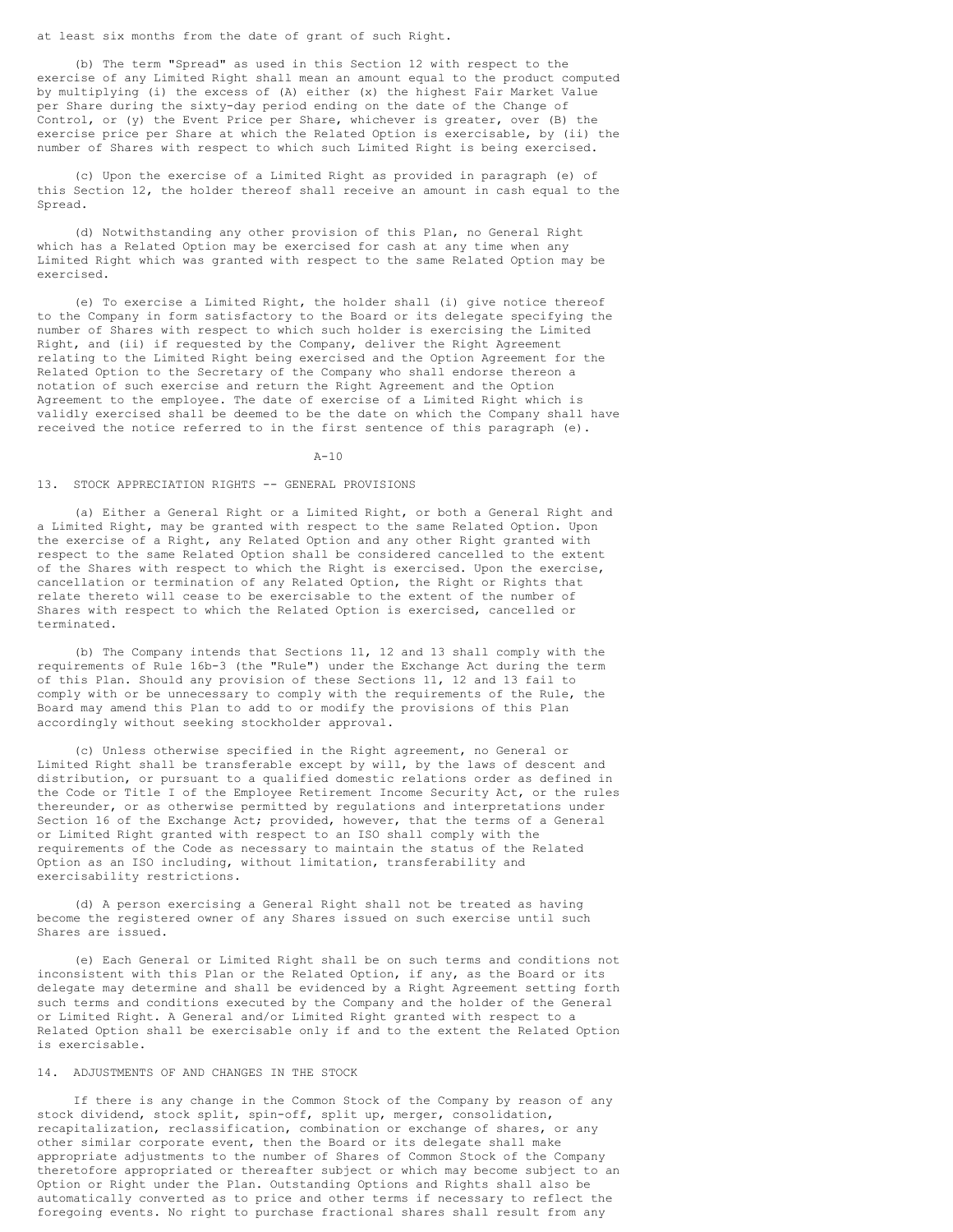adjustment in Options or Rights pursuant to this Section 14. In case of any such adjustment, the Shares subject to the Option or Right shall be rounded down to the nearest whole Share. Notice of any adjustment shall be given by the Company to each holder of any Option or Right which shall have been so adjusted and such adjustment (whether or not such notice is given) shall be effective and binding for all purposes of the Plan.

#### 15. EFFECTIVE DATE OF THE PLAN

 The Plan shall become effective when adopted by the Board, but no Option or Right granted under this Plan shall be exercisable until the Plan is approved in the manner prescribed in Section 16(a) of this Plan. Any amendment to the Plan shall become effective when adopted by the Board, unless specified otherwise, but no Option or Right granted under any increase in the number of shares authorized to be issued under this Plan shall be exercisable until the increase is approved in the manner prescribed in Section 16(a) of this Plan. The amendments to Section 4 which pertain to shares available again for issuance to participants not subject to Section 16 of the Exchange Act shall be effective from December 27, 1993.

A-11

# 16. AMENDMENT OF THE PLAN

 (a) The Board of Directors at any time, and from time to time, may amend the Plan, subject to the limitation, however, that, except as provided in Section 14 (relating to adjustments upon changes in stock), no amendment for which stockholder approval is required shall be effective unless such approval is obtained within the required time period. Whether stockholder approval is required shall be determined by the Board of Directors. Approval of the stockholders may be obtained, at a meeting of stockholders duly called and held, by the affirmative vote of a majority of the holders of the Company's voting stock who are present or represented by proxy and entitled to vote on the Plan, or by the written consent of the holders of a majority of the outstanding voting stock of the Company. Shares which are present at the meeting but not voted on the Plan are not counted in determining whether a majority has been obtained

 (b) It is expressly contemplated that the Board may, without seeking approval of the Company's stockholders, amend the Plan in any respect necessary to provide the Company's employees with the maximum benefits provided or to be provided under Section 422 of the Code or Section 16 of the Securities and Exchange Act of 1934 and the regulations promulgated thereunder relating to employee incentive stock options and/or to bring the Plan or Options granted under it into compliance therewith.

 (c) Rights and obligations under any Option or Right granted before any amendment of the Plan shall not be altered or impaired by amendment of the Plan, except with the consent of the person who holds the Option or Right, which consent may be obtained in any manner that the Board or its delegate deems appropriate.

 (d) The Board of Directors may not amend the provisions of Section 8 hereof more than once every six months, other than to comport with changes in the Code, the Employee Retirement Income Security Act, or the rules thereunder.

# 17. TERMINATION OR SUSPENSION OF THE PLAN

 The Board of Directors at any time may suspend or terminate the Plan. The Plan, unless sooner terminated, shall terminate at the end of ten years from the date the Plan is adopted by the Board or approved by the stockholders of the Company, whichever is earlier. No Option or Right may be granted under the Plan while the Plan is suspended or after it is terminated. Rights and obligations under any Option or Right granted while the Plan is in effect, including the maximum duration and vesting provisions, shall not be altered or impaired by suspension or termination of the Plan, except with the consent of the person who holds the Option or Right, which consent may be obtained in any manner that the Board or its delegate deems appropriate.

#### 18. REGISTRATION, LISTING, QUALIFICATION, APPROVAL OF STOCK AND OPTIONS

 All Options and Rights granted under the Plan are subject to the requirement that if at any time the Board shall determine in its discretion that the registration, listing or qualification of the shares of stock subject thereto on any securities exchange or under any applicable law, or the consent or approval by any governmental regulatory body or the stockholders of the Company, is necessary or desirable as a condition of or in connection with the issuance of shares upon exercise of the Option or Right, the Option or Right may not be exercised in whole or in part unless such registration, listing, qualification, consent or approval shall have been effected or obtained free of any condition not acceptable to the Board of Directors.

# 19. NO RIGHT TO EMPLOYMENT

 Nothing in this Plan or in any Option or Right agreement shall be deemed to confer on any employee any right to continue in the employ of the Company or any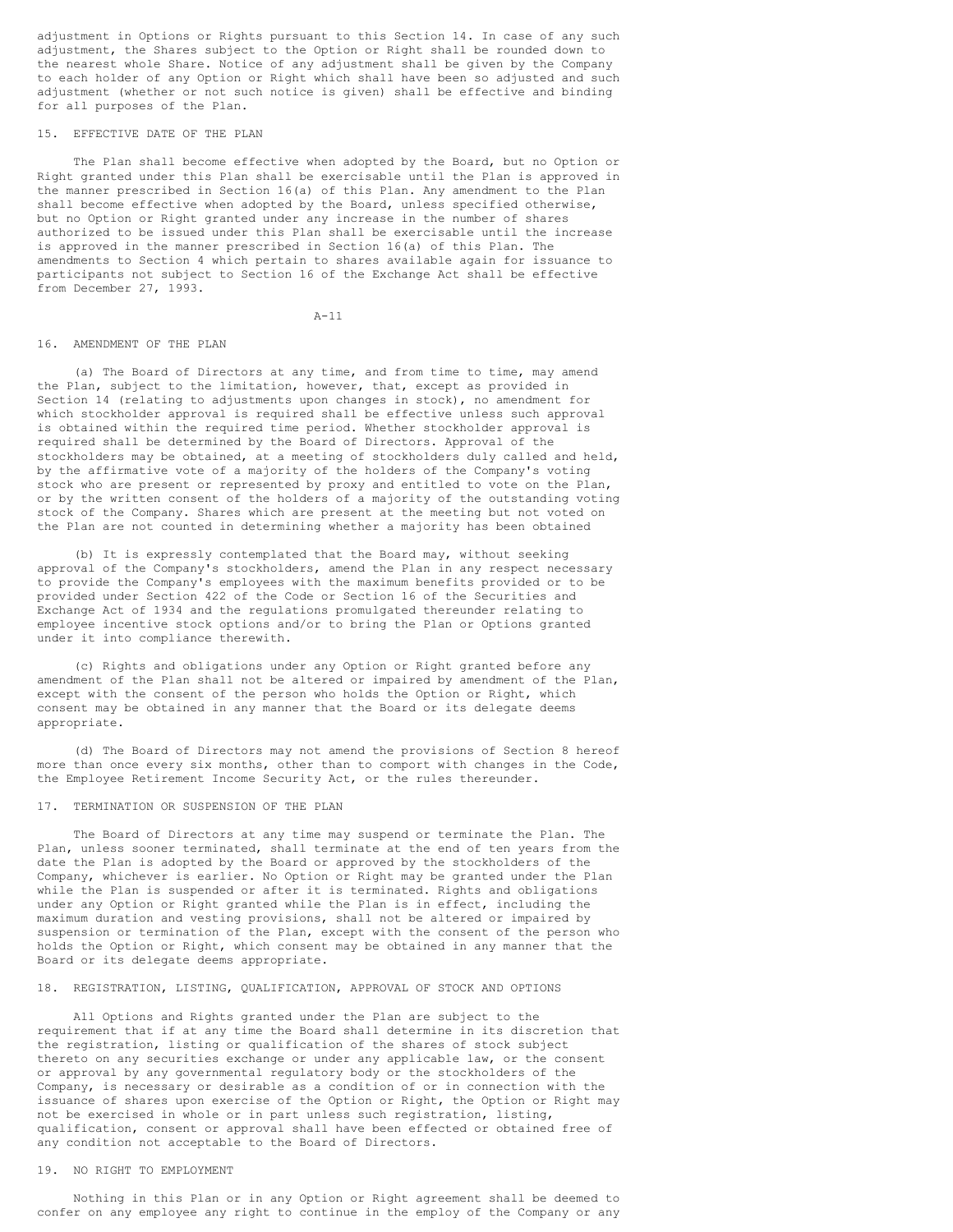Affiliate or to limit the rights of the Company or its Affiliates, which are hereby expressly reserved, to discharge an employee at any time, with or without cause, or to adjust the compensation of any employee.

### 20. MISCELLANEOUS

 The use of any masculine pronoun or similar term is intended to be without legal significance as to gender.

 $A-12$ 

AMD-90186

 ADVANCED MICRO DEVICES, INC. ANNUAL MEETING OF STOCKHOLDERS -- APRIL 27, 1994

THIS PROXY IS SOLICITED ON BEHALF OF THE BOARD OF DIRECTORS

 The undersigned appoints W. J. SANDERS III and MARVIN D. BURKETT and each of them as proxies for the undersigned, with full power of substitution to represent and to vote all the stock of the undersigned on the following matters as described in the Proxy Statement accompanying the Notice of Meeting, receipt of which is hereby acknowledged, and according to their discretion on all other matters that may be properly presented for action at the Annual Meeting of Stockholders of Advanced Micro Devices, Inc. to be held on Wednesday, April 27, 1994, and at any adjournment(s) or postponement(s) thereof. If properly executed, this proxy shall be voted in accordance with the instructions given. TO THE EXTENT NO DIRECTIONS ARE GIVEN ON A PROPOSAL, THE PROXYHOLDERS WILL VOTE FOR THE NOMINEES LISTED ON THE REVERSE HEREOF, FOR THE 1992 STOCK INCENTIVE PLAN, AS AMENDED, FOR RATIFICATION OF THE APPOINTMENT OF INDEPENDENT AUDITORS, AND AGAINST THE STOCKHOLDER PROPOSALS (PROPOSALS 4-6 ON YOUR PROXY). THE UNDERSIGNED MAY REVOKE THIS PROXY AT ANY TIME PRIOR TO ITS EXERCISE OR MAY ATTEND THE MEETING AND VOTE IN PERSON.

 Please mark /X/ votes as in this example

UNLESS OTHERWISE SPECIFIED, THIS PROXY WILL BE VOTED FOR THE LISTED NOMINEES FOR DIRECTORS, FOR PROPOSALS 2-3, AND AGAINST PROPOSALS 4-6.

The Board of Directors recommends a vote FOR Proposals 1, 2 and 3

Nominees for Directors:

 W.J. Sanders III, Friedrich Baur, Charles M. Blalack, R. Gene Brown, Anthony B. Holbrook, Richard Previte, Joe L. Roby, Leonard Silverman

# $<sub>TABLE</sub>$ </sub>

| $\langle S \rangle$ |                |                   |                 |
|---------------------|----------------|-------------------|-----------------|
|                     | 1. ELECTION OF | FOR               | <b>MITHHEID</b> |
|                     | DIRECTORS:     | $\prime$ $\prime$ | $\sqrt{1}$      |

- -------------------------------------------------------------- (Instruction: To withhold authority to vote for any individual nominee, write that nominee's name on the space provided above.)

|  |                                          | FOR | AGAINST ABSTAIN                                         |  |
|--|------------------------------------------|-----|---------------------------------------------------------|--|
|  | 2. 1992 Stock Incentive Plan, $//$ // // |     |                                                         |  |
|  | as amended                               |     |                                                         |  |
|  | 3. Ratification of the                   |     | $\left  \begin{array}{cccc} \hline \end{array} \right $ |  |
|  | appointment of independent               |     |                                                         |  |
|  | and it                                   |     |                                                         |  |

The Board of Directors recommends a vote AGAINST Proposals 4, 5 and 6

|    |                                                                                        | FOR                                                 | AGAINST       | ABSTAIN |
|----|----------------------------------------------------------------------------------------|-----------------------------------------------------|---------------|---------|
| 4. | Stockholder proposal<br>relating to the Nominating<br>Committee.                       |                                                     |               |         |
| 5. | Stockholder proposal<br>relating to the Board of<br>Directors.                         |                                                     | $\frac{1}{2}$ |         |
| 6. | Stockholder proposal<br>to redeem stockholders'<br>preferred stock purchase<br>rights. |                                                     |               |         |
|    |                                                                                        | MARK HERE FOR<br>ADDRESS CHANGE<br>AND NOTE AT LEFT |               |         |